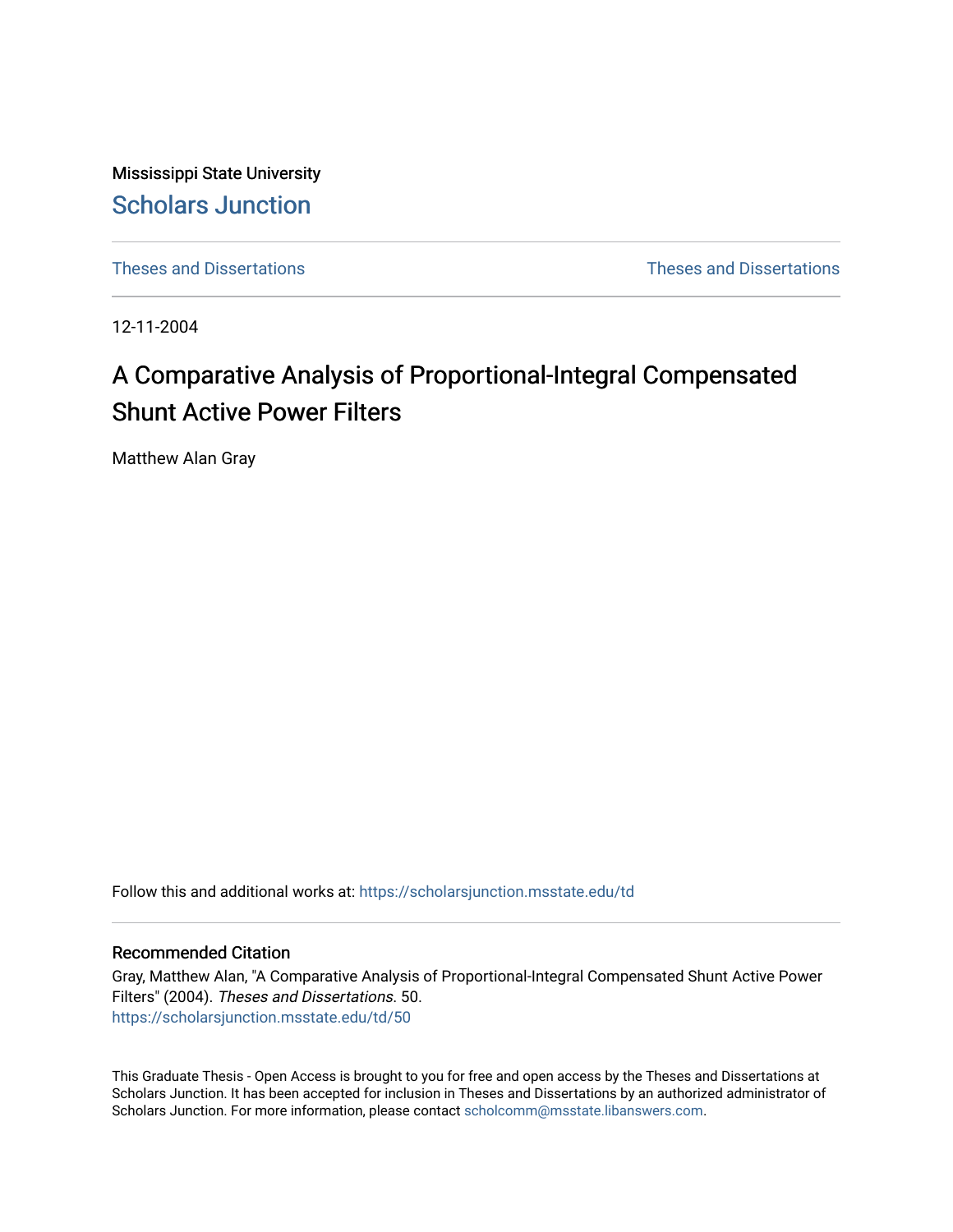### A COMPARATIVE ANALYSIS OF PROPORTIONAL-INTEGRAL

### COMPENSATED AND SLIDING MODE

### COMPENSATED SHUNT ACTIVE

### POWER FILTERS

By

Matthew Alan Gray

 A Thesis Submitted to the Faculty of Mississippi State University in Partial Fulfillment of the Requirements for the Degree of Master of Science in Electrical Engineering in the Department of Electrical and Computer Engineering

Mississippi State, Mississippi

December 2004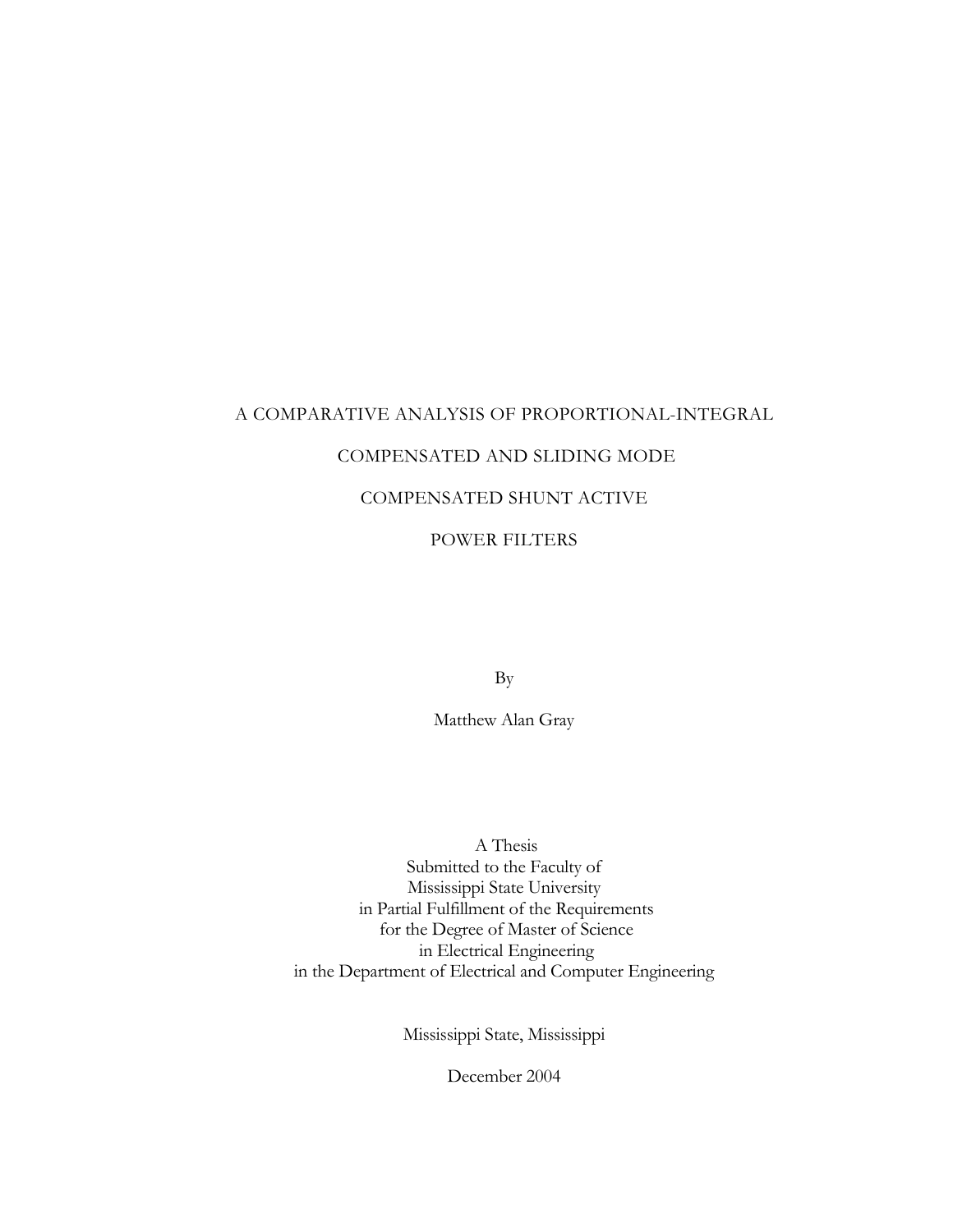### A COMPARATIVE ANALYSIS OF PROPORTIONAL-INTEGRAL

### COMPENSATED AND SLIDING MODE

### COMPENSATED SHUNT ACTIVE

### POWER FILTERS

By

Matthew Alan Gray

Approved:

Dr. Randolph Follet, P.E. (Director of Thesis)

\_\_\_\_\_\_\_\_\_\_\_\_\_\_\_\_\_\_\_\_\_\_\_\_\_\_\_\_\_\_

\_\_\_\_\_\_\_\_\_\_\_\_\_\_\_\_\_\_\_\_\_\_\_\_\_\_\_\_\_\_\_\_\_

\_\_\_\_\_\_\_\_\_\_\_\_\_\_\_\_\_\_\_\_\_\_\_\_\_\_\_\_\_\_\_\_\_

Dr. Nick Younan Graduate Coordinator of the Department of Electrical and Computer Engineering

\_\_\_\_\_\_\_\_\_\_\_\_\_\_\_\_\_\_\_\_\_\_\_\_\_\_\_\_\_\_\_\_\_

\_\_\_\_\_\_\_\_\_\_\_\_\_\_\_\_\_\_\_\_\_\_\_\_\_\_\_\_\_\_\_\_\_

Dr. Herb Ginn (Committee Member)

Dr. James Harden (Committee Member) Dr. Glenn Steele Interim Dean of the College of Engineering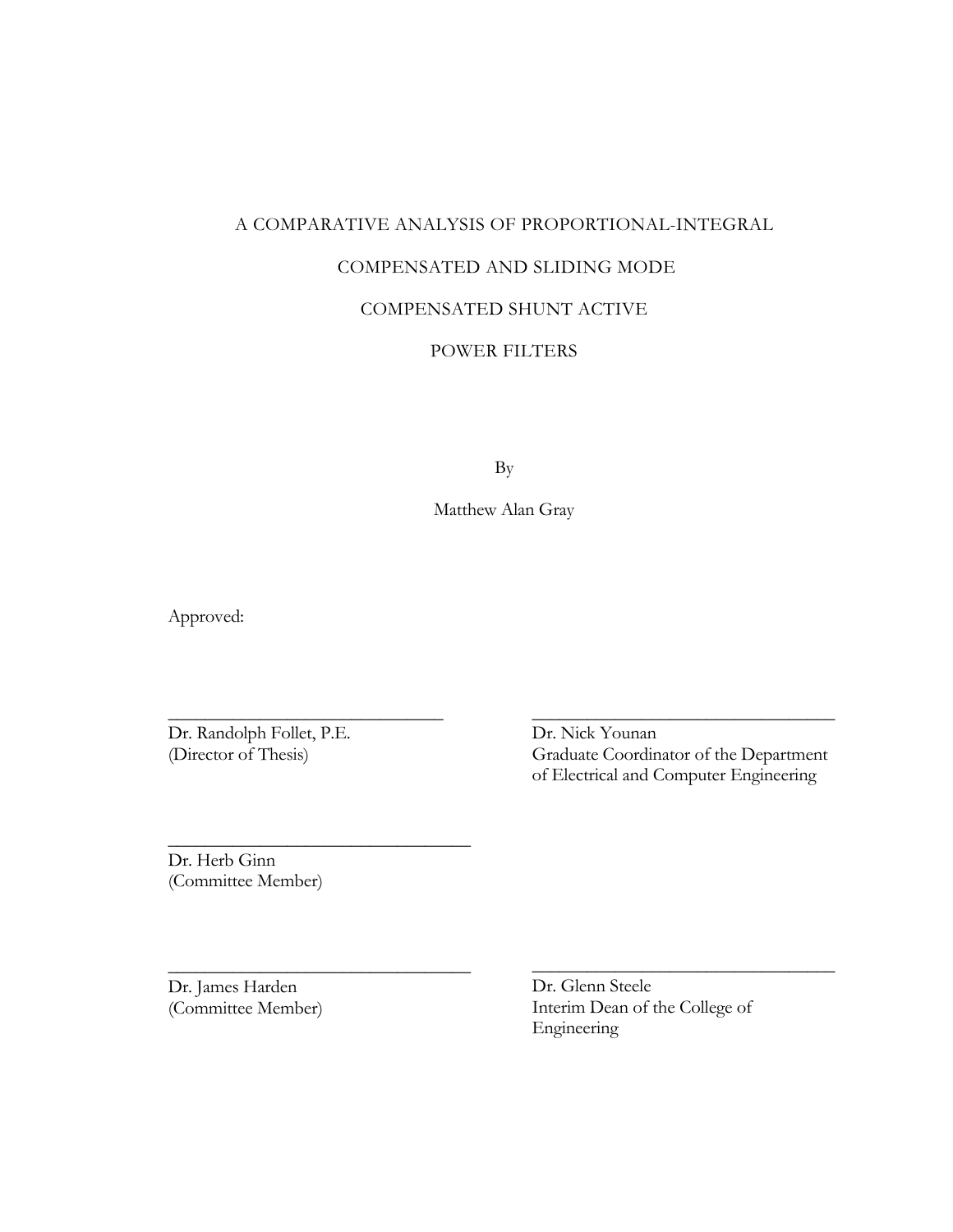Name: Matthew Alan Gray

Date of Degree: December 10, 2004

Institution: Mississippi State University

Major Field: Electrical Engineering

Major Professor: Dr. Randolph Follett, P.E.

### Title of Study: A COMPARATIVE ANALYSIS OF PROPORTIONAL-INTEGRAL COMPENSATED AND SLIDING MODE COMPENSATED SHUNT ACTIVE POWER FILTERS

Pages in Study: 47

Candidate for Degree of Master of Science

This thesis deals primarily with the simulation and analysis of shunt active power filters (APF) on a three-phase power distribution system possessing a harmonic generating load. The shunt active power filters are analyzed based on effective total harmonic distortion (THD) levels and response to changing dynamics. These results are derived from the simulation of a pulse-width modulation (PWM) controlled voltage source inverter (VSI) with a capacitor connected to the DC side of the VSI. The primary difference between individual simulations is the particular control law implemented in the shunt APF.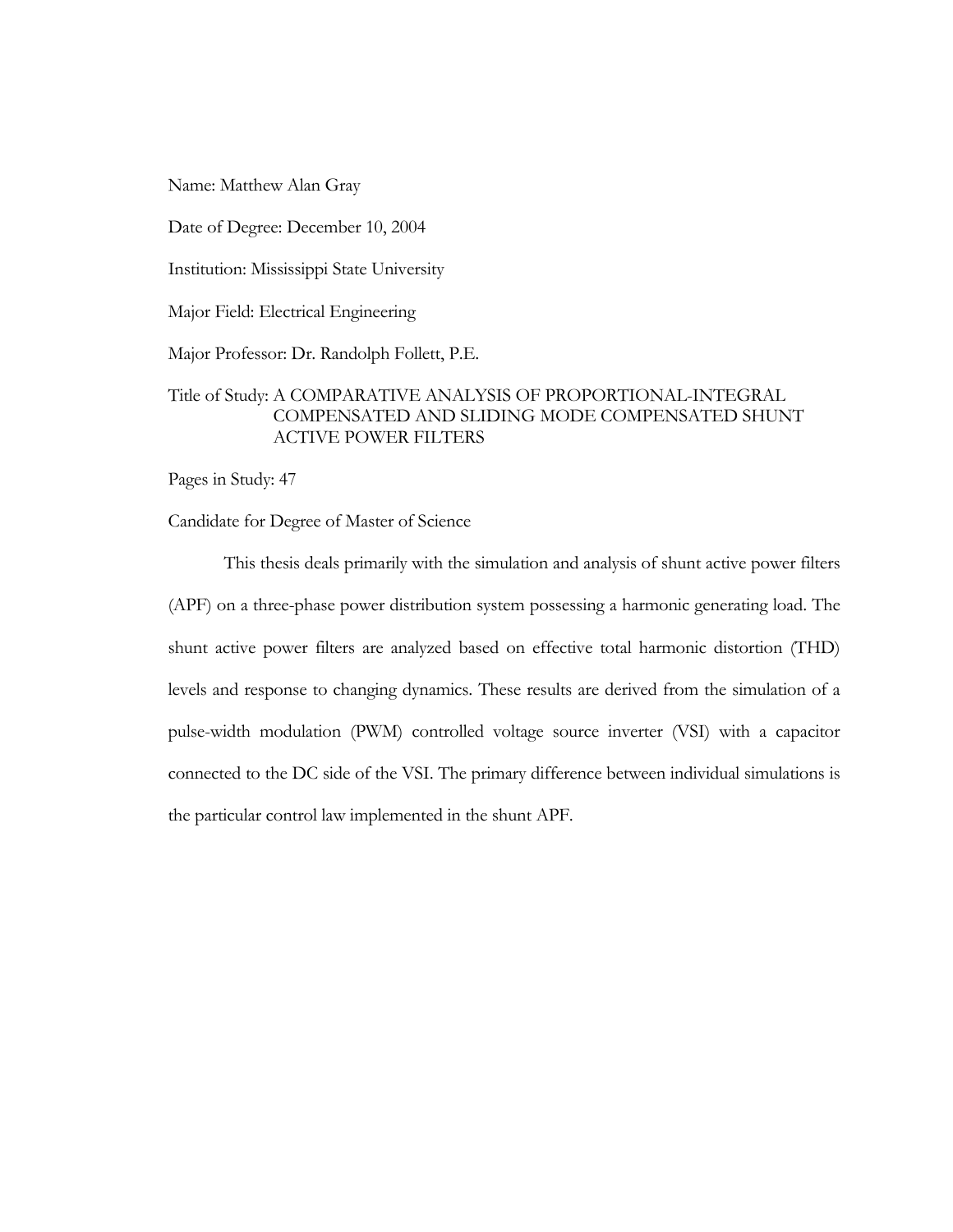### TABLE OF CONTENTS

|                |                                                      | Page                                                  |
|----------------|------------------------------------------------------|-------------------------------------------------------|
|                |                                                      |                                                       |
|                |                                                      |                                                       |
| <b>CHAPTER</b> |                                                      |                                                       |
|                |                                                      | -1                                                    |
|                |                                                      | $\mathbf{1}$<br>1<br>$\overline{2}$<br>$\overline{2}$ |
|                | II. A BRIEF INTRODUCTION TO ACTIVE POWER FILTERING   | $\overline{3}$                                        |
| Ш              |                                                      |                                                       |
|                |                                                      |                                                       |
|                |                                                      |                                                       |
|                | V. SLIDING COMPENSATION OF AN ACTIVE POWER FILTER 24 |                                                       |
|                |                                                      |                                                       |
|                |                                                      |                                                       |
| VН             |                                                      |                                                       |
|                |                                                      |                                                       |
|                |                                                      |                                                       |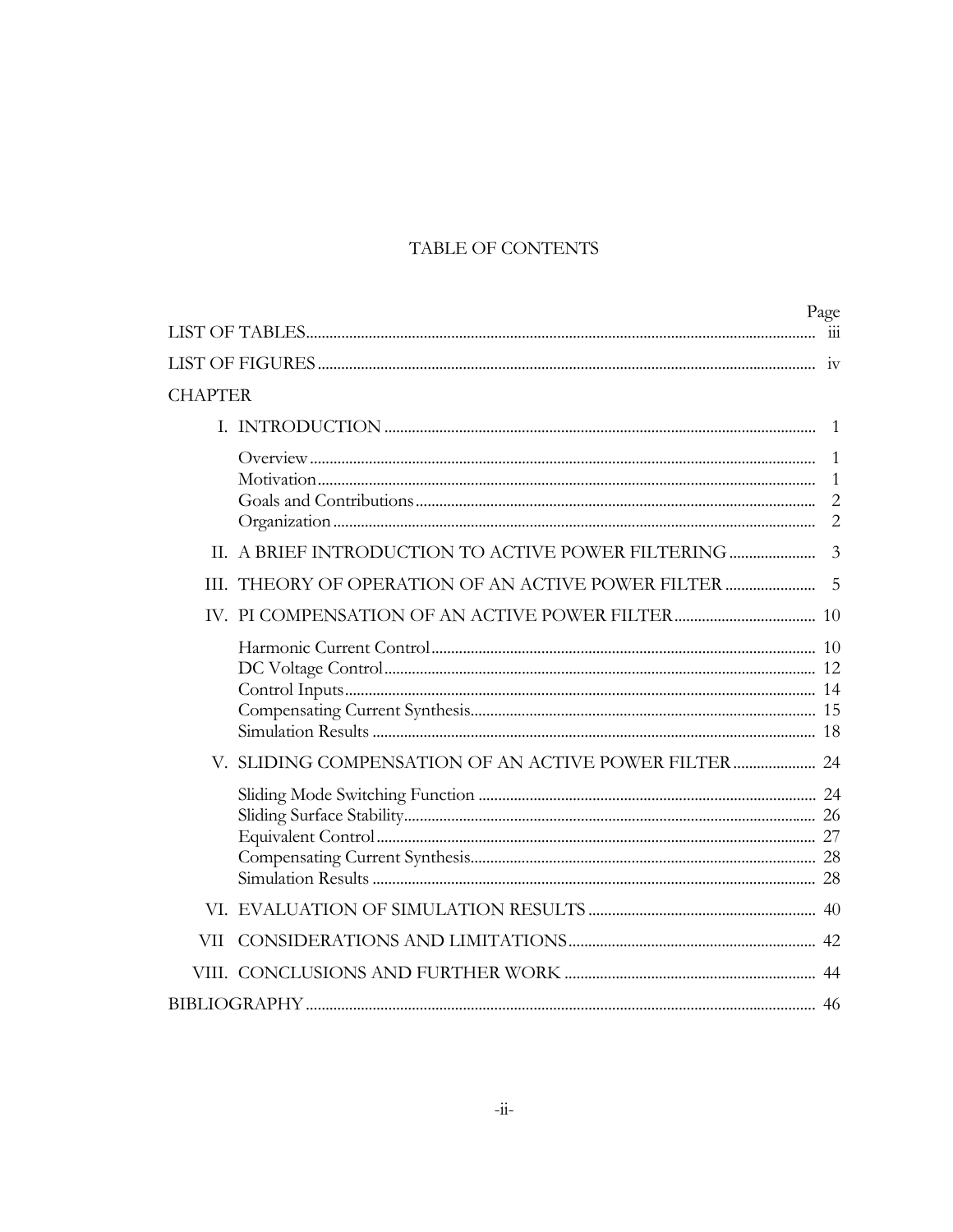### LIST OF TABLES

| <b>TABLE</b> | Page |
|--------------|------|
|              |      |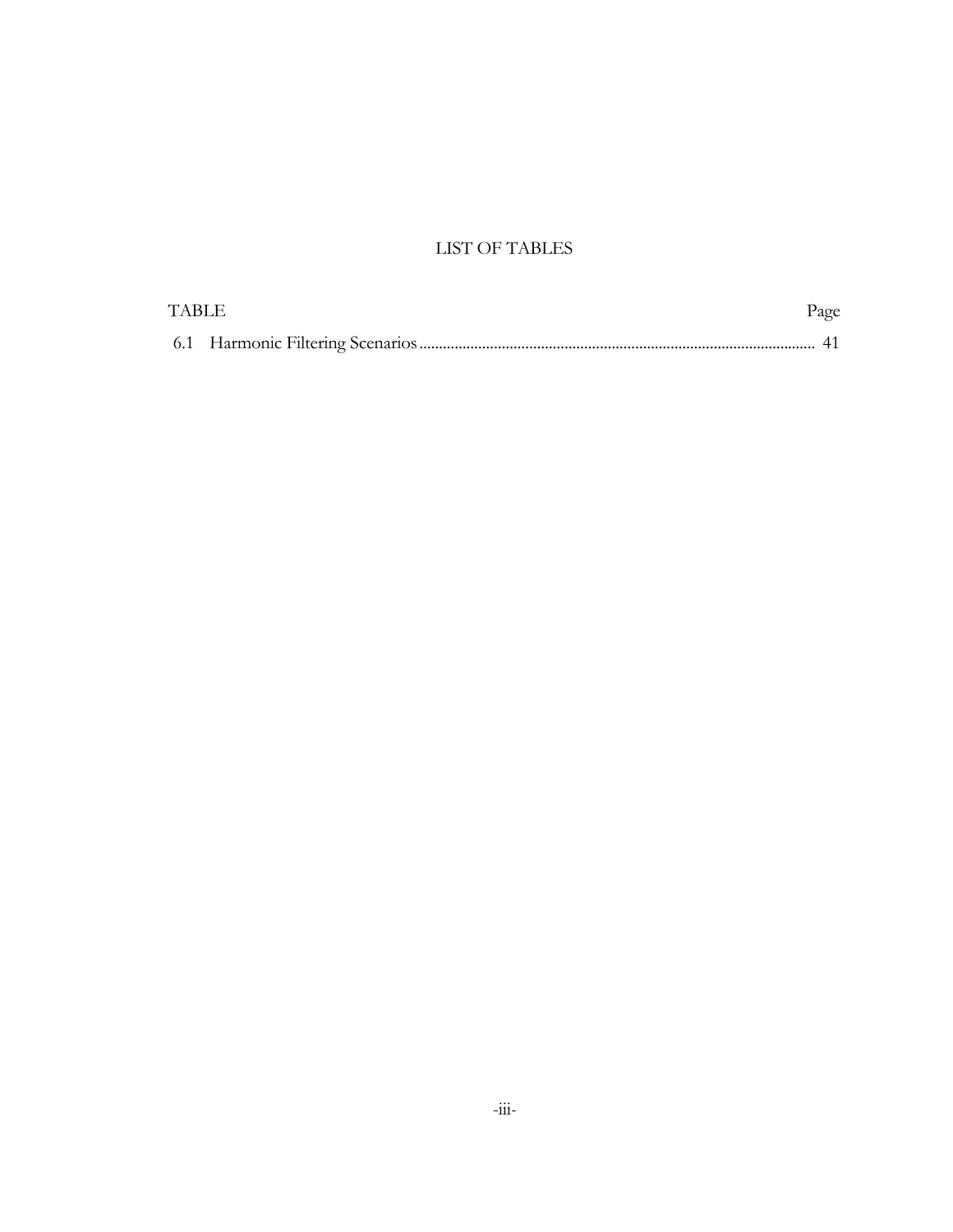### LIST OF FIGURES

|     | FIGURE<br>Page                                                                   |  |
|-----|----------------------------------------------------------------------------------|--|
| 1.1 |                                                                                  |  |
| 4.1 |                                                                                  |  |
| 4.2 |                                                                                  |  |
| 4.3 | Space Vectors for a Voltage Source Inverter in the Stationary Reference Frame 16 |  |
| 4.4 |                                                                                  |  |
| 4.5 |                                                                                  |  |
| 4.6 |                                                                                  |  |
| 4.7 |                                                                                  |  |
| 4.8 |                                                                                  |  |
| 5.1 |                                                                                  |  |
| 5.2 |                                                                                  |  |
| 5.3 |                                                                                  |  |
| 5.4 |                                                                                  |  |
| 5.5 |                                                                                  |  |
| 5.6 | Uncompensated Current for Sliding Mode with Continuous Approximation 36          |  |
| 5.7 |                                                                                  |  |
| 5.8 | Voltages and Currents in Sliding Mode System with Continuous Approximation 38    |  |
| 5.9 | Step Response of the Sliding Mode System with Continuous Approximation  39       |  |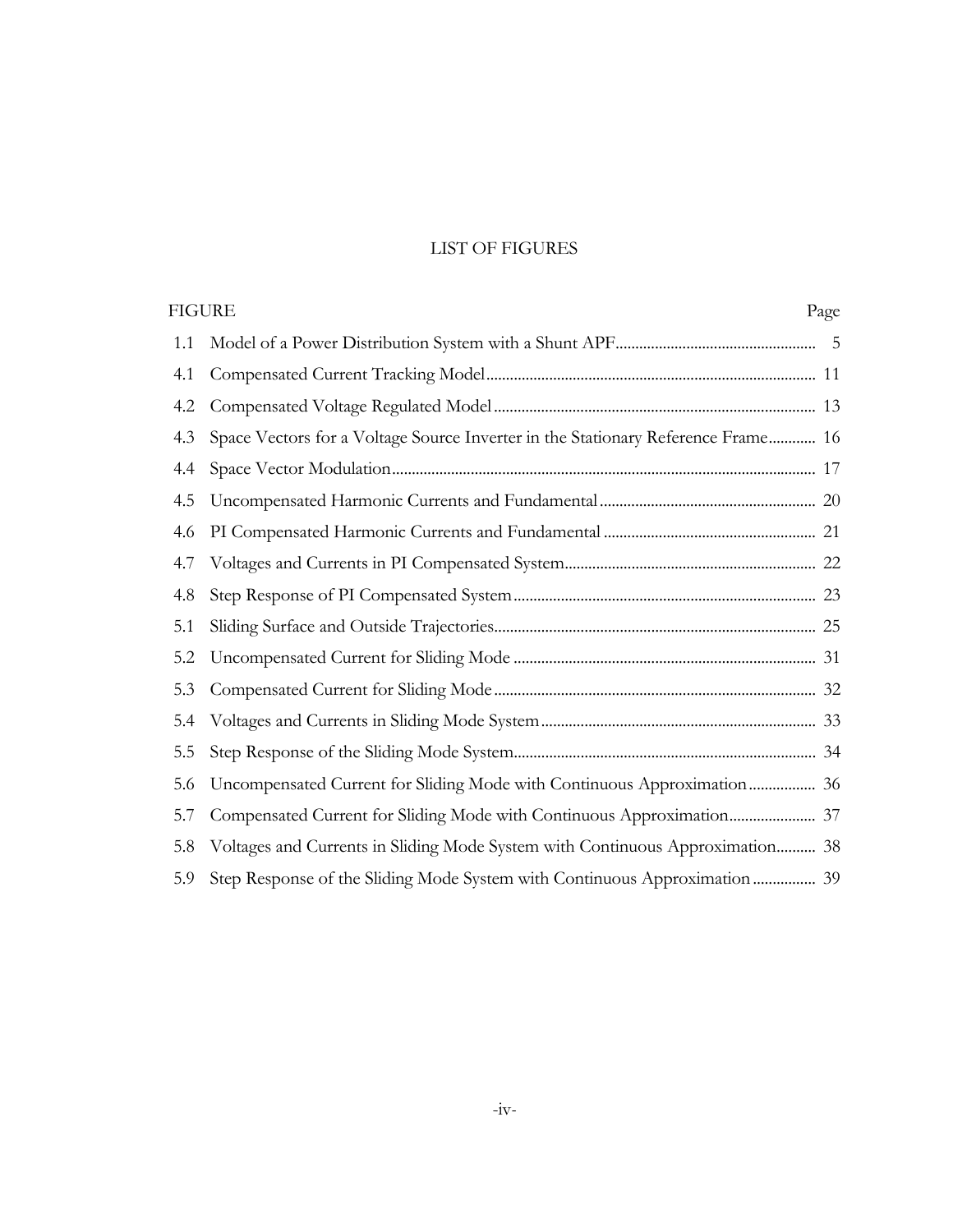# CHAPTER I

# INTRODUCTION

### **Overview**

This thesis addresses the comparison and analysis of shunt active power filtering schemes with differing control laws. A comprehensive analysis of the theory behind the operation of a VSI shunt active power filter is presented, including a theoretical analysis of both proportional-integral and sliding mode control laws. Simulation results of both methods are also presented, providing information on performance and response to changing dynamics.

The remainder of this chapter is organized as follows: first, the motivation for the simulations is presented in Section 1.2. The goals and contributions of this work are summarized in Section 1.3. The organization of the rest of this thesis is outlined in Section 1.4.

### **Motivation**

The extensive use of nonlinear loads in power distribution systems gives rise to often undesirable, and sometimes damaging, voltage and current harmonics. These harmonics can be sufficiently attenuated through both passive and active power filtering techniques. Active power filtering techniques, while being more robust than passive techniques, are also more complex.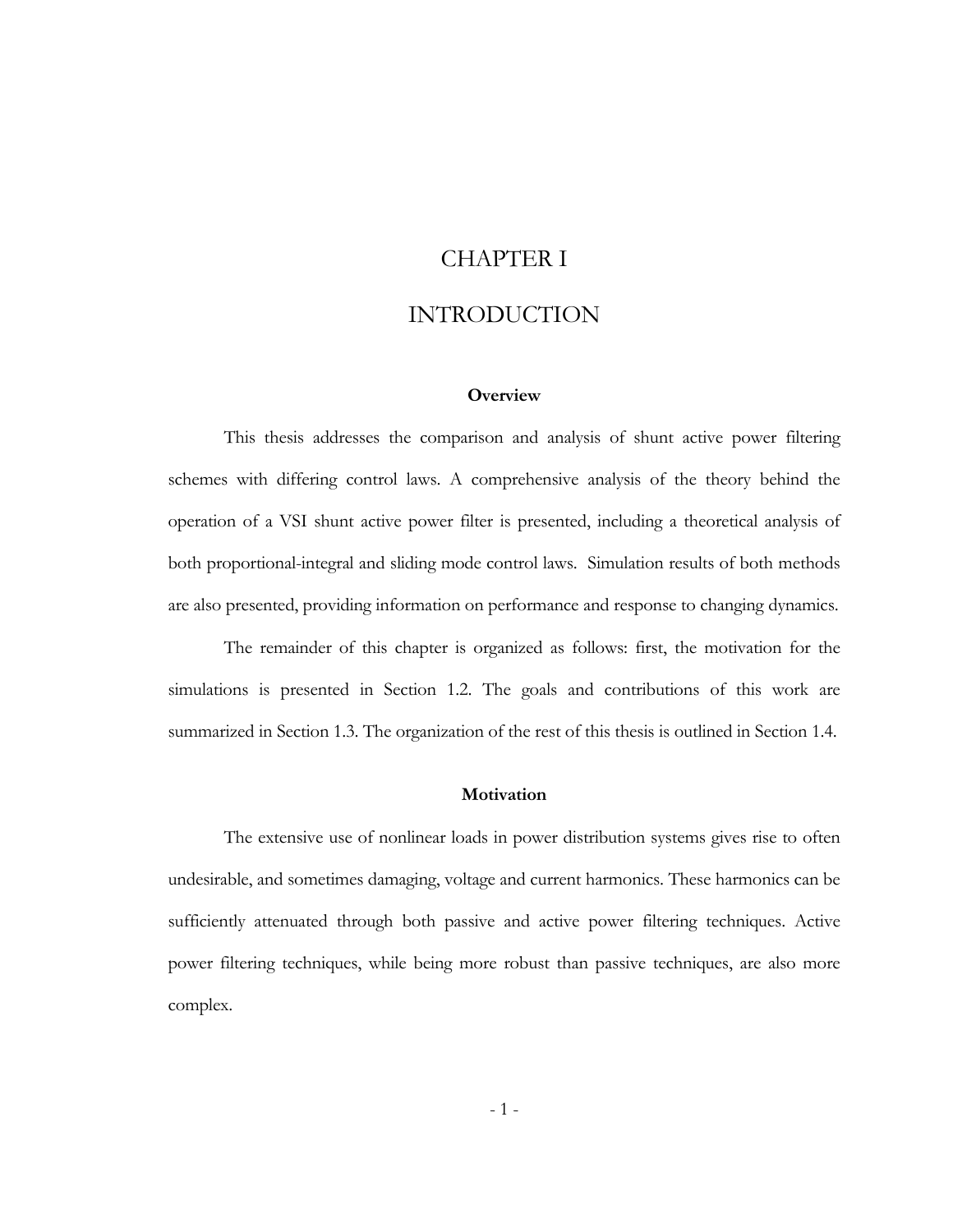In conjunction with research related to the simulation and implementation of power distribution systems on naval vessels, consideration of various harmonic power filtering schemes were executed, of which active power filtering techniques were one of these considerations. Thus, simulation of said techniques became necessary to sufficiently explore this option.

### **Goals and Contributions**

The primary goal of this thesis is to provide a comparative analysis of active power filtering techniques with proportional-integral and sliding mode control laws.

### **Organization**

The remainder of this thesis is arranged in the following four sections: a brief introduction to active power filtering techniques, an analysis of the theory of operation of an active power filter and compensation techniques, an evaluation of simulations and their results, a brief discussion of caveats in implementation, and a summary and conclusion of findings.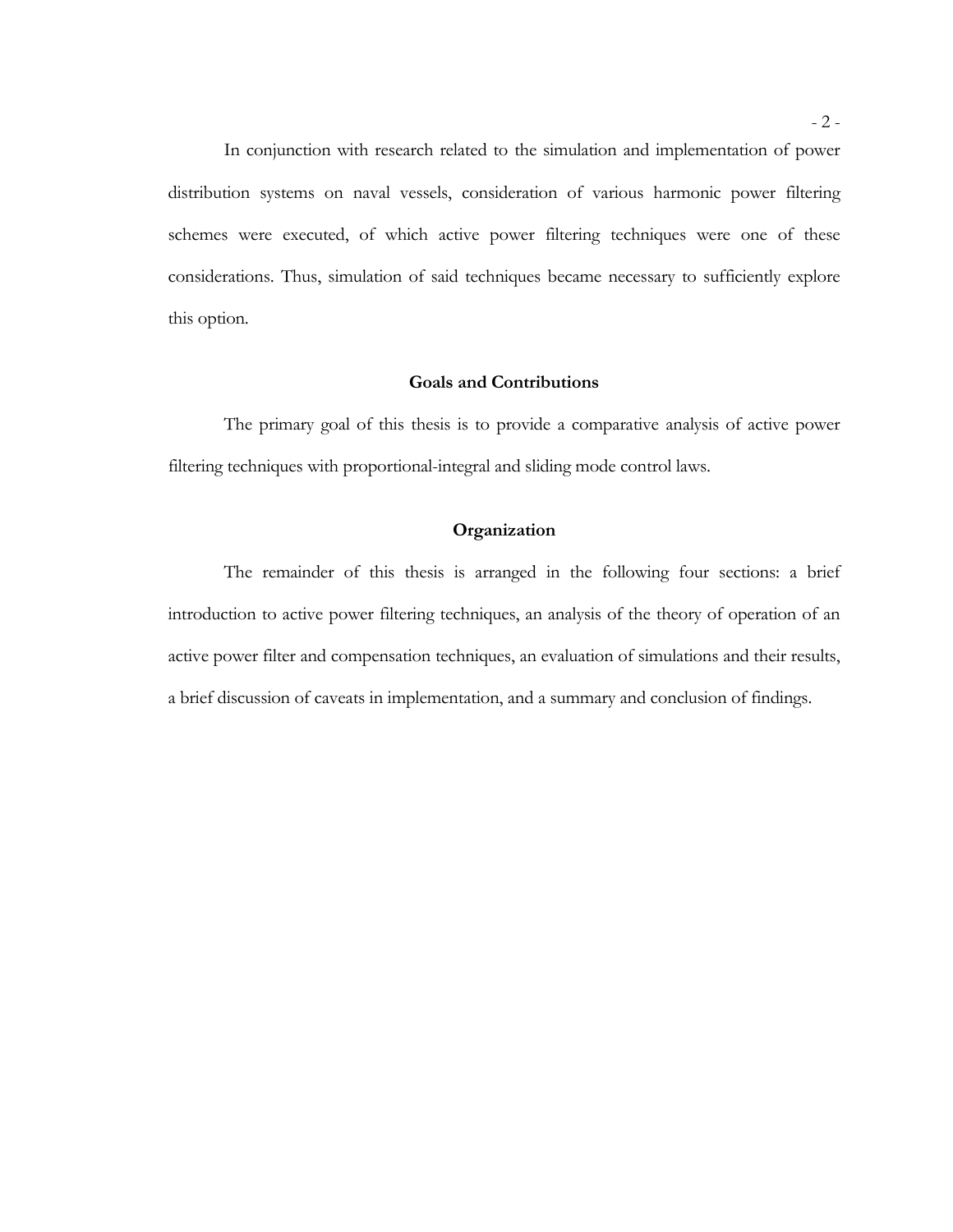# CHAPTER II

# A BRIEF INTRODUCTION TO ACTIVE POWER FILTERING

Harmonic contamination can be a significant contributor to power losses in AC lines [2,3,4]. Conventional solutions to this problem consist of passive resonant harmonic filtering techniques; however, such techniques are incapable of compensating for unpredictable harmonic events and are subject to uncontrollable environmental parameters [4,6,13,15]. Therefore, active filtering solutions that are capable of dynamic cancellation of randomly occurring harmonic phenomena are attractive alternatives [2,3,4,7].

There are two distinct classifications of active power filters: series (inductive), and shunt (capacitive). However, it is conceivable to design hybrid solutions consisting of a series active power filter, a shunt active power filter, or both, as well as traditional passive filtering components [5]. The focus in this thesis is on shunt filtering technologies.

Shunt passive power filters, commonly referred to as LC filters or resonant harmonic filters, are a conventional solution to eliminating harmonic distortion in a power distribution system. However, these types of filters are incapable of accommodating highly transient conditions where the distortion present in a system is unpredictable [6, 13, 15].

Shunt active power filters, as their name implies, are connected in parallel with a harmonic generating load. They are normally used to compensate current harmonic distortion. The most common configuration of a shunt active power filter is that of a three-leg voltage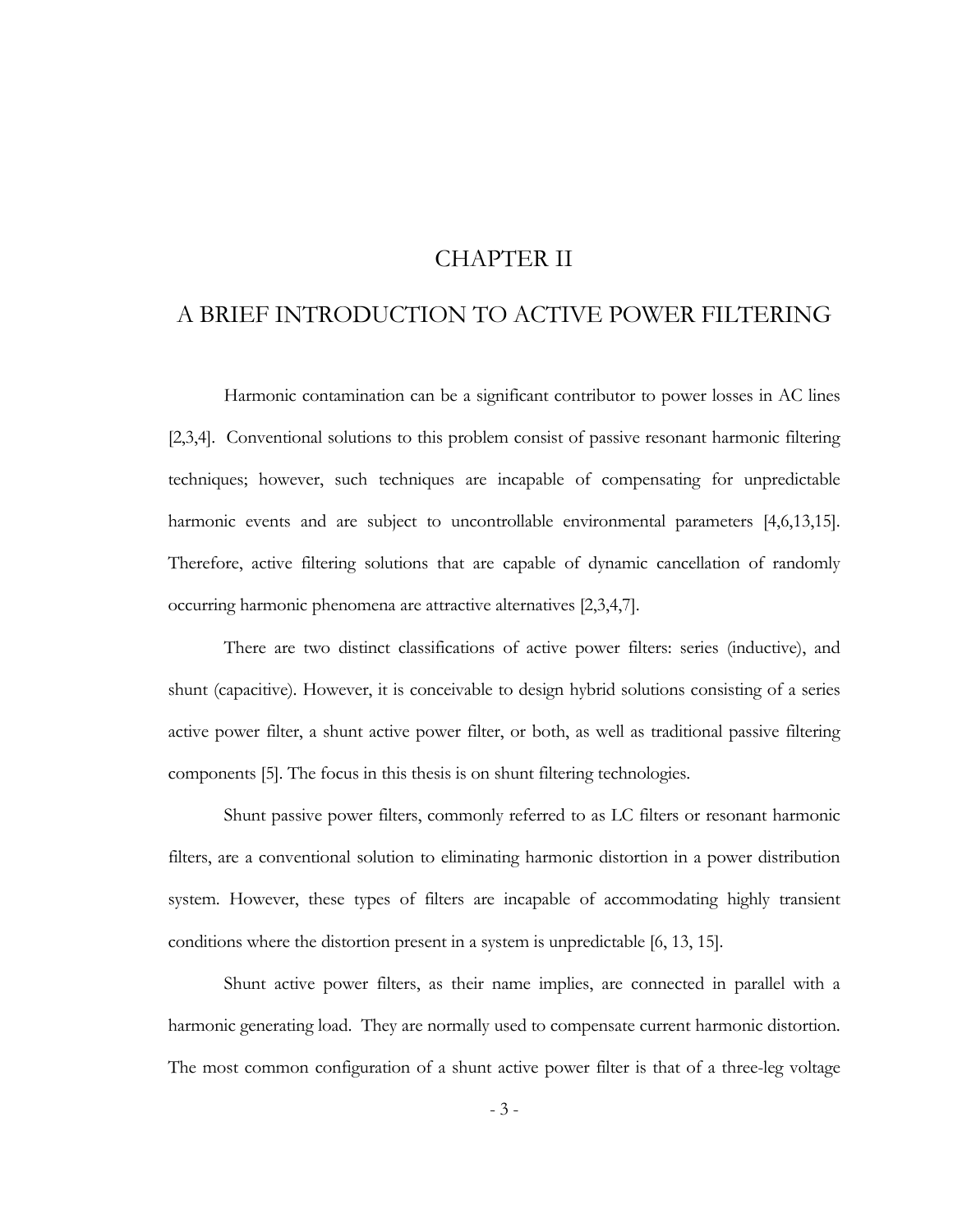source inverter connected to a three-phase power distribution system with a DC capacitor connected to the DC side of the inverter. Using appropriate current sensors, this type of active power filter normally isolates unwanted current harmonics from the fundamental harmonic in the load current and cancels them out by injecting these same harmonics phase shifted by 180 degrees [2,3,6]. This injected current is produced through some form of pulsewidth modulation applied to the gate terminals of the FETs or IGBTs of the voltage source inverter. Common modulation methods include sinusoidal modulation and space vector modulation [13,18,19,21].

The compensation methods discussed in this thesis involve a variation on the proportional-integral compensation method described by N. Mendalek and K. Al-Haddad in [2] and a sliding mode compensation method described by N. Mendalek, K. Al-Haddad, F. Fnaiech, and L.A. Dessaint in [3]. Both shunt active power filter solutions serve to compensate unwanted current harmonics out of a power distribution system.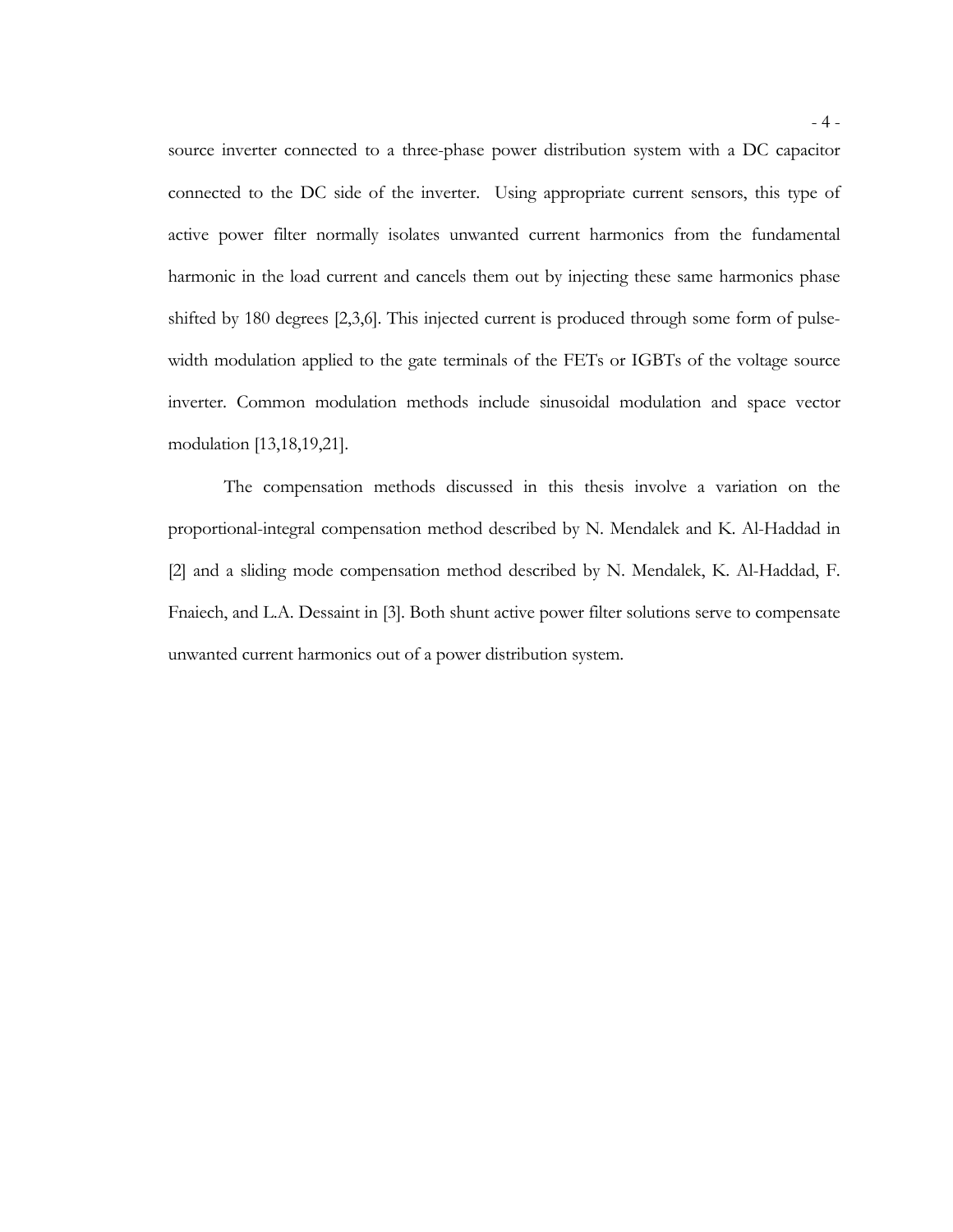# CHAPTER III

# THEORY OF OPERATION OF AN ACTIVE POWER FILTER

The model of a power distribution system with a shunt active power filter can be seen in Figure 1.1.



Figure 1.1 – Model of a Power Distribution System with a Shunt APF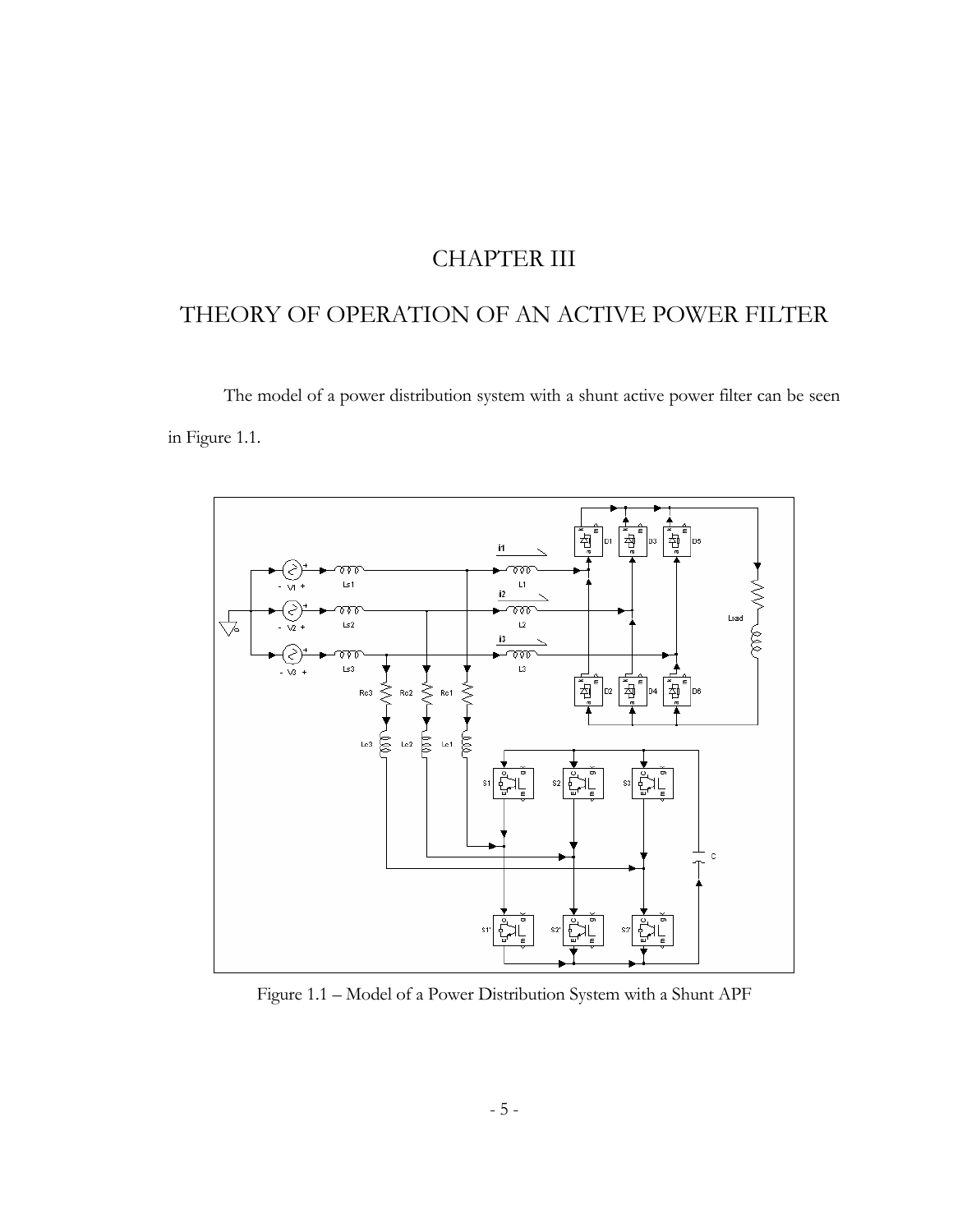As can be seen, a common active power filter as it is applied to a three-phase power distribution system consists of a three-branch voltage source inverter (VSI) with a capacitor connected to the DC side of the VSI, a common component of most active power filter topologies [8,9,10,12,17,18,19,20].

Kirchoff's rules for voltages and currents as applied to this system provide us with the three differential equations in the stationary abc frame

$$
v_1 = L_c \frac{di_1}{dt} + R_c i_1 + v_{1M} + v_{MN}
$$
  
\n
$$
v_2 = L_c \frac{di_2}{dt} + R_c i_2 + v_{2M} + v_{MN}
$$
  
\n
$$
v_3 = L_c \frac{di_3}{dt} + R_c i_3 + v_{3M} + v_{MN}
$$
\n(3-1)

Using the following assumptions

$$
v_1 + v_2 + v_3 = 0
$$
  

$$
i_1 + i_2 + i_3 = 0
$$
,

we arrive at the following

$$
v_{MN} = -\frac{1}{3} \sum_{m=1}^{3} v_{mM} \tag{3-2}
$$

The switching function of  $c_k$  of the k<sup>th</sup> leg of the converter is

$$
c_k = \begin{cases} 1, & \text{if } S_k \text{ is on and } S'_k \text{ is off} \\ 0, & \text{if } S_k \text{ is off and } S'_k \text{ is on} \end{cases}
$$
(3-3)

Thus,  $v_{kM} = c_k v_{dc}$ . This gives

$$
\frac{di_k}{dt} = \frac{R_c}{L_c} i_k - \frac{1}{L_c} (c_k - \frac{1}{3} \sum_{m=1}^{3} c_m) v_{dc} + \frac{v_k}{L_c}
$$
\n(3-4)

A switching state function is defined as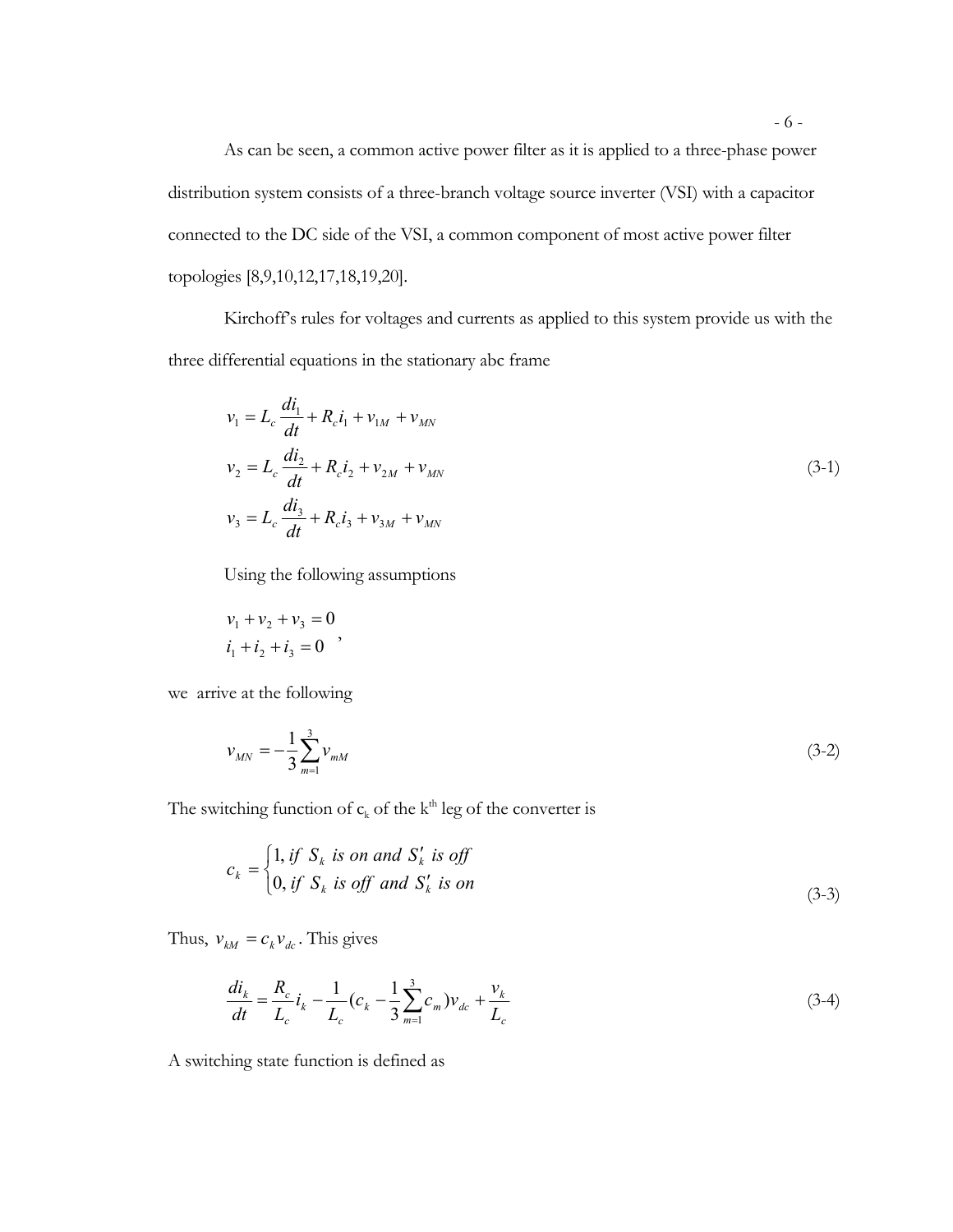$$
-7 -
$$

$$
d_{nk} = (c_k - \frac{1}{3} \sum_{m=1}^{3} c_m)_n
$$
 (3-5)

Conversion from  $[c_k]$  to  $[d_{nk}]$  is given by the relation

$$
\begin{bmatrix} d_{n1} \\ d_{n2} \\ d_{n3} \end{bmatrix} = \frac{1}{3} \begin{bmatrix} 2 & -1 & -1 \\ -1 & 2 & -1 \\ -1 & -1 & 2 \end{bmatrix} \begin{bmatrix} c_1 \\ c_2 \\ c_3 \end{bmatrix}
$$
 (3-6)

Note that the transformation matrix is of rank 2 and  $[d_{nk}]$  has no zero sequence component

(i.e. 
$$
d_{n1} + d_{n2} + d_{n3} = 0
$$
).

Analysis of the DC component of the system gives

$$
\frac{dv_{dc}}{dt} = \frac{1}{C}i_{dc} = \frac{1}{C}\sum_{m=1}^{3}c_{m}i_{m}
$$

It can be shown that

$$
\sum_{m=1}^3 d_{nm} i_m = \sum_{m=1}^3 c_m i_m ,
$$

allowing us to arrive at the following

$$
\frac{dv_{dc}}{dt} = \frac{1}{C} \sum_{m=1}^{3} d_{nm} i_m \,. \tag{3-7}
$$

With the absence of zero-sequence components in  $[i_k]$  and  $[d_{nk}]$ , we get

$$
\frac{dv_{dc}}{dt} = \frac{1}{C} (2d_{n1} + d_{n2})i_1 + \frac{1}{C} (d_{n1} + 2d_{n2})i_2
$$
\n(3-8)

The complete model of the active filter in the stationary abc frame is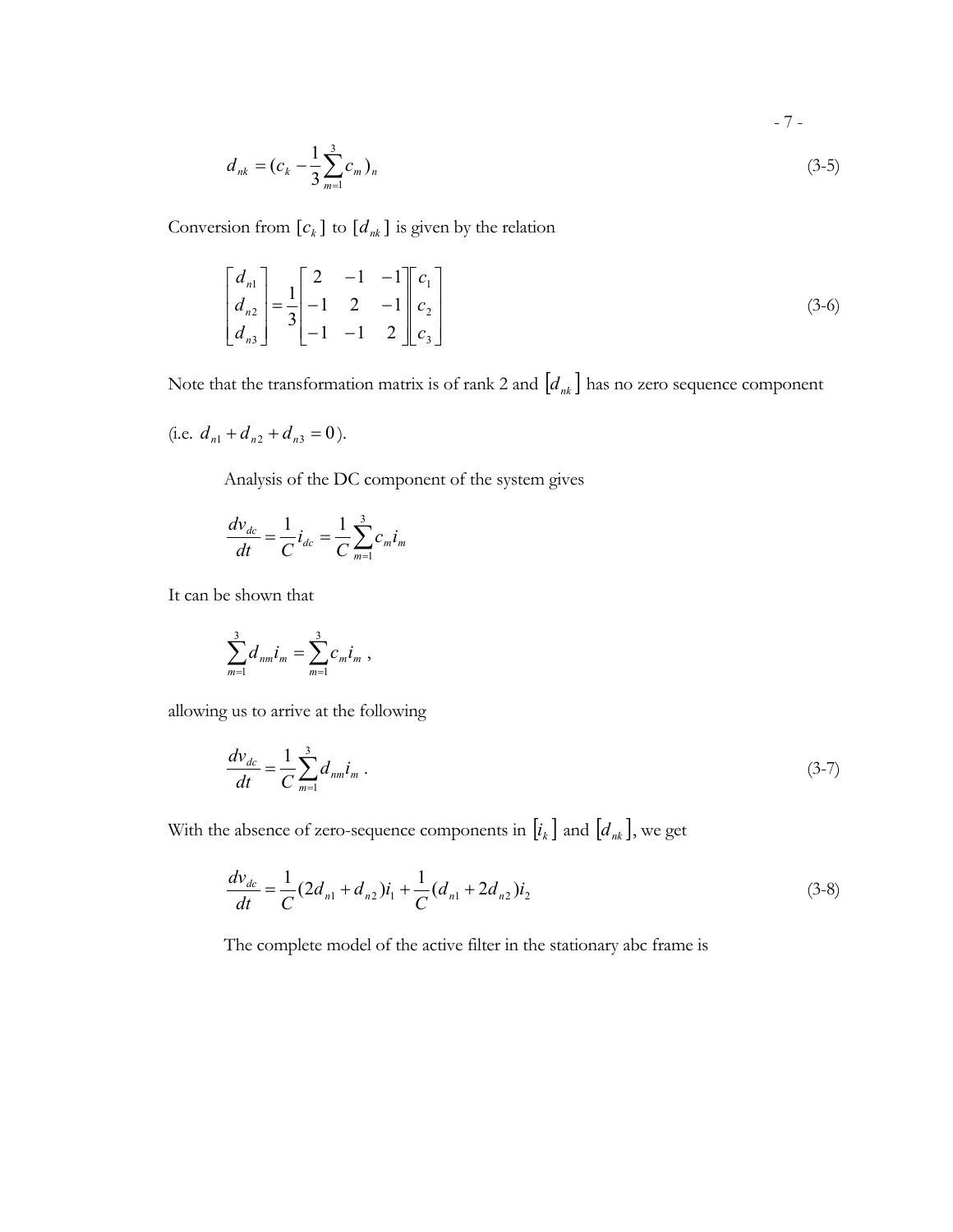$$
\frac{d}{dt} \begin{bmatrix} i_1 \\ i_2 \\ v_{dc} \end{bmatrix} = \begin{bmatrix} -\frac{R_c}{L_c} & 0 & -\frac{d_{n1}}{L_c} \\ 0 & -\frac{R_c}{L_c} & -\frac{d_{n2}}{L_c} \\ \frac{2d_{n1} + d_{n2}}{C} & \frac{d_{n1} + 2d_{n2}}{C} & 0 \end{bmatrix} \begin{bmatrix} i_1 \\ i_2 \\ i_3 \end{bmatrix} + \frac{1}{L_c} \begin{bmatrix} v_1 \\ v_2 \\ 0 \end{bmatrix}
$$
(3-9)

- 8 -

Since the steady-state fundamental components are sinusoidal, the system is transformed into the synchronous orthogonal frame rotating at the supply frequency,  $\omega$ .

$$
C_{dq0}^{123} = \sqrt{\frac{2}{3}} \begin{bmatrix} \cos\theta & \cos(\theta - \frac{2\pi}{3}) & \cos(\theta - \frac{4\pi}{3}) \\ -\sin\theta & -\sin(\theta - \frac{2\pi}{3}) & -\sin(\theta - \frac{4\pi}{3}) \\ \frac{1}{\sqrt{2}} & \frac{1}{\sqrt{2}} & \frac{1}{\sqrt{2}} \end{bmatrix}
$$
(3-10)

Where  $\theta = \omega t$ , and  $C_{dq0}^{123} = (C_{dq0}^{123})^{-1} = (C_{dq0}^{123})^T$  $123 - 1$ 0  $^{123}_{dq0} = (C_{dq0}^{123})^{-1} =$ 

Equation (3-7) can be rewritten as:

$$
\frac{dv_{dc}}{dt} = \frac{1}{C} \left[ d_{n123} \right]^T \left[ i_{123} \right] \tag{3-11}
$$

Applying the coordinate transformation, we get

$$
\frac{dV_{dc}}{dt} = \frac{1}{C} \left( C_{123}^{dq0} \left[ d_{ndq0} \right] \right)^T \left( C_{123}^{dq0} \left[ i_{dq0} \right] \right) = \frac{1}{C} \left[ d_{ndq0} \right]^T \left[ i_{dq0} \right]
$$

With the zero-sequence in  $\left[ d_{ndq0} \right]$  and  $\left[ i_{dq0} \right]$  being negligible, we can assume that

$$
\frac{dv_{dc}}{dt} = \frac{d_{nd}i_d}{C} + \frac{d_{nq}i_q}{C}
$$
\n(3-12)

Similarly, the following can be derived

$$
\frac{d}{dt}\begin{bmatrix}i_{123}\end{bmatrix} = -\frac{R_c}{L_c}\begin{bmatrix}1 & 0 & 0\\ 0 & 1 & 0\\ 0 & 0 & 1\end{bmatrix}\begin{bmatrix}i_{123}\end{bmatrix} - \frac{1}{L_c}\begin{bmatrix}d_{n123} \end{bmatrix}v_{dc} + \frac{1}{L_c}\begin{bmatrix}v_{123} \end{bmatrix},\tag{3-13}
$$

which can be transformed into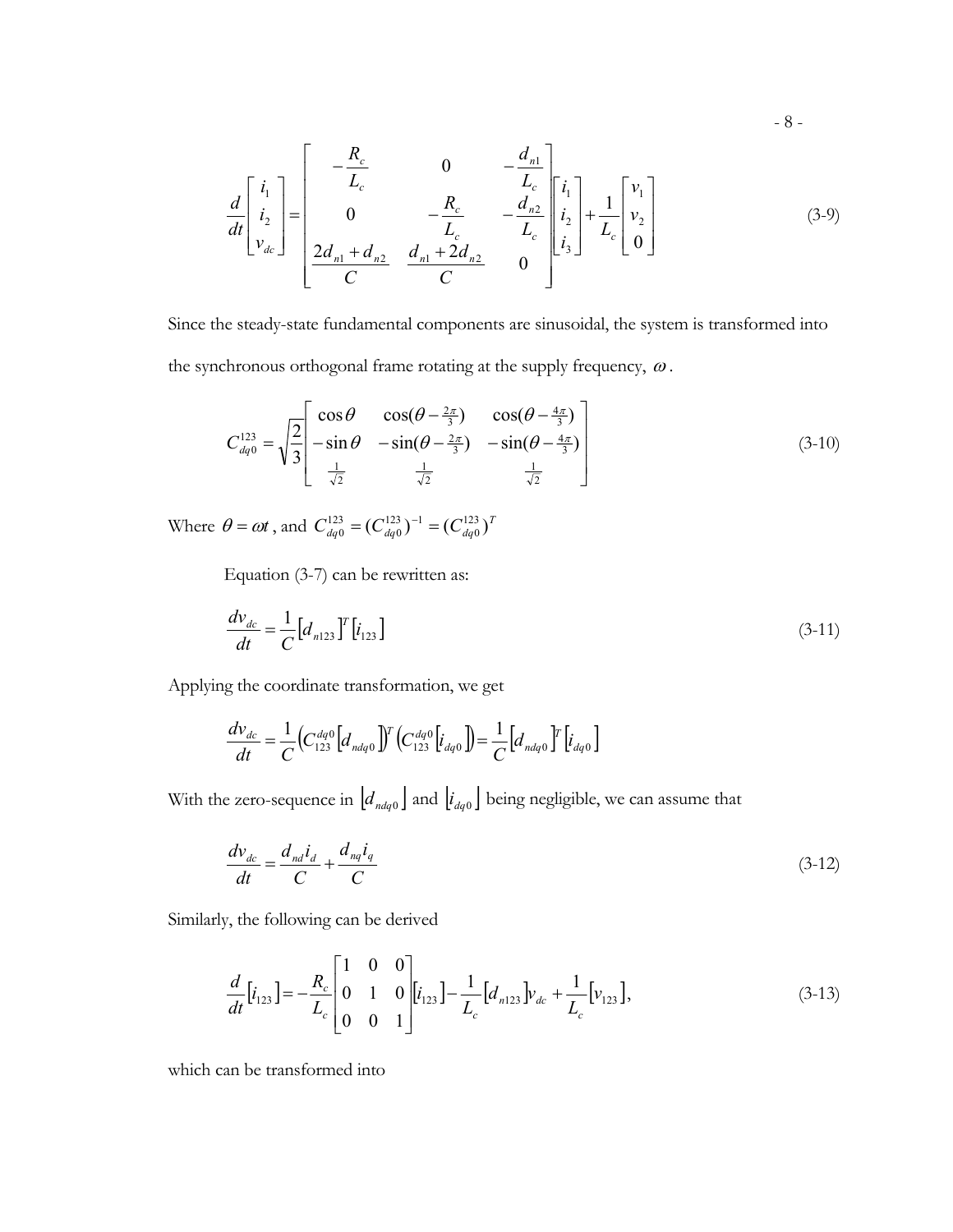$$
\frac{d}{dt}\left[i_{dq0}\right] = -\begin{bmatrix}\frac{R_c}{L_c} & -\omega & 0\\ \omega & \frac{R_c}{L_c} & \omega & \left[i_{dq0}\right] - \frac{1}{L_c}\left[d_{ndq0}\right]v_{dc} + \frac{1}{L_c}\left[v_{dq0}\right] \\ 0 & -\omega & \frac{R_c}{L_c}\end{bmatrix}
$$
(3-14)

The resulting transformed model in the synchronous orthogonal rotating frame is as follows

$$
\frac{d}{dt} \begin{bmatrix} i_d \\ i_q \\ v_{dc} \end{bmatrix} = \begin{bmatrix} -\frac{R_c}{L_c} & \omega & -\frac{d_{nd}}{L_c} \\ -\omega & -\frac{R_c}{L_c} & -\frac{d_{nq}}{L_c} \\ \frac{d_{nd}}{C} & \frac{d_{nq}}{C} & 0 \end{bmatrix} \begin{bmatrix} i_d \\ i_q \\ v_{dc} \end{bmatrix} + \frac{1}{L_c} \begin{bmatrix} v_d \\ v_q \\ 0 \end{bmatrix}
$$
(3-15)

which can also be rewritten as

$$
\frac{d}{dt} \begin{bmatrix} i_d \\ i_q \\ v_{dc} \end{bmatrix} = \begin{bmatrix} -\frac{R_c}{L_c} & \omega & 0 \\ -\omega & -\frac{R_c}{L_c} & 0 \\ 0 & 0 & 0 \end{bmatrix} \begin{bmatrix} i_d \\ i_q \\ v_{dc} \end{bmatrix} + \begin{bmatrix} -\frac{v_{dc}}{L_c} & 0 \\ 0 & -\frac{v_{dc}}{L_c} \\ \frac{i_d}{C} & \frac{i_q}{C} \end{bmatrix} \begin{bmatrix} u_1 \\ u_2 \end{bmatrix} + \begin{bmatrix} \frac{v_d}{L_c} \\ \frac{v_q}{L_c} \\ 0 \end{bmatrix} \tag{3-16}
$$

where  $u_1 = d_{nd}$  and  $u_2 = d_{nq}$ .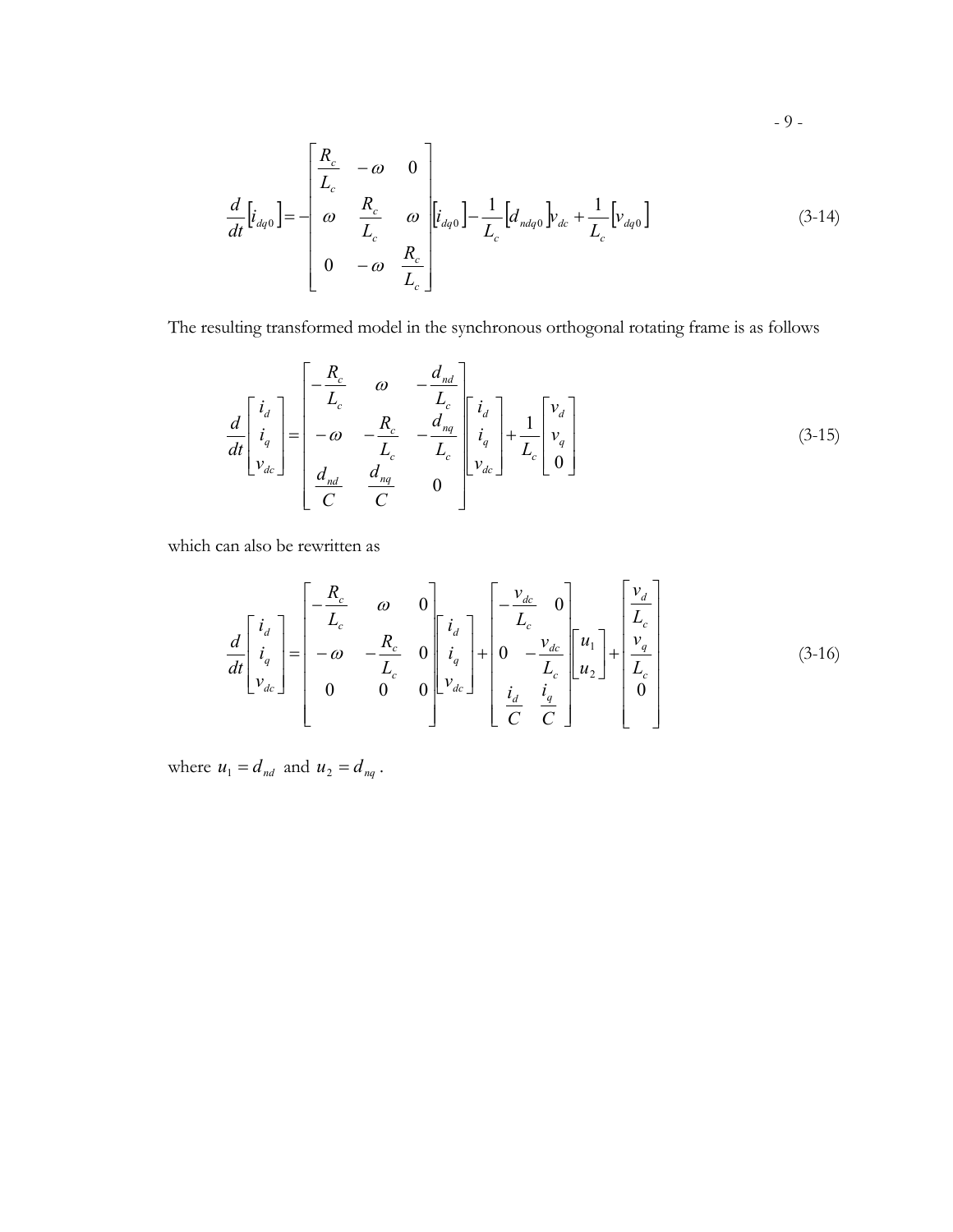# CHAPTER IV

# PI COMPENSATION OF AN ACTIVE POWER FILTER

A proportional-integral control law was derived through linearization of the inherently nonlinear active power filter system model, in effect decoupling the tasks of harmonic current tracking and DC capacitor voltage regulation. This decoupling allows us to compensate the currents and the capacitor voltage independently of each other, providing that either one or the other of these decoupled systems has a system response significantly less than the other.

#### **Harmonic Current Control**

Since it is conceivable that the current control law should be able to track (and therefore compensate) high-order harmonics, we choose the current control law to have a faster system response than the DC voltage control law. This being said, an analysis of the environment the current control law will be regulating is described by the following two equations derived from the model in (15):

$$
L_c \frac{di_d}{dt} + R_c i_d = L_c \omega i_q - v_{dc} d_{nd} + v_d
$$
  
\n
$$
L_c \frac{di_q}{dt} + R_c i_q = -L_c \omega i_d - v_{dc} d_{nq} + v_q
$$
\n(4-1)

which are similar in form to the generic linear time invariant system

$$
a\dot{x} + b x = u
$$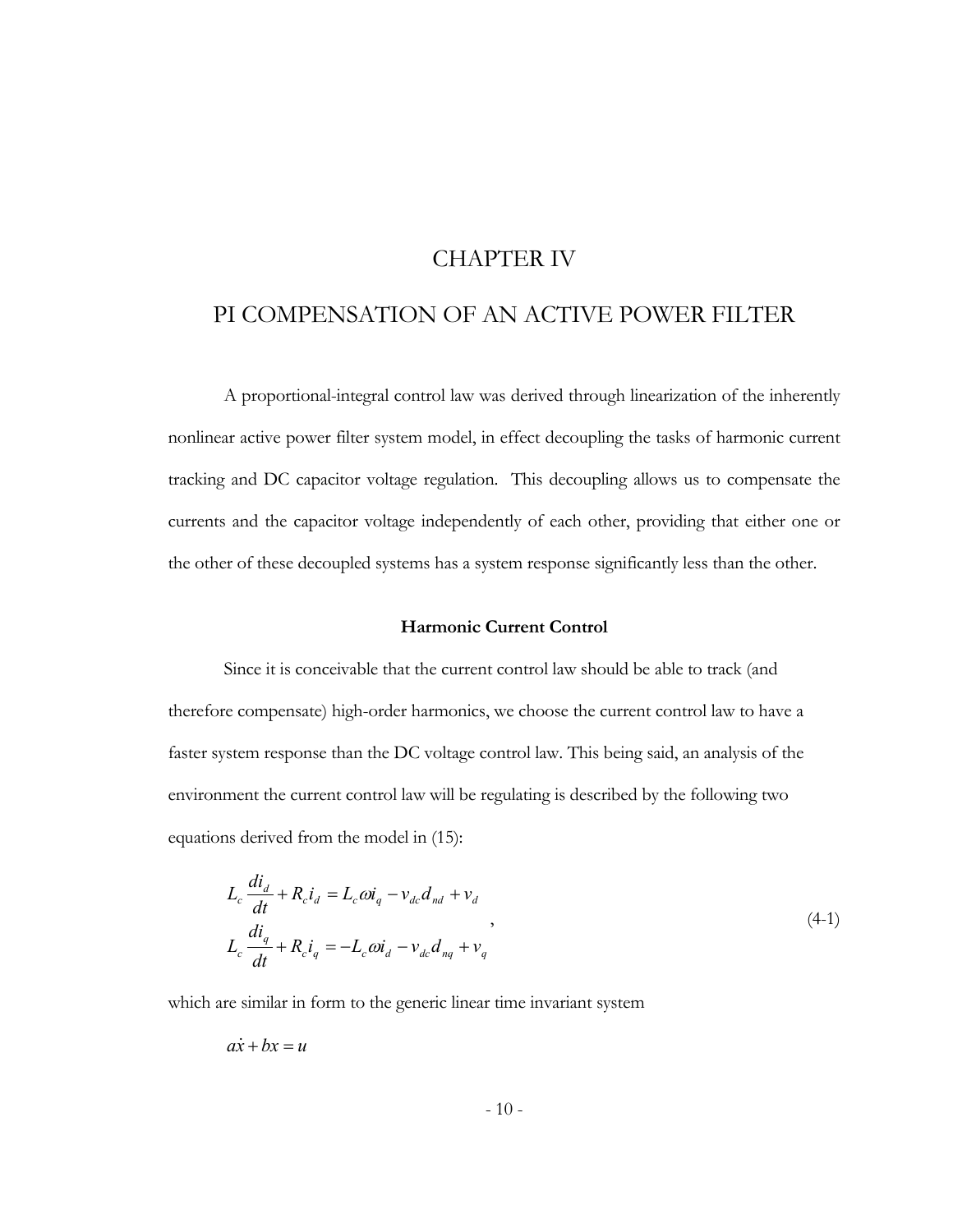such that the following can be defined

$$
u_d = L_c \omega i_q - v_{dc} d_{nd} + v_d
$$
  
\n
$$
u_q = -L_c \omega i_d - v_{dc} d_{nq} + v_q
$$
\n(4-2)

By using the error signals  $\tilde{i}_d = i_d^* - i_d$  and  $\tilde{i}_q = i_q^* - i_q$ , and applying proportional-

integral compensation, we can choose  $d_{nd}$  and  $d_{nq}$  such that

$$
u_d = k_p \tilde{i}_d + k_i \int \tilde{i}_d dt
$$
  
\n
$$
u_q = k_p \tilde{i}_q + k_i \int \tilde{i}_q dt
$$
\n(4-3)



Figure 4.1 – Compensated Current Tracking Model

The transfer function of the proportional-integral compensator is

$$
G_i(s) = \frac{U_q(s)}{\widetilde{I}_q(s)} = \frac{U_d(s)}{\widetilde{I}_d(s)} = k_p \frac{s + \frac{k_i}{k_p}}{s},
$$
\n(4-4)

and the closed loop transfer function of the current loop is

$$
\frac{I_q(s)}{I_q^*(s)} = \frac{I_d(s)}{I_d^*(s)} = \frac{k_p}{L_c} \bullet \frac{s + \frac{k_i}{k_p}}{s^2 + \frac{R_c + k_p}{L_c} s + \frac{k_i}{L_c}}
$$
(4-5)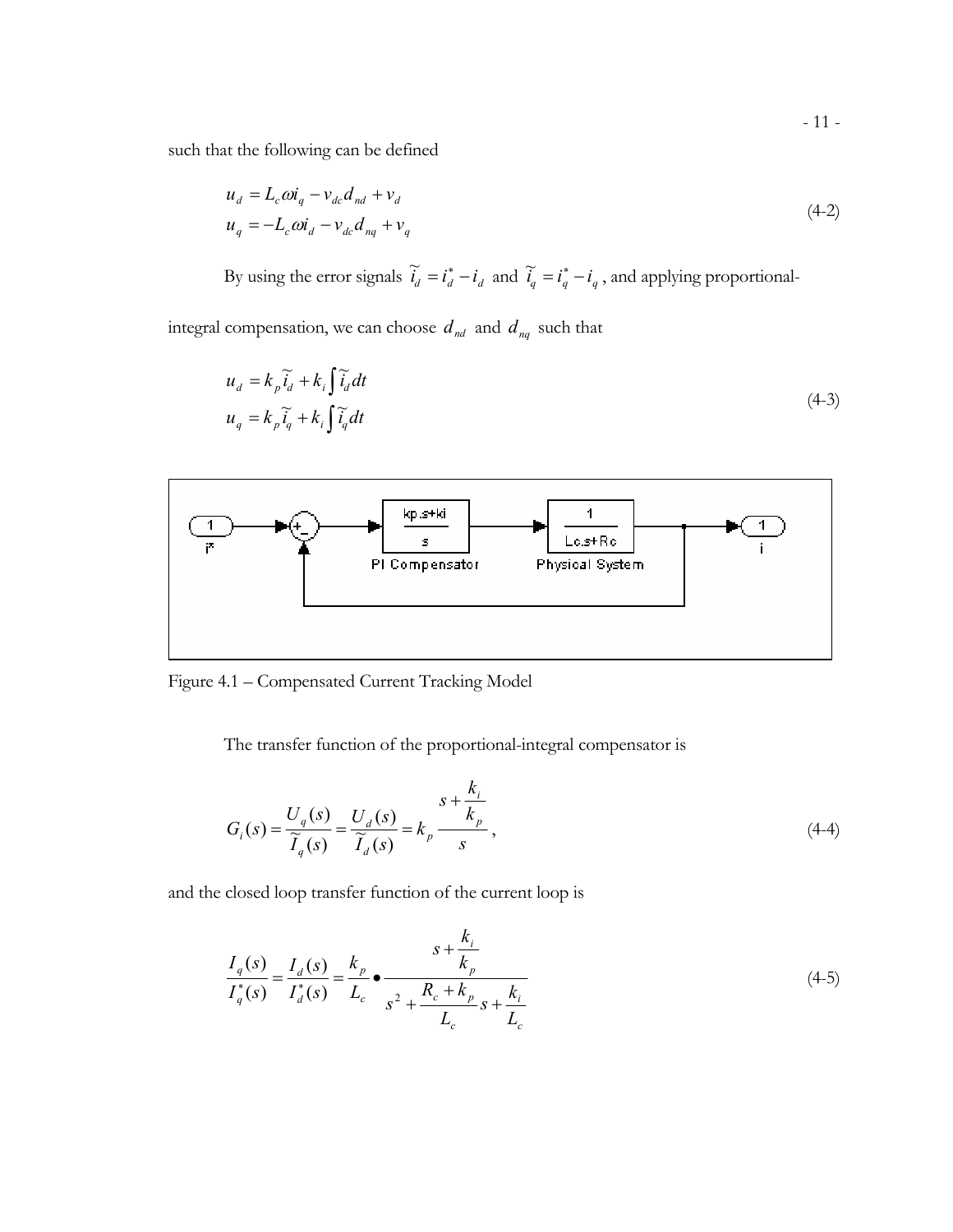Choosing  $\zeta =$ 2  $\frac{2}{1}$ , we find that the overshoot of the system is 20.79%. Though

significant, it is necessary in order to obtain the fastest response for the system. The resulting response is that of a second order LTI system. Thus,

$$
k_p = 2\zeta \omega_{ni} L_c - R_c
$$
  

$$
k_i = L_c \omega_{ni}^2
$$

Deriving the actual control inputs  $d_{nd}$  and  $d_{nq}$  via manipulation of the equations in (18), we arrive at

$$
d_{nd} = \frac{v_d + L_c \omega i_q - u_d}{v_{dc}}
$$
  
\n
$$
d_{nq} = \frac{v_q - L_c \omega i_d - u_q}{v_{dc}}
$$
\n(4-6)

### **DC Voltage Control**

To maintain some DC voltage level across the DC capacitor of the active power filter, the losses through the active filter's resistive-inductive branches can be compensated by acting on the supply current. Ideally, we want to act on the active current component  $\dot{\mathcal{U}}_d$  .

The equation for the DC voltage level in the model (3-15) is

$$
C\frac{dv_{dc}}{dt} = d_{nd}i_d + d_{nq}i_q
$$
\n
$$
(4-7)
$$

We define our equivalent input as

$$
u_{dc} = d_{nd}i_d + d_{nq}i_q \tag{4-8}
$$

To regulate the DC voltage, the error

$$
\widetilde{\mathbf{v}}_{dc} = \mathbf{v}_{dc}^* - \mathbf{v}_{dc}
$$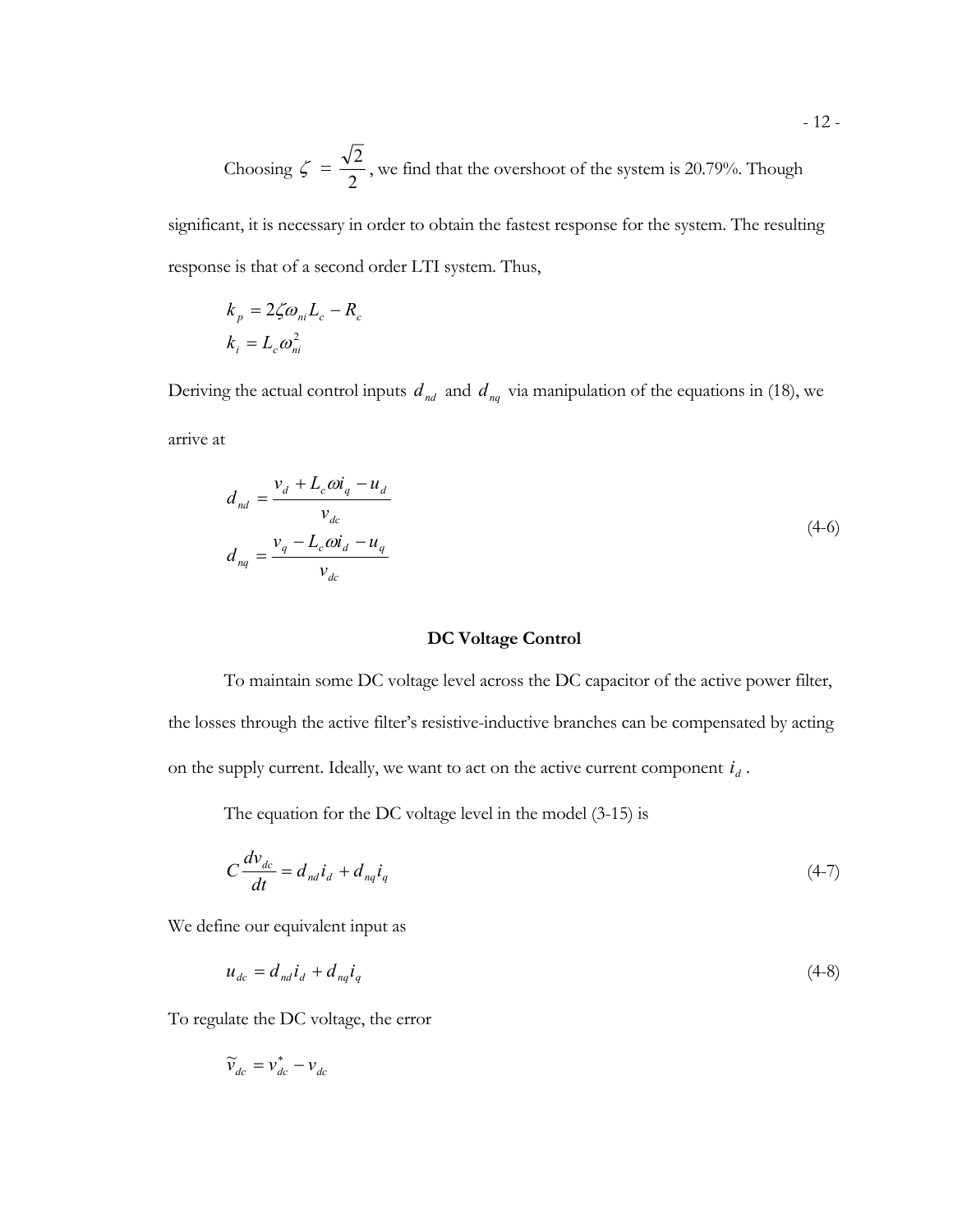is passed through the proportional-integral compensator

$$
u_{dc} = k_1 \widetilde{v}_{dc} + k_2 \int \widetilde{v}_{dc} dt . \tag{4-9}
$$

The resulting closed loop transfer function is

$$
\frac{V_{dc}(s)}{V_{dc}^*(s)} = 2\zeta \omega_m \frac{s + \frac{\omega_m}{2\zeta}}{s^2 + 2\zeta \omega_m s + \omega_m^2},
$$
\n(4-10)



Figure 4.2 – Compensated Voltage Regulated Model

where the proportional and integral gains  $k_1$  and  $k_2$  are

$$
k_1 = 2\zeta \omega_{\text{mv}} C
$$
  
\n
$$
k_2 = \omega_{\text{mv}}^2 C
$$
\n(4-11)

Since we wish to use active current to maintain the DC capacitor voltage, we solve

(4-8) for  $i_d$  to get

$$
i_{d0}^* = \frac{u_{dc} - d_{nq}i_q}{d_{nd}}
$$
 (4-12)

Assuming normal operation of the active filter, the following properties can be observed

$$
d_{nq}v_{dc} \approx v_q
$$
 and  $d_{nd}v_{dc} \approx v_d$ 

Since we know that the supply voltages are

- 13 -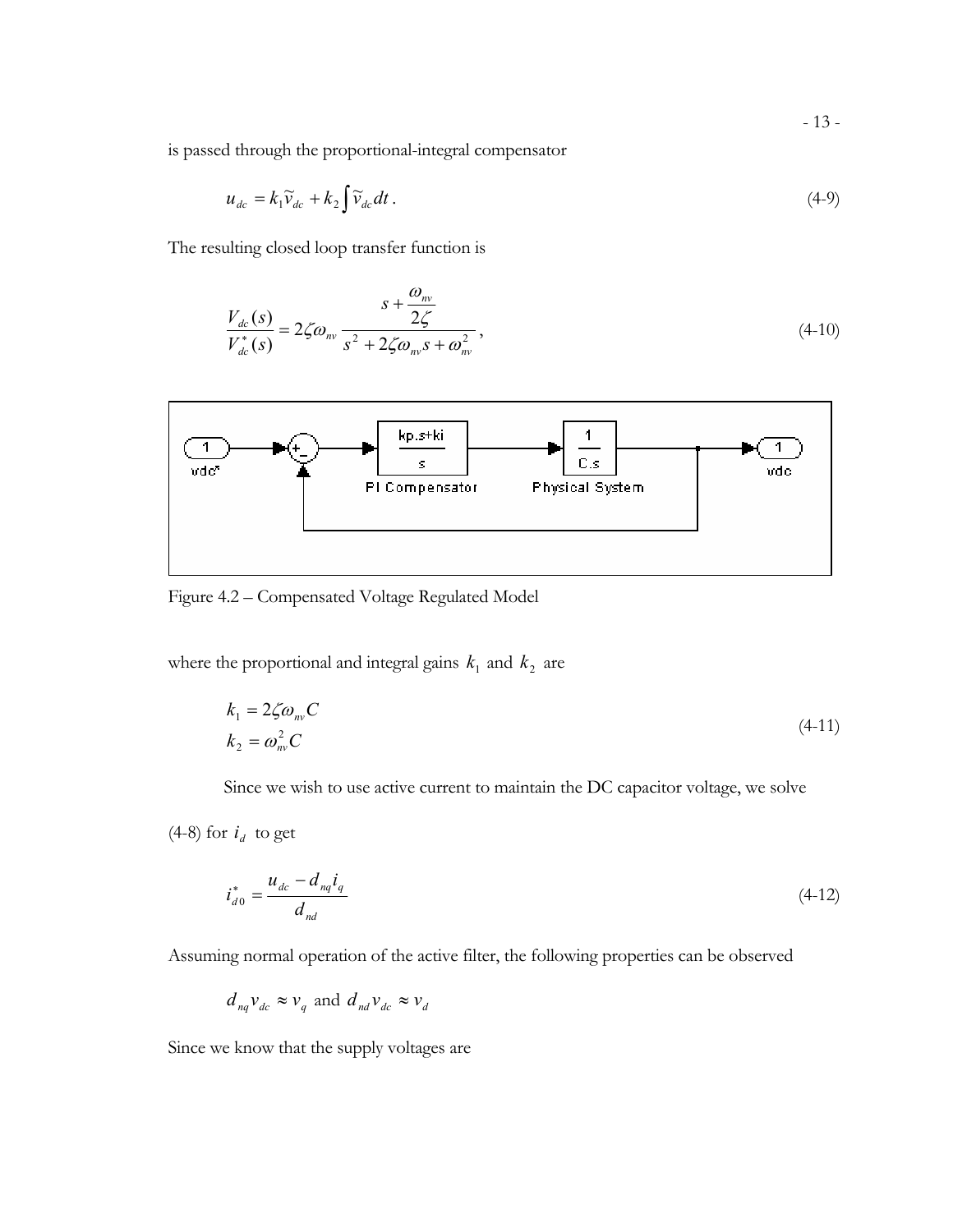$$
v_1 = \hat{V} \cos(\omega t)
$$
  
\n
$$
v_2 = \hat{V} \cos(\omega t - \frac{2\pi}{3}) ,
$$
  
\n
$$
v_3 = \hat{V} \cos(\omega t - \frac{4\pi}{3})
$$

and the transformation of the supply to the synchronous reference frame yields

$$
\begin{bmatrix} v_d \\ v_q \end{bmatrix} = C_{dq}^{12} \begin{bmatrix} v_1 \\ v_2 \end{bmatrix} = \begin{bmatrix} \hat{V} \sqrt{\frac{3}{2}} \\ 0 \end{bmatrix}
$$
 (4-13)

Thus, the control effort is

$$
i_{d0}^* = \frac{u_{dc} - d_{nq}i_q}{d_{nd}} = \frac{u_{dc}v_{dc} - d_{nq}v_{dc}i_q}{d_{nd}v_{dc}} = \sqrt{\frac{2}{3}} \frac{v_{dc}}{\hat{V}} u_{dc}
$$
(4-14)

#### **Control Inputs**

In order to effectively utilize the harmonic current control law, we must provide it with an appropriate input signal to track. Ideally, we would choose periodic signals equivalent to the negated load current plus the fundamental harmonic. Such signals would approximate the necessary currents to be injected into the three-phase power system bus in order to compensate the generated harmonics out of the supply current. However, we can only approximate these signals from the existing load current and the angle of the voltage of each phase.

To accomplish this, we must rely on the properties of the synchronous rotating reference frame transformation described in equation (3-10). In particular, we must rely on the fact that a purely sinusoidal signal with frequency  $\omega$  that is transformed to the synchronous rotating frame will yield a constant magnitude. In other words, we can apply a low-pass filter to the active component, *di* , of the synchronous rotating reference frame signals and subtract the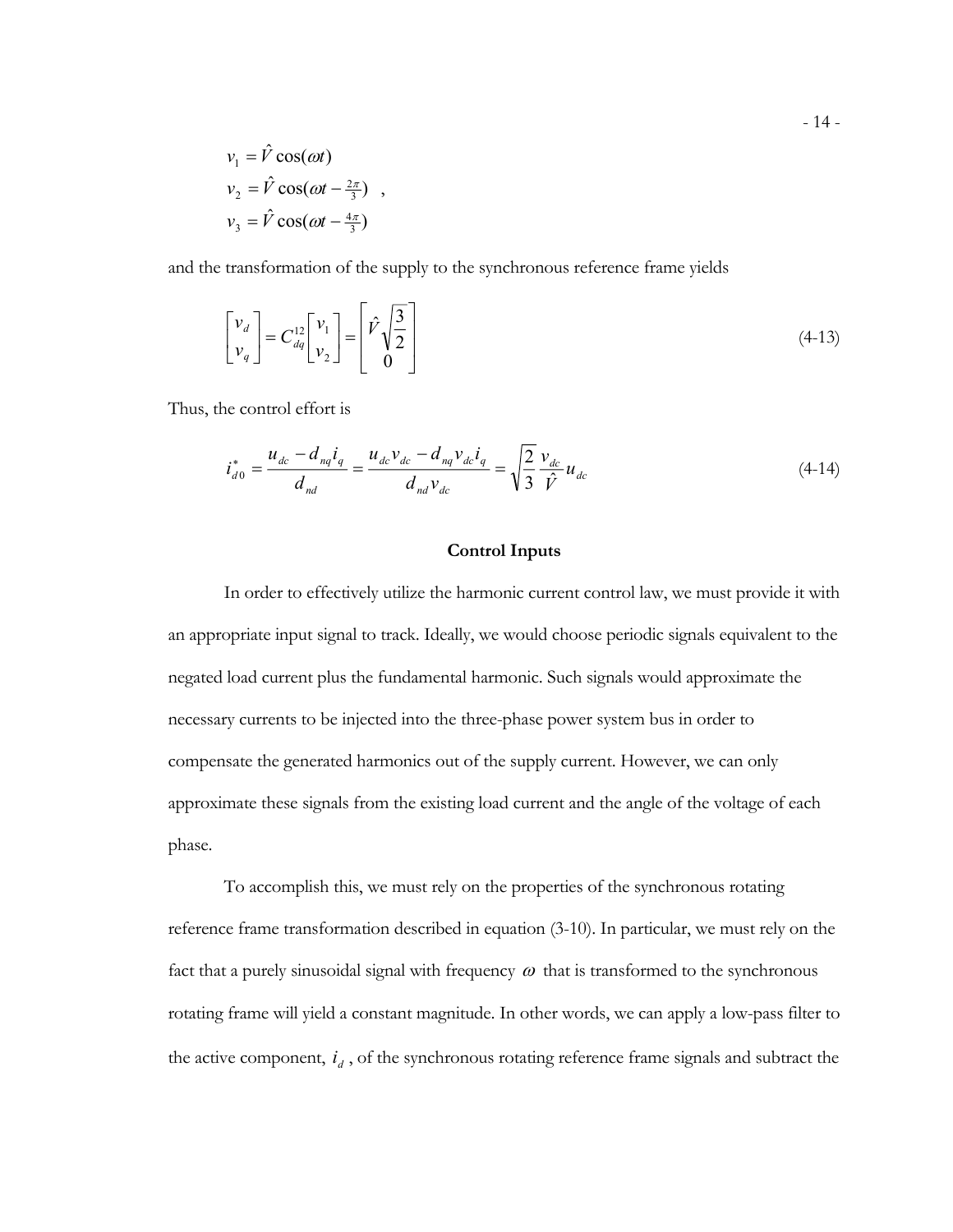original signal to generate the appropriate tracking signal,  $i_d^*$ , for the active current controller. For the reactive component,  $i_q$ , we apply a negative gain to provide a control signal,  $i_q^*$  that not only tracks unwanted harmonics, but also the unwanted reactive component in the fundamental harmonic of the load currents.

It should be noted that this does not take into account the active current required to compensate for the parasitic resistances present in the voltage source inverter. Without such compensation, the voltage of the capacitor connected to the DC side of the voltage source inverter would decay. Thus, our need for DC voltage regulation, as described in Chapter III, arises. The additional active current required for this regulation is represented by the term  $i_{d0}^*$ in equation (4-14). Therefore, the resulting tracking signal for the active current component is \* 0  $i_d^* + i_{d0}^*$ , and the resulting tracking signal for the reactive current component is  $i_q^*$ , which is simply  $-i_q$ .

For our filter, we used a  $4<sup>th</sup>$ -order low-pass filter with a cutoff frequency of roughly π  $\frac{\omega}{4\pi}$  (note that as described earlier, the DC component represents the fundamental).

The control input for the DC voltage regulation control loop is simply some predefined constant chosen to ensure that the DC capacitor is able to source an adequate amount of current without being driven to zero potential.

### **Compensating Current Synthesis**

In order to synthesize the current necessary to cancel out unwanted harmonics in the supply current of a three-phase power system, we transform the synchronous rotating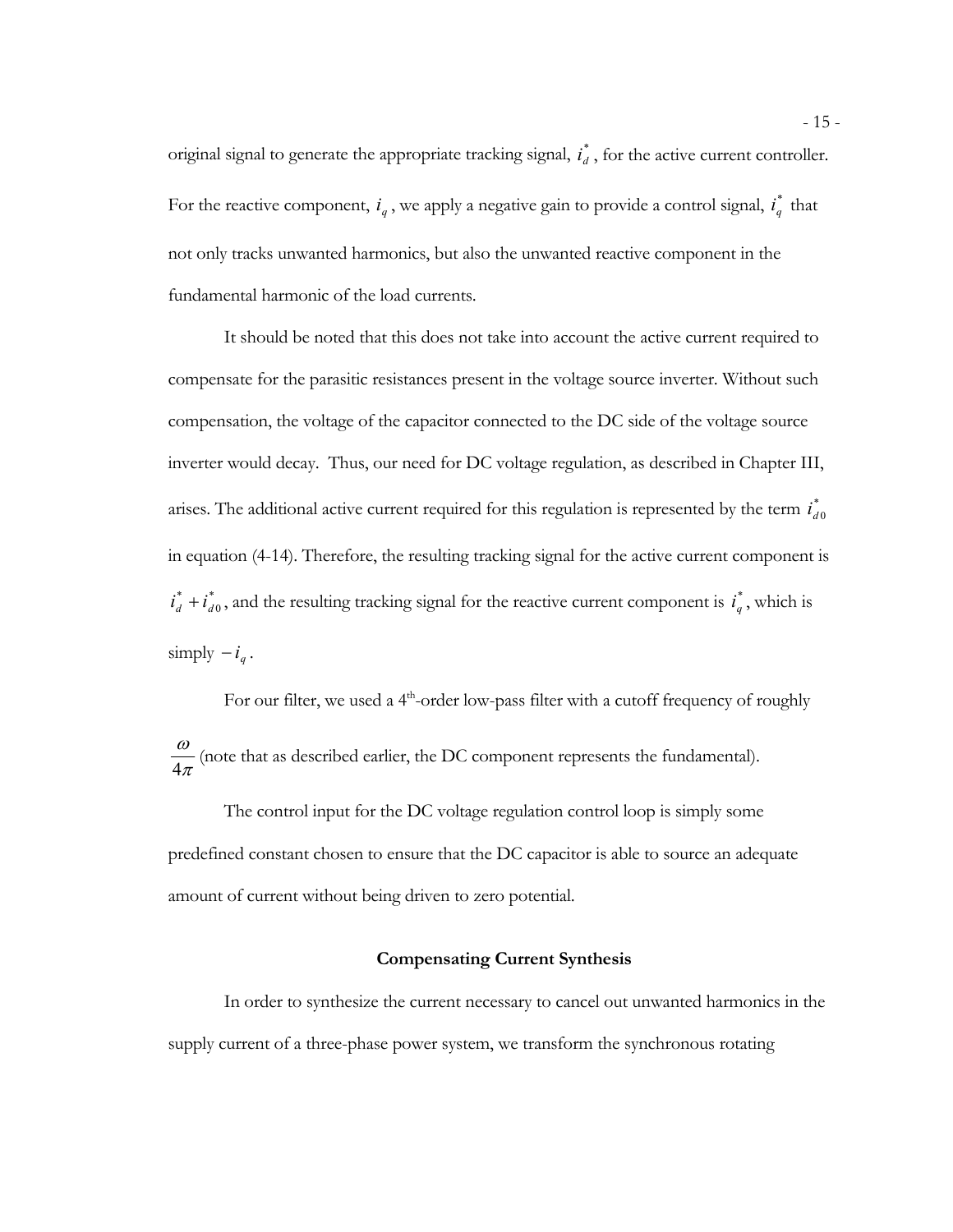reference frame into the stationary reference frame, and then perform space vector modulation on the stationary reference frame vector. This is necessary because the voltage source inverter can only represent eight discrete vectors, two of which have no effect on the injected current and the other six represented below in Figure 4. The two vectors that do not contribute to the injected current are located at the origin.



Figure 4.3 – Space Vectors for a Voltage Source Inverter in the Stationary Reference Frame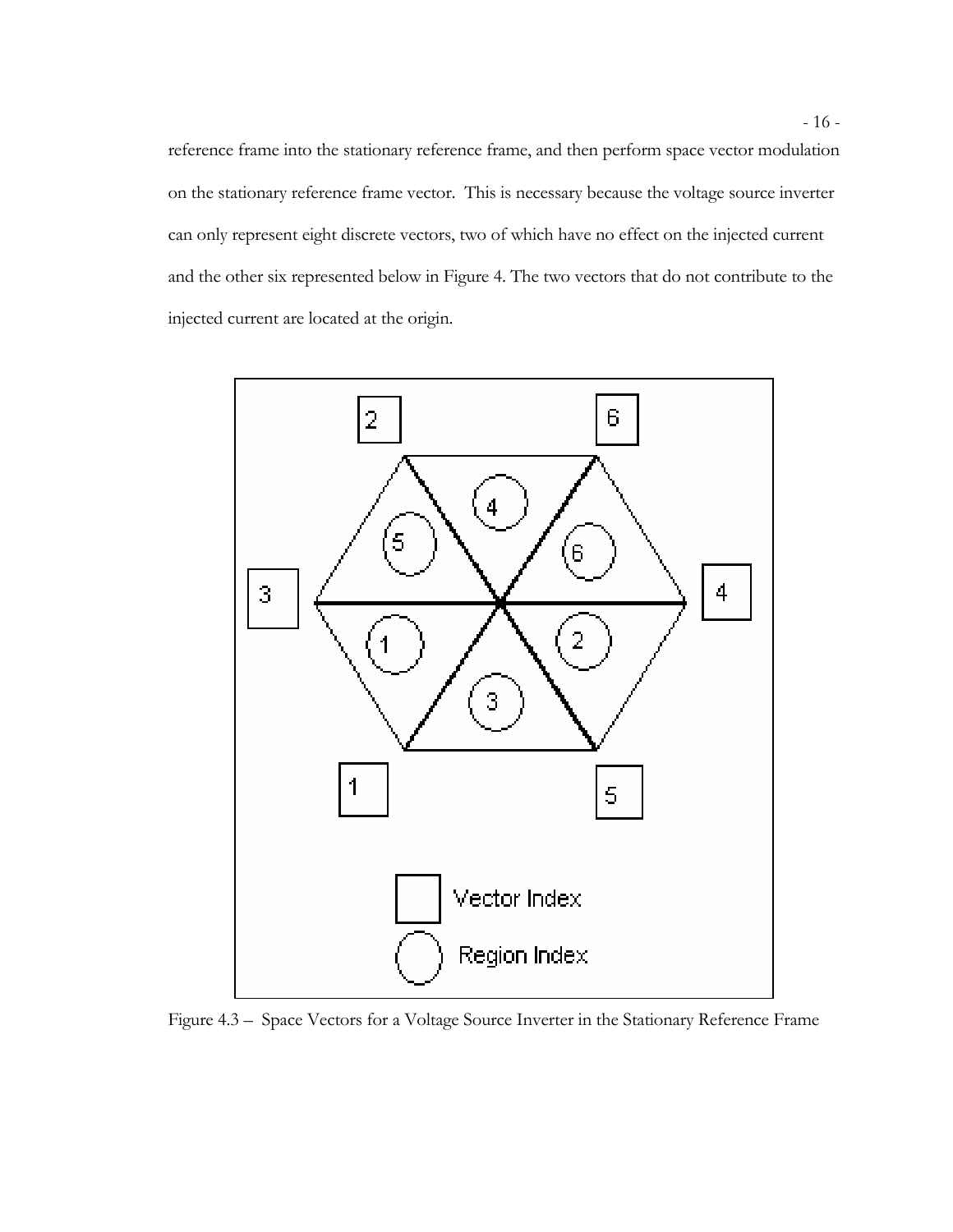As can be seen, these vectors all have constant magnitude and angles. It may be the case that the vector that represents our desired injected current has an angle that is between two of these discrete vectors and may have a variable magnitude. Modulation of our desired vector allows us to represent it as the sum of fractions of these discrete vectors, as illustrated in Figure 4.4.



Figure 4.4 – Space Vector Modulation

The resulting PWM signal from our space vector modulation of the desired current vector is then applied directly to the switching signal inputs of our voltage source inverter. Note that a situation may occur where the vector representative of the current needed to adequately compensate the system may have a magnitude exceeding that capable of being represented by modulating the existing eight discrete space vectors. When this case occurs, the resulting modulated signal will represent a vector with a direction the same as the desired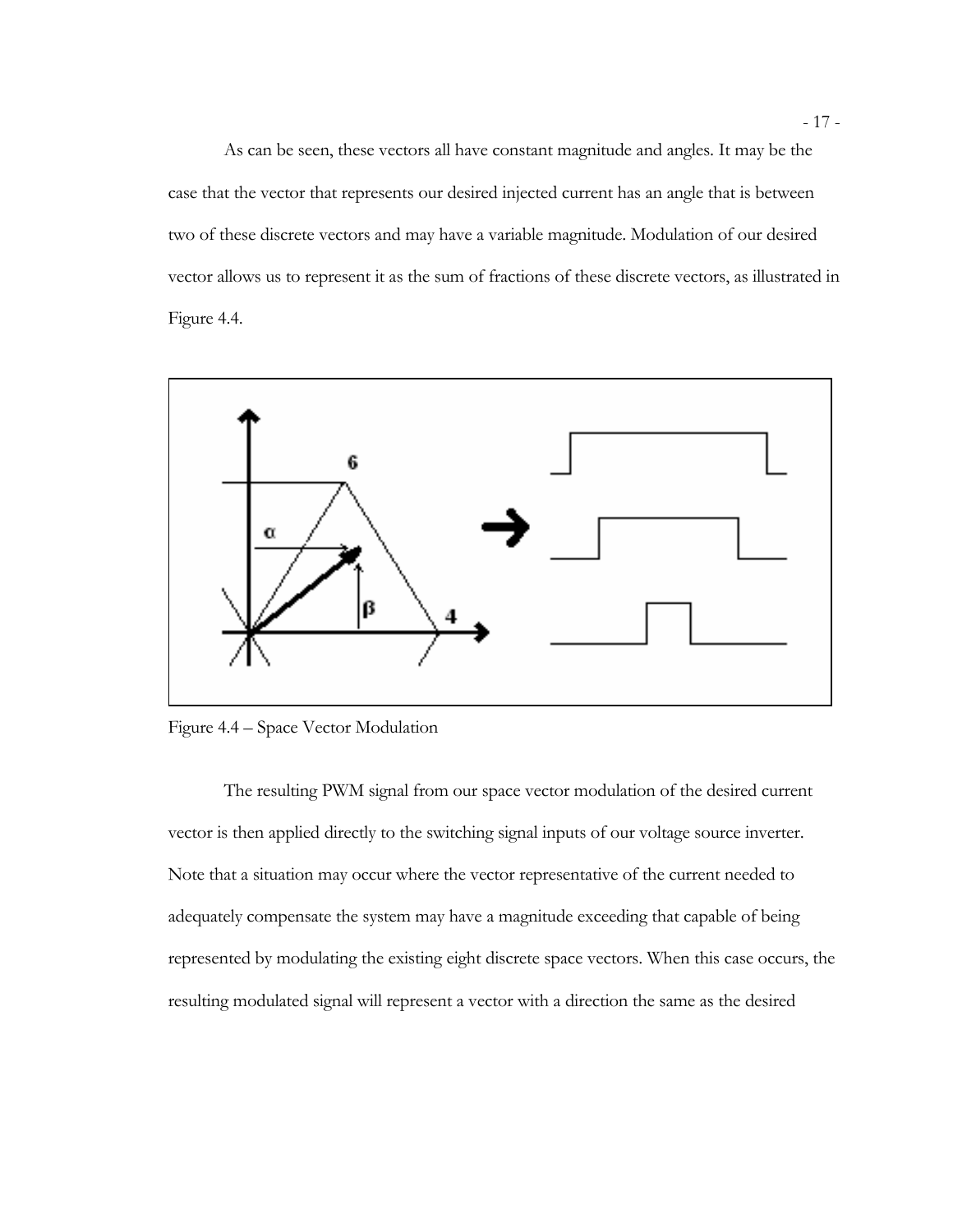vector, but will have a magnitude equivalent to the radius of a circle inscribed on the hexagonal boundary defined by the six effective discrete space vectors as shown in Figure 4.3.

### **Simulation Results**

Simulation of the Proportional-Integral compensated shunt active power filter was implemented in MATLAB Simulink. Custom models were created in order to provide space vector modulated PWM signals with deadtime insertion necessary for the correct operation with switching elements modeled with realistic on and off times. However, in the simulations put forth in this thesis, we observe the special case of an ideal switch, which requires no deadtime insertion.

In our simulation, the total harmonic distortion of the current generated by the load is observed to be approximately 27.18%, whereas our compensated supply current has a total harmonic distortion of approximately 1.42% at steady state. A graphical representation of both the compensated and uncompensated harmonics is illustrated in Figure 4.5 and Figure 4.6

In Figure 4.7, we can see the actual supply voltages V1, V2, and V3, load currents I1, I2, and I3, filter currents If1, If2, and If3, supply currents Is1, Is2, and Is3, and the DC capacitor voltage Vdc that occurs in the compensated system. From top to bottom, they are supply voltage, load current, filter current, DC capacitor voltage, and compensated supply current. These waveforms represent an initial transition from an off state to an on state for the entire system on into steady state. Note that the DC capacitor voltage has an initial state of 350V, requiring that it be pre-charged to this voltage before operation of the active power filter in a real world application.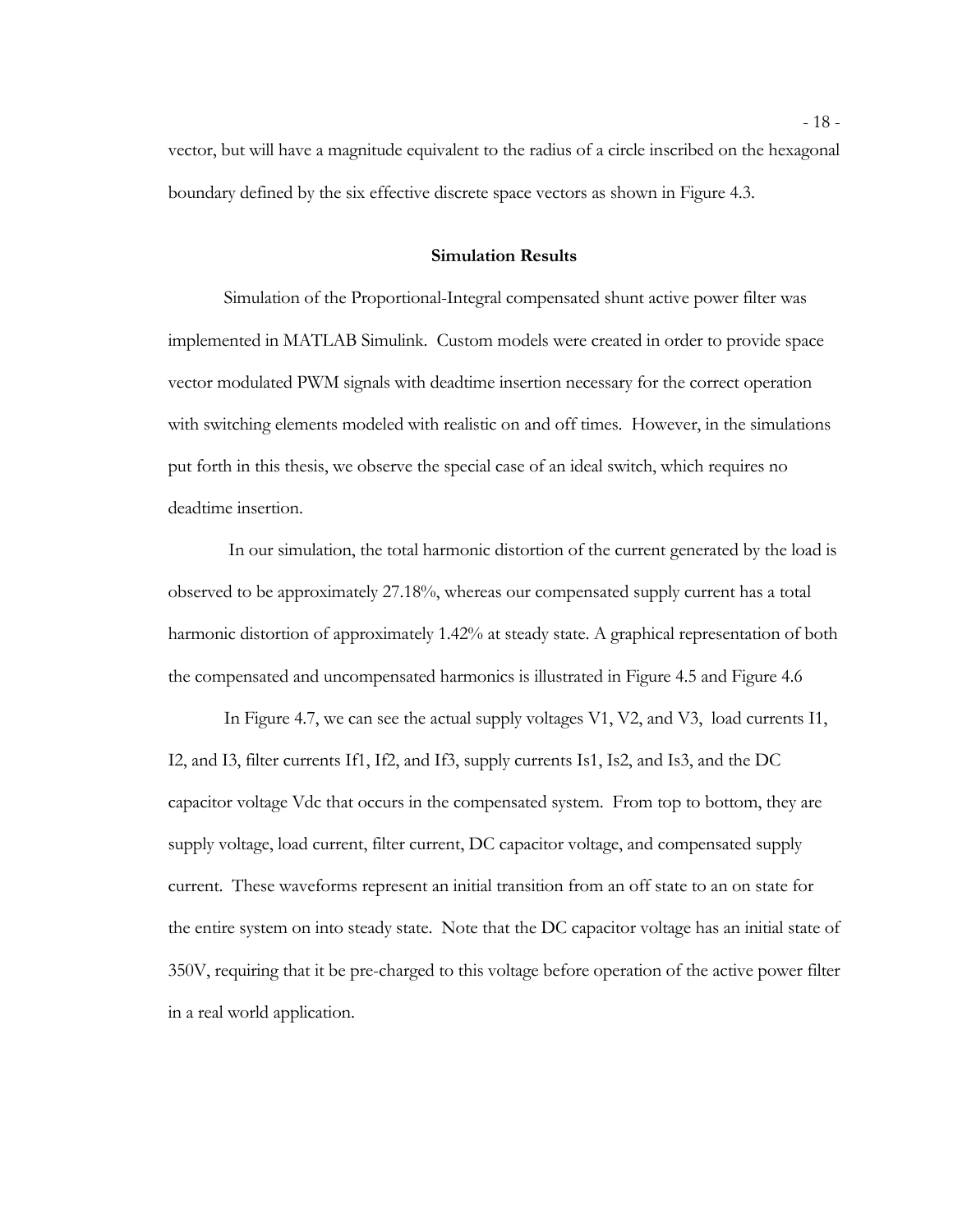A simulation of the step response of the PI compensated system as it is switched from one load to another can be observed in Figure 4.8. In this simulation, the load is switched at steady state from a load consisting of a single resistive inductive branch of 15 Ohms and 5 mH to a load consisting of two resistive inductive branches, the first with a resistance of 15 Ohms and an inductance of 5 mH and the second with a resistance of 7.5 Ohms and 2.5 mH. Note the distortion that occurs in the signal during the step response transient before it reaches steady state.

Also note that the applied step change to the load of the system places the system into a mode where it is operating at limits imposed on it by both the saturation limit of the space vector used in the space vector PWM algorithm and the steady state voltage of the DC capacitor. It is conceivable to conclude that the resulting transient distortion is due to the overshoot of the PI compensated system and the fact that it is operating in a region well outside of the reasonable operational limits of the active power filter.

.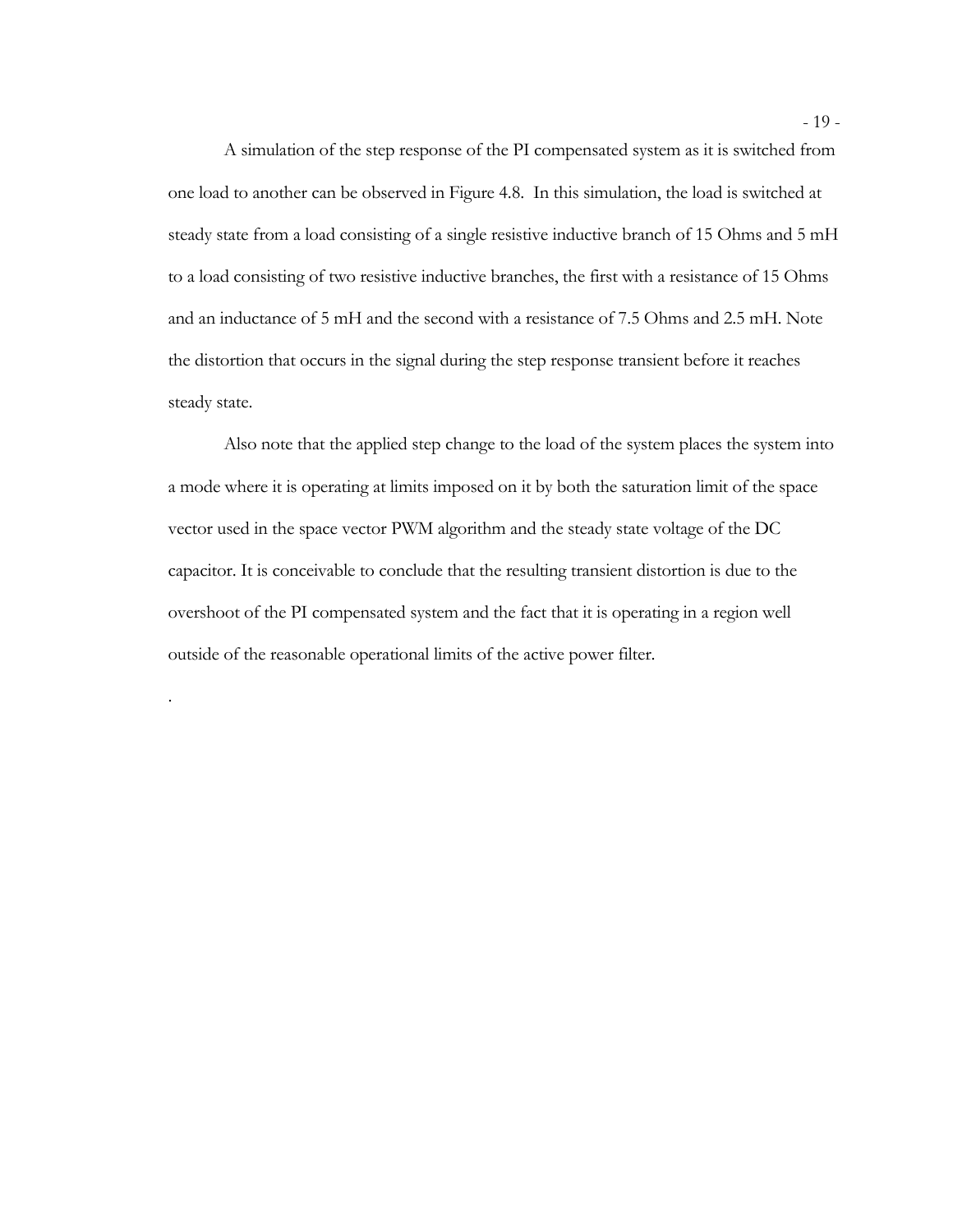



- 20 -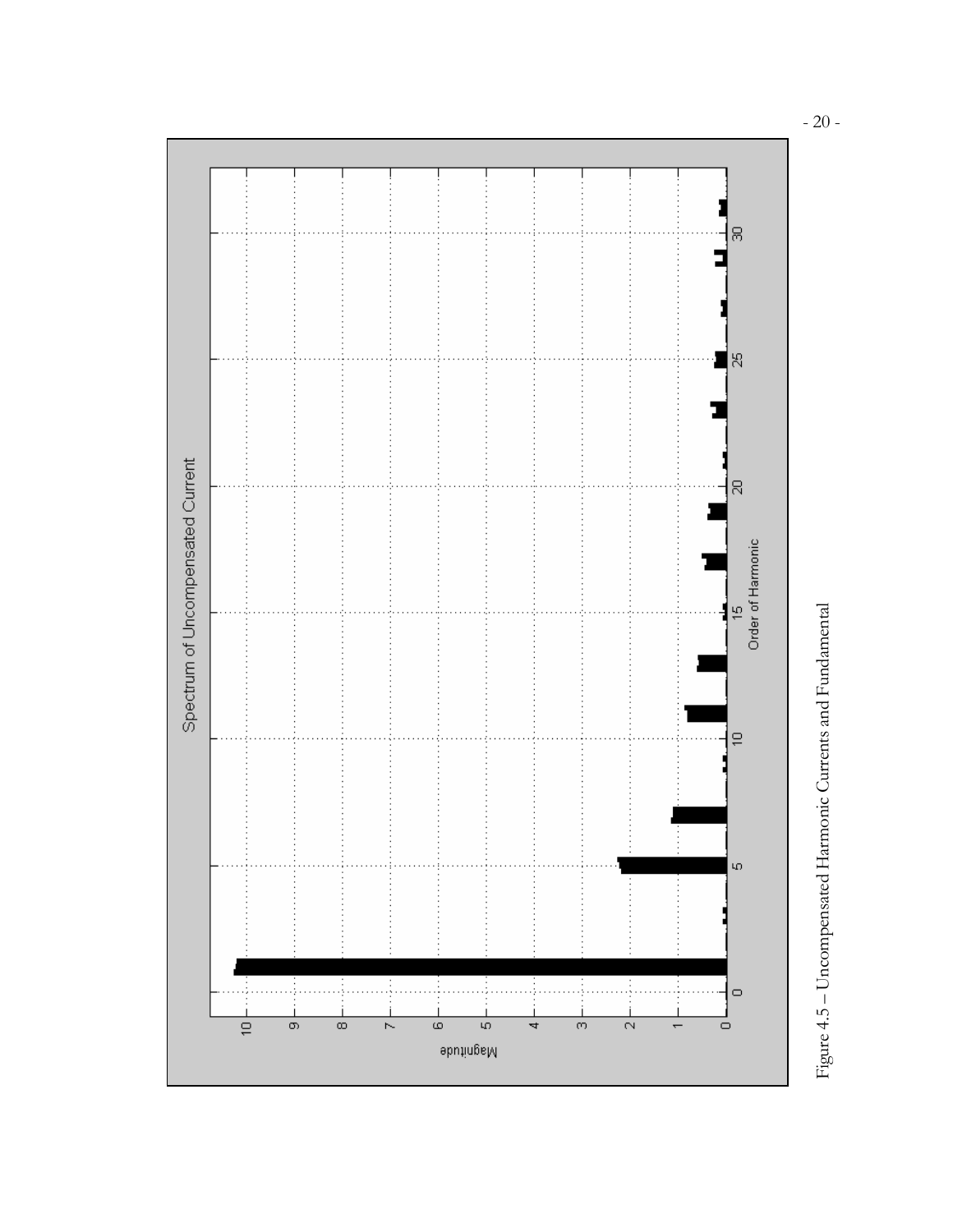



- 21 -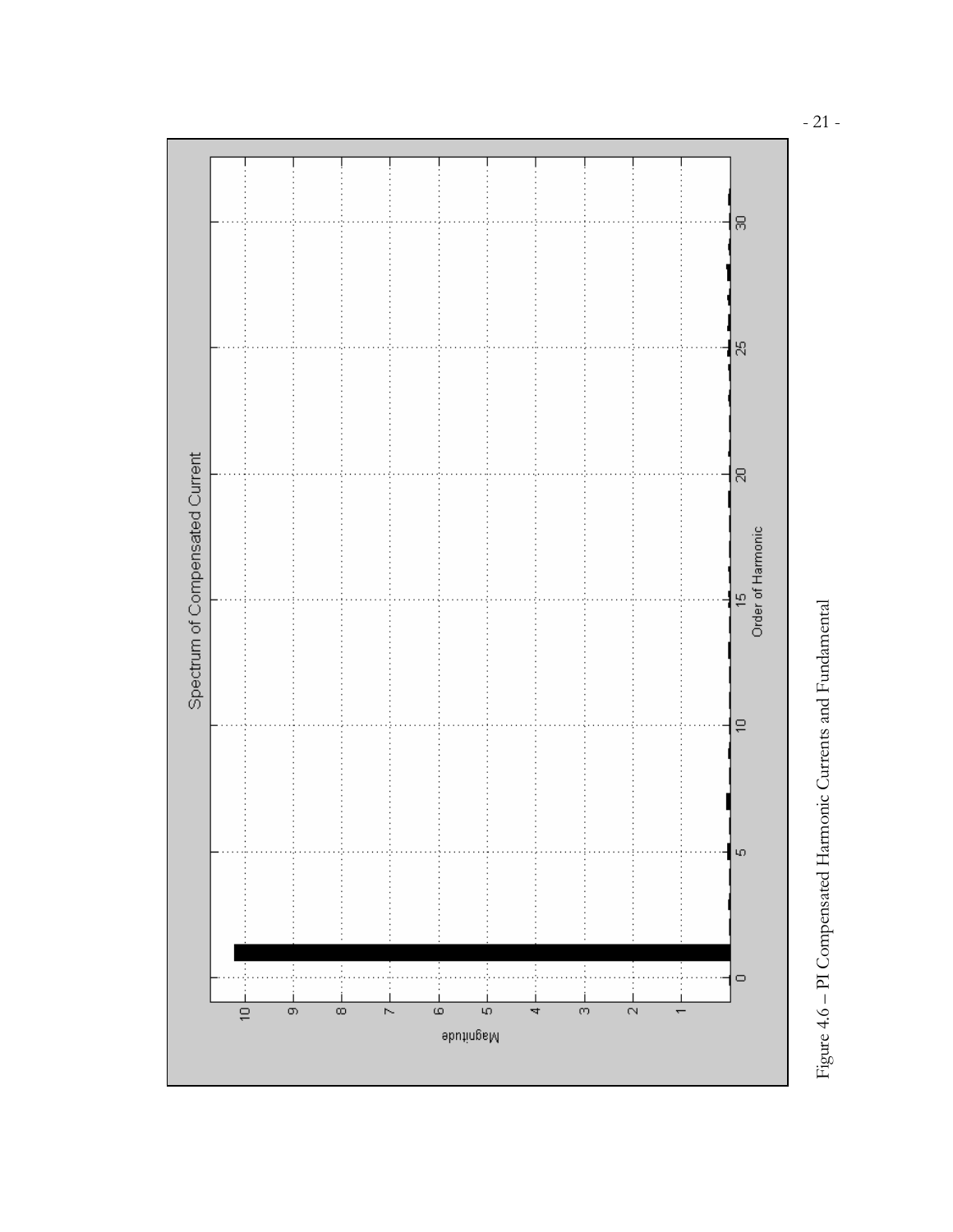

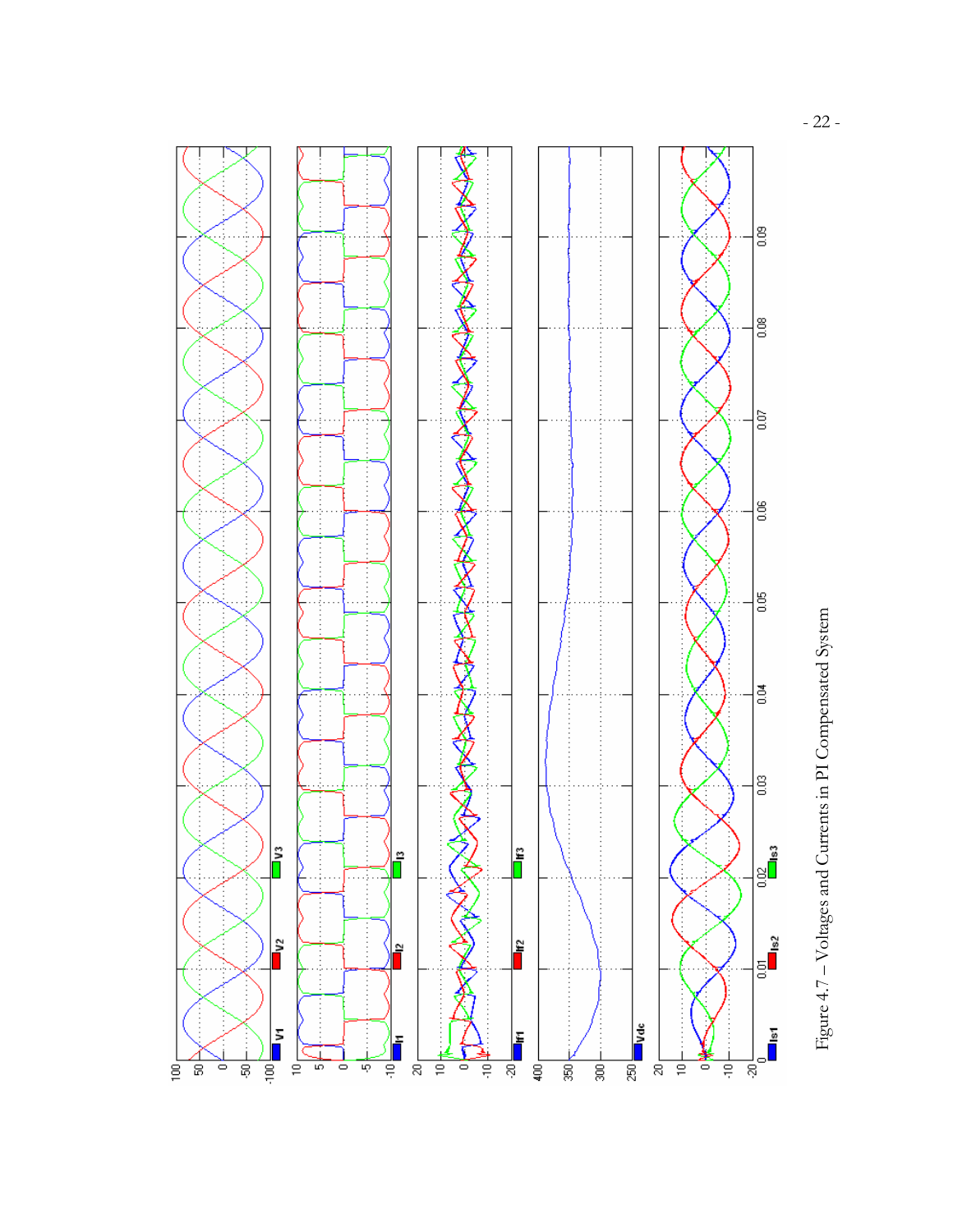

Figure  $4.8$  – Step Response of  $\rm PI$ Figure 4.8 – Step Response of PI

- 23 -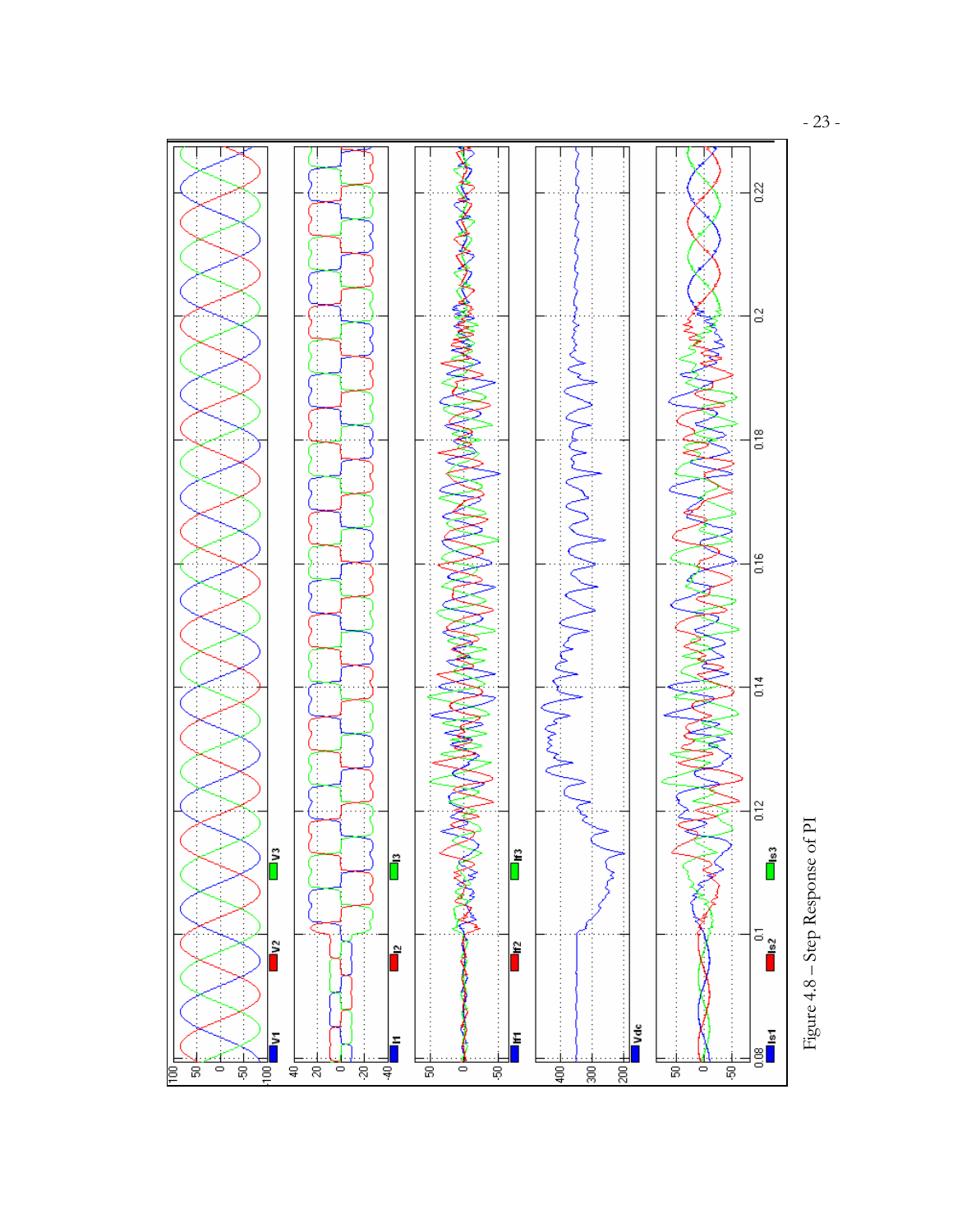# CHAPTER V

# SLIDING COMPENSATION OF AN ACTIVE POWER FILTER

A sliding mode controller was derived assuming that the state space of the shunt active power filter model consists of the synchronous rotating reference frame currents,  $i_d$  and  $i_q$ , and the DC voltage of the capacitor,  $v_{dc}$ . Much like the currents in the proportional-integral compensation discussed earlier, the currents  $i_d$  and  $i_q$  track the harmonic references extracted from the load currents as described in Chapter IV. The DC capacitor voltage is also regulated at a fixed value, again described in Chapter IV. The rate of convergence of these variables is directly dependent on the appropriate selection of sliding mode parameters.

#### **Sliding Mode Switching Function**

The property of a sliding mode controller that makes it an attractive option is the existence of a curve that approximates a control law, usually of lower order than the system it is designed for, in the phase plane or space towards which all external trajectories "slide" towards. These external trajectories are generally considered to exist on a "sliding surface" because of this property.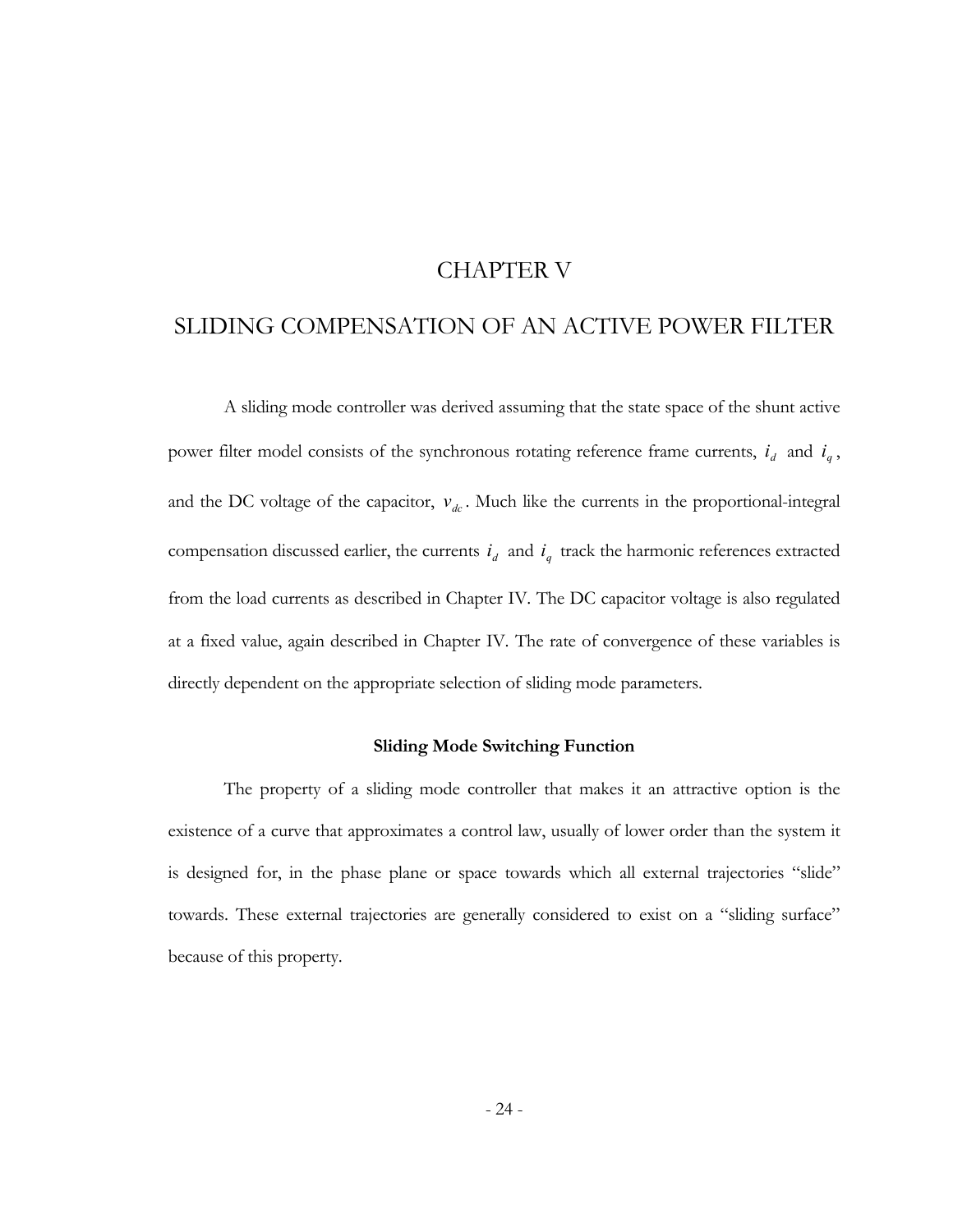

Figure 5.1 – Sliding Surface and Outside Trajectories

A control law for such a system is normally represented by an equation of the form  $u = \hat{u} - k \text{sgn}(s)$ , where  $\hat{u}$  approximates a control law where the net change of our sliding surface is zero and  $-k$  sgn( $s$ ) represents the sliding mode switching function that pulls trajectories towards the sliding surface. Note that the parameter *s* in the sliding mode switching function is also the sliding surface in question.

A sliding surface *s* is proposed by N. Mendalek et al in [2] as follows:

$$
s = \begin{bmatrix} s_d \\ s_g \end{bmatrix} = \begin{bmatrix} k_1 \left( x_1 - x_1^* \right) + k_2 \left( x_3 - x_3^* \right) \\ k_1 \left( x_2 - x_2^* \right) + k_3 \left( x_3 - x_3^* \right) \end{bmatrix} \tag{5-1}
$$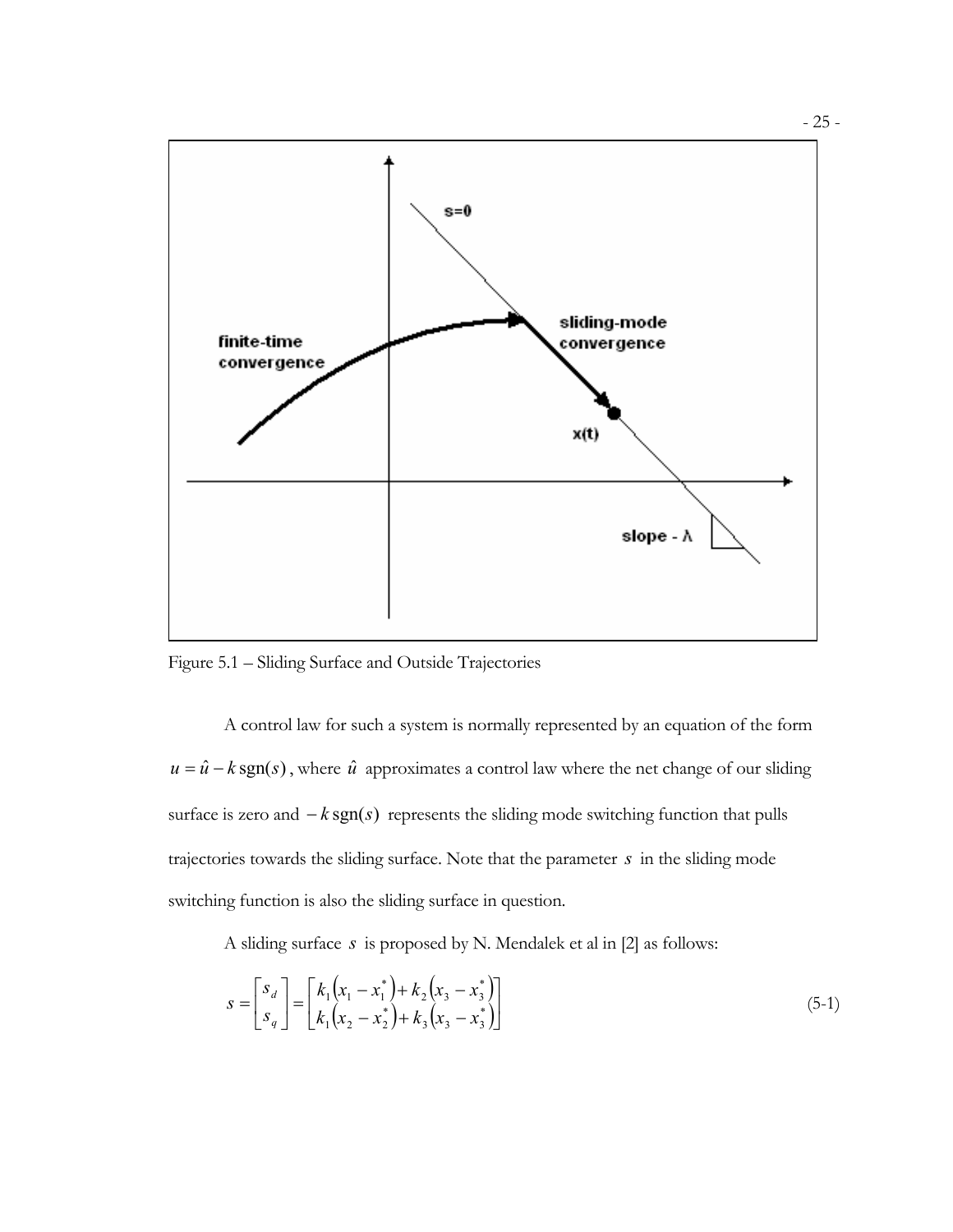with  $x^* = \begin{bmatrix} x_1^* & x_2^* & x_3^* \end{bmatrix}^T = \begin{bmatrix} i_d^* & i_q^* & v_{dc}^* \end{bmatrix}^T$  $x^* = \begin{bmatrix} x_1^* & x_2^* & x_3^* \end{bmatrix}^T = \begin{bmatrix} i_d^* & i_q^* & v_d^* \end{bmatrix}^T$ \* 2 \*  $\mathbf{I}^* = \begin{bmatrix} x_1^* & x_2^* & x_3^* \end{bmatrix}^T = \begin{bmatrix} i_d^* & i_q^* & v_{dc}^* \end{bmatrix}^T$  as the state space reference vector. From this, it can be seen that  $k_1$  is directly applied to the error signals of the currents  $i_d$  and  $i_q$  whereas  $k_2$ and  $k<sub>3</sub>$  are only indirectly related to said currents insofar as what current is necessary to regulate the capacitor voltage  $v_{dc}$  in the face of the parasitic resistances present in the voltage source inverter. Knowing this, we can show that  $s = K(\mathbf{x} - \mathbf{x}^*)$  where

$$
K = \begin{bmatrix} k_1 & 0 & k_2 \\ 0 & k_1 & k_3 \end{bmatrix} \tag{5-2}
$$

#### **Sliding Surface Stability**

To ensure stability of the sliding surface over the entire state space of the system, and therefore ensure that the system converges to the control law curve  $\hat{u}$ , we must show that a Lyapunov function of *s* is strictly positive definite, its derivative is negative definite, and that the function approaches infinity as the magnitude of *s* itself approaches infinity. For this, we choose our Lyapunov function of *s* to be

$$
V(s) = \frac{1}{2} s^T s \tag{5-3}
$$

It can be seen that (5-3) is indeed strictly positive definite, meeting our first condition. It is also radially unbounded, satisfying our last condition. Taking the derivative of this, we arrive at

$$
\dot{V}(s) = s^T \dot{s} \tag{5-4}
$$

Where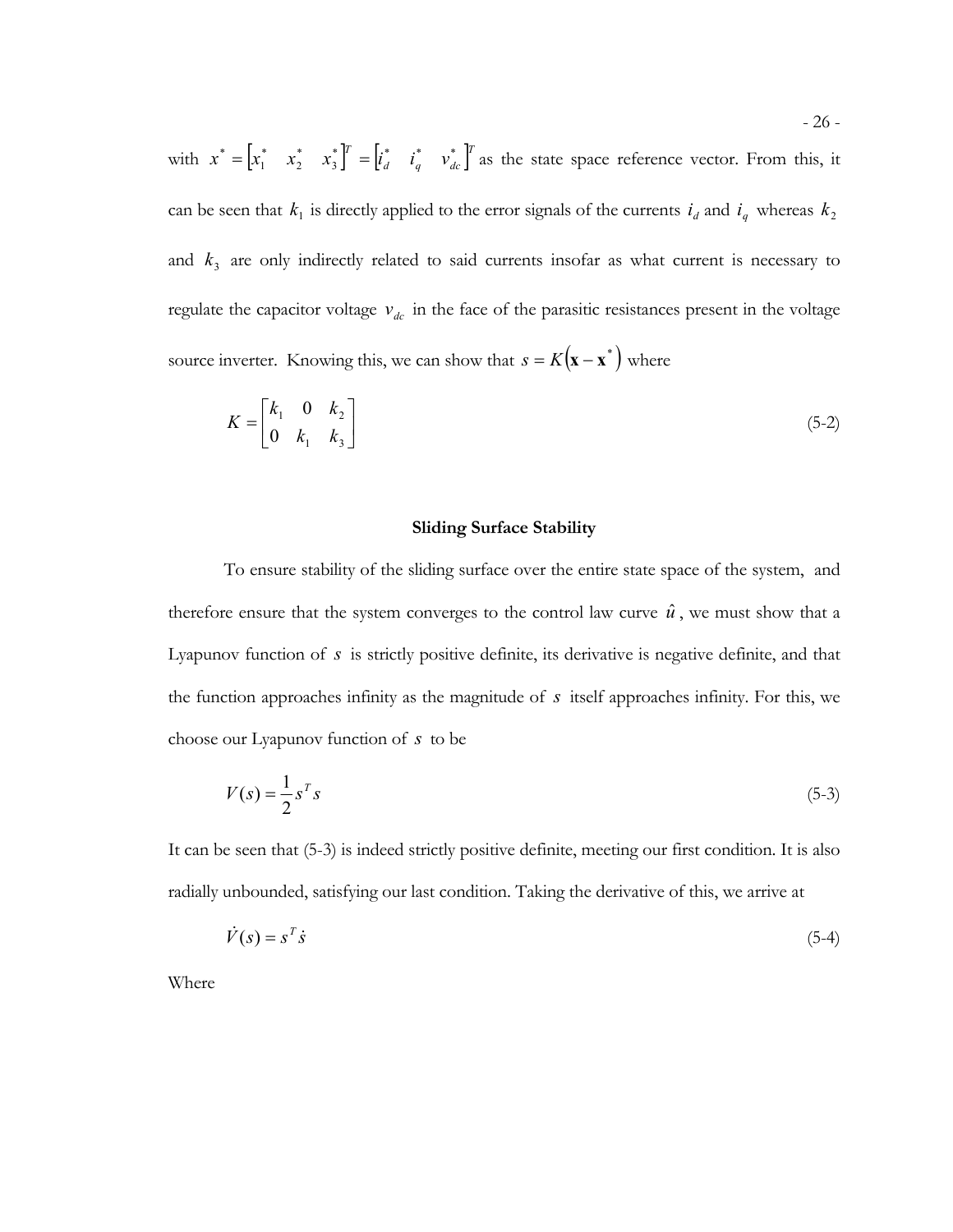$$
\dot{s} = K(\dot{\mathbf{x}} - \dot{\mathbf{x}}^*)
$$
\n
$$
= K \begin{bmatrix}\n-\frac{R_c}{L_c} & \omega & 0 \\
-\omega & -\frac{R_c}{L_c} & 0 \\
0 & 0 & 0\n\end{bmatrix}\n\begin{bmatrix}\nx_1 \\
x_2 \\
x_3\n\end{bmatrix} + \begin{bmatrix}\n-\frac{x_3}{L_c} & 0 \\
0 & -\frac{x_3}{L_c} \\
\frac{x_1}{C} & \frac{x_2}{C}\n\end{bmatrix} (\hat{u} - k \operatorname{sgn}(s)) + \begin{bmatrix}\n\frac{v_d}{L_c} \\
\frac{v_q}{L_c} \\
0\n\end{bmatrix} - K\dot{\mathbf{x}}^*
$$
\n
$$
= \begin{bmatrix}\nk_1 & 0 & k_2 \\
0 & k_1 & k_3\n\end{bmatrix} \begin{bmatrix}\n-\frac{x_3}{L_c} & 0 \\
0 & -\frac{x_3}{L_c} \\
\frac{x_1}{C} & \frac{x_2}{C}\n\end{bmatrix} - k \operatorname{sgn}(s_d)
$$
\n
$$
\frac{x_1}{C} \begin{bmatrix}\n\frac{x_2}{C} \\
\frac{x_1}{C} \\
\frac{x_2}{C}\n\end{bmatrix} - k \operatorname{sgn}(s_q)
$$

Further simplifying the derivative of the Lyapunov function, we find that we must select the elements of  $K$  such that the following inequality holds, satisfying the second condition necessary for convergence of all trajectories to the equivalent control law,  $\hat{u}$ .

$$
-k_1 x_3 + \frac{L_c x_1 \text{ sgn}(s_d) + x_2 \text{ sgn}(s_q)}{Cs_d \text{ sgn}(s_d) + s_q \text{ sgn}(s_q)} (k_2 s_d + k_3 s_q) < 0
$$
\n
$$
(5-5)
$$

### **Equivalent Control**

To determine the equivalent control law,  $\hat{u}$ , we reexamine the equation

$$
\dot{s} = K(\dot{x} - \dot{x}^*) = K(Ax + B(x)\hat{u} + G) - K\dot{x}^* = 0
$$
\n(5-6)

Solving for  $\hat{\mathbf{u}}$  gives us

$$
\hat{\mathbf{u}} = -(KB(\mathbf{x}))^{-1} K(A\mathbf{x} + G - \dot{\mathbf{x}}^*)
$$
\n(5-7)

Where  $-(KB(x))$  and  $K(Ax + G - \dot{x}^*)$  are defined as follows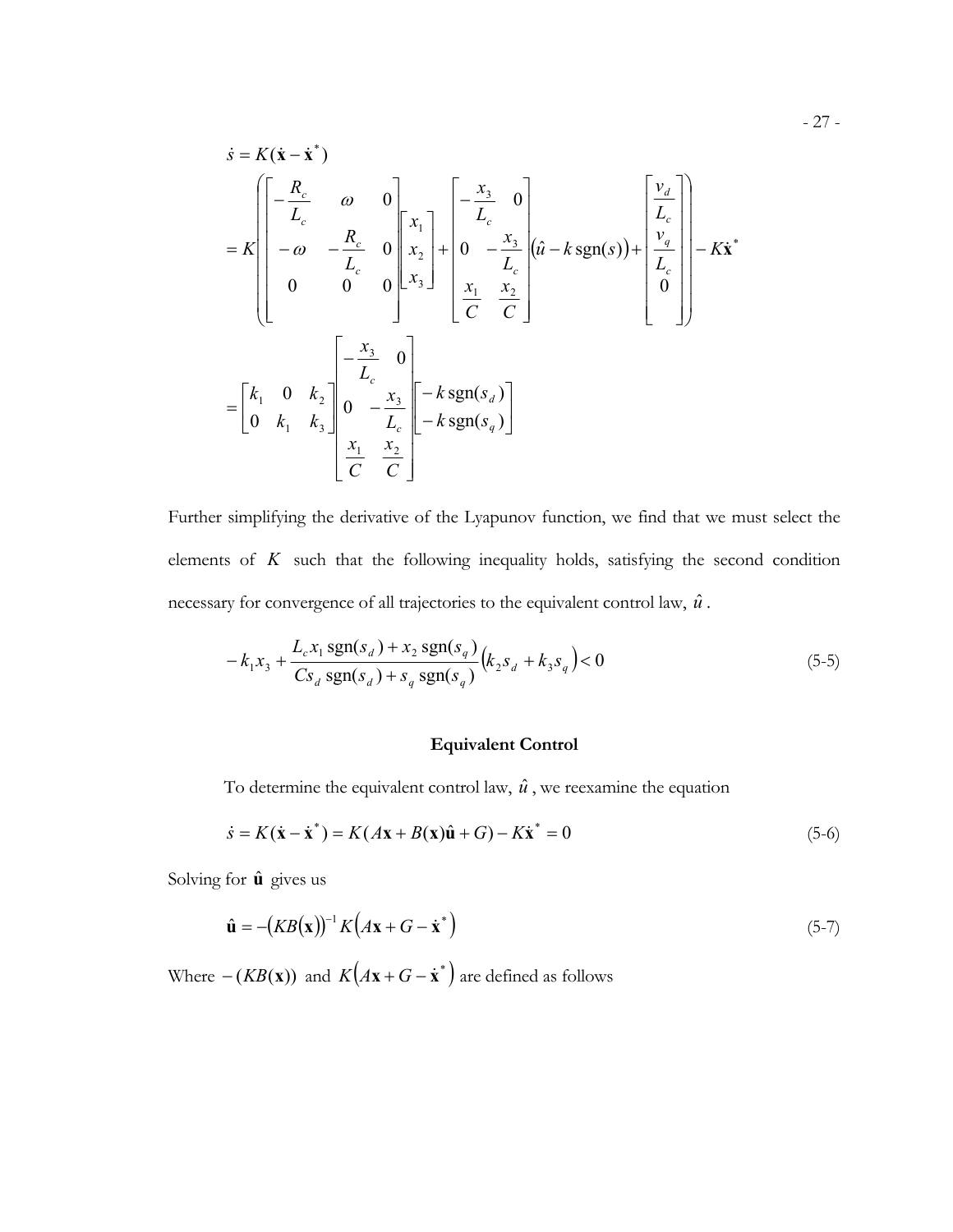- 28 -

$$
(KB(\mathbf{x})) = \frac{-1}{-k_1 \frac{x_3}{L_c} \left(-k_1 \frac{x_3}{L_c} + k_2 \frac{x_1}{C}\right)} \begin{bmatrix} -k_1 \frac{x_3}{L_c} & -k_2 \frac{x_2}{C} \\ 0 & -k_1 \frac{x_3}{L_c} + k_2 \frac{x_1}{C} \end{bmatrix}
$$
(5-8)

$$
K(A\mathbf{x} + G - \dot{\mathbf{x}}^*) = \begin{bmatrix} k_1 & k_1 \ln 2 + k_1 \ln 2 \\ -k_1 \omega x_1 - k_1 \frac{R_c}{L_c} x_2 - k_1 \dot{x}_2^* \\ 0.5-9) \end{bmatrix}
$$
 (5-9)

The resulting product, which incidentally are the coordinates of the equivalent control are

$$
\begin{bmatrix} \hat{u}_d \\ \hat{u}_q \end{bmatrix} = \begin{bmatrix} k_1 \left( -\frac{R_c}{L_c} x_1 + \omega x_2 + \frac{v_d}{L_c} - \dot{x}_1^* \right) & k_2 \frac{x_2}{C} \left( \omega x_1 + \frac{R_c}{L_c} x_2 + \dot{x}_2^* \right) \\ -k_1 \frac{x_3}{L_c} + k_2 \frac{x_1}{C} & \frac{x_3}{L_c} \left( -k_1 \frac{x_3}{L_c} + k_2 \frac{x_1}{C} \right) \\ \frac{L_c}{x_3} \left( \omega x_1 + \frac{R_c}{L_c} x_2 + \dot{x}_2^* \right) \end{bmatrix}
$$
(5-10)

### **Compensating Current Synthesis**

Synthesis of the compensating currents for the sliding mode compensated shunt active power filter is done in the same fashion as that described in the Compensating Current Synthesis section in Chapter IV of this thesis.

### **Simulation Results**

As with the simulation of the PI compensated active power filter, the sliding mode compensated active power filter simulation was implemented in MATLAB Simulink, and it was also assumed that it would operate in the special case of an ideal switch, which requires no deadtime insertion. Two different simulations of the sliding mode compensated system were performed, one with a hard non-linear switching element used to represent the sgn() function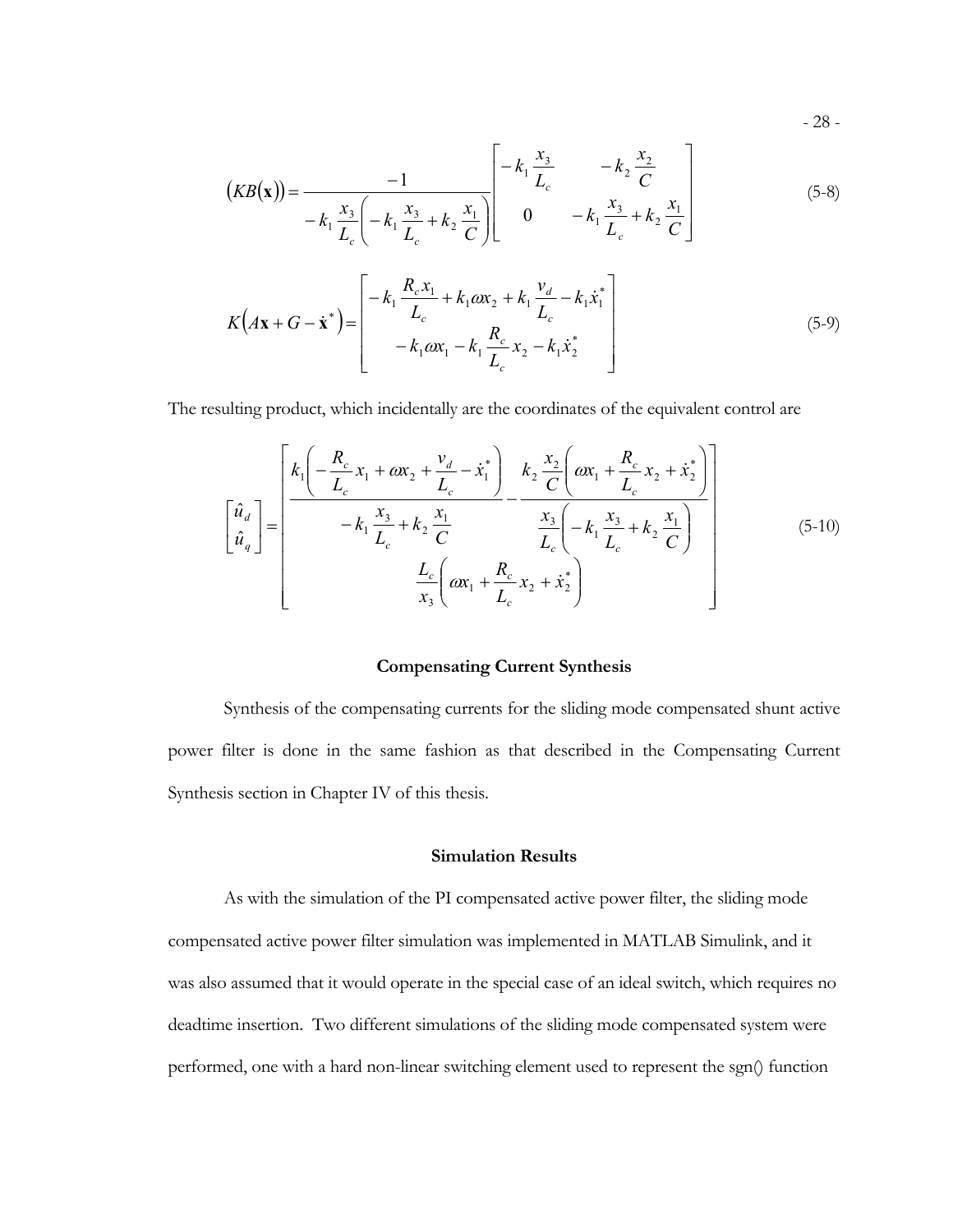necessary for finite-time convergence of the system state to the defined sliding surface, and another with a continuous approximation of a small area around the sliding surface in order to alleviate the switching chatter characteristic of sliding mode compensators with hard nonlinear sgn() elements.

In the first simulation of the sliding mode compensated system, the total harmonic distortion of the current generated by the load is observed to be approximately 27.18%, whereas our compensated supply current has a total harmonic distortion of approximately 11.31% at steady state. A graphical representation of both the compensated and uncompensated harmonics is illustrated in Figure 5.2 and Figure 5.3.

In Figure 5.4, we can see the actual voltages and currents that occur in the sliding mode compensated system. From top to bottom, they are supply voltage, load current, filter current, DC capacitor voltage, and compensated supply current. These waveforms represent an initial transition from an off state to an on state for the entire system on into steady state. As in the PI Compensated system, the DC capacitor voltage has an initial state of 350V, requiring that it be pre-charged to this voltage before operation of the active power filter in a real world application.

A simulation of the step response of the sliding mode compensated system as it is switched from one load to another can be observed in Figure 5.5. Just as it was in the PI compensated system simulation, the load is switched in the sliding mode simulation at steady state from a load consisting of a single resistive inductive branch of 15 Ohms and 5 mH to a load consisting of two resistive inductive branches, the first with a resistance of 15 Ohms and an inductance of 5 mH and the second with a resistance of 7.5 Ohms and 2.5 mH. It can be noted that the distortion experienced in the PI compensated system does not occur in the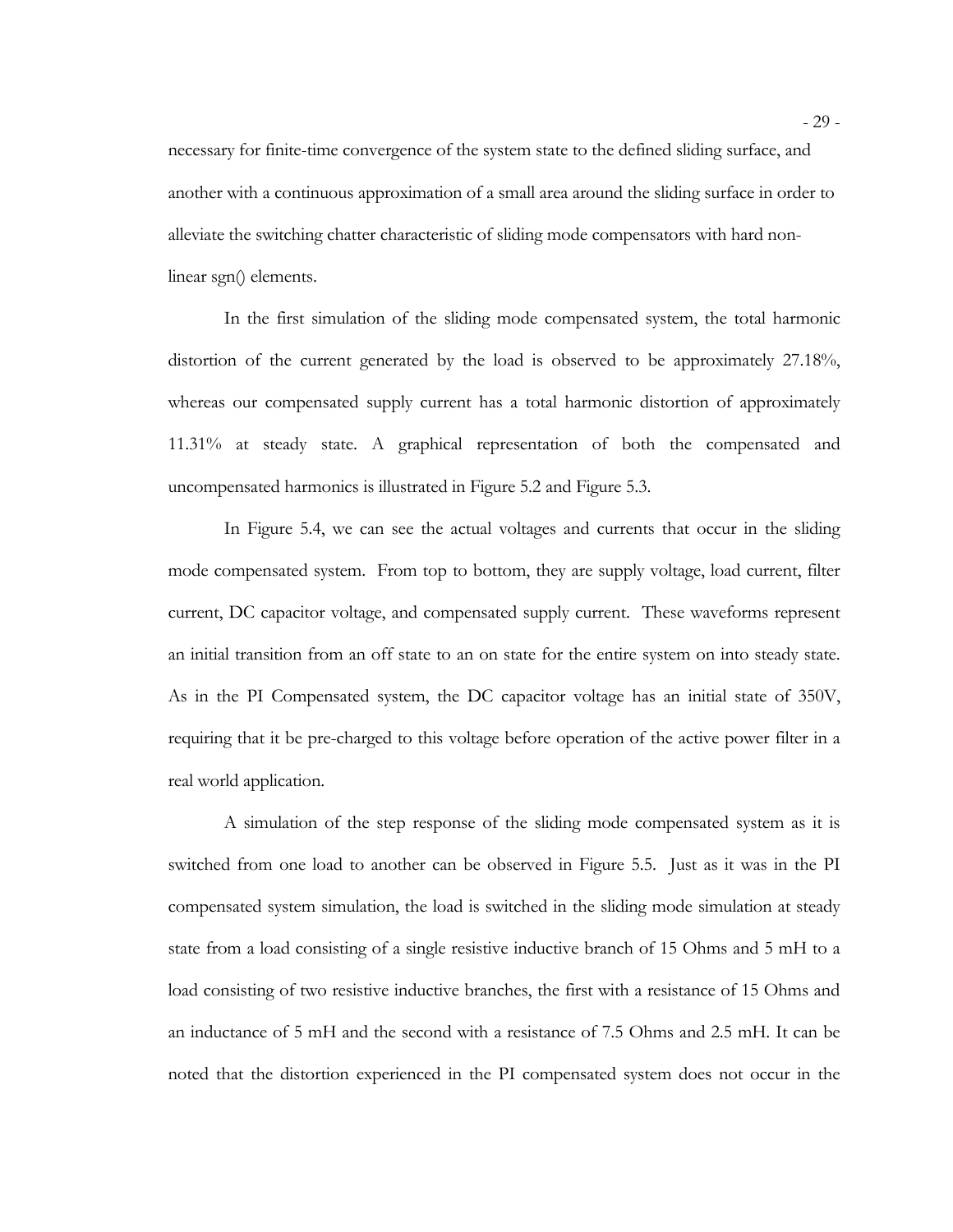sliding mode compensated system. It is also apparent from the step response of both systems that the sliding mode system reaches steady state much sooner than the PI Compensated system.

As with the PI compensated system, the applied step change to the load of the system places it into a mode where the saturation limit of the space vector PWM algorithm and the steady state voltage of the DC capacitor are imposing limits on the effectiveness of the active power filter. Though the sliding mode compensated systems does not suffer the same transient distortion of the PI compensated system, the effects of these operation limits can be observed in the slight harmonic distortion present in the resulting compensated current waveform after steady state is reached.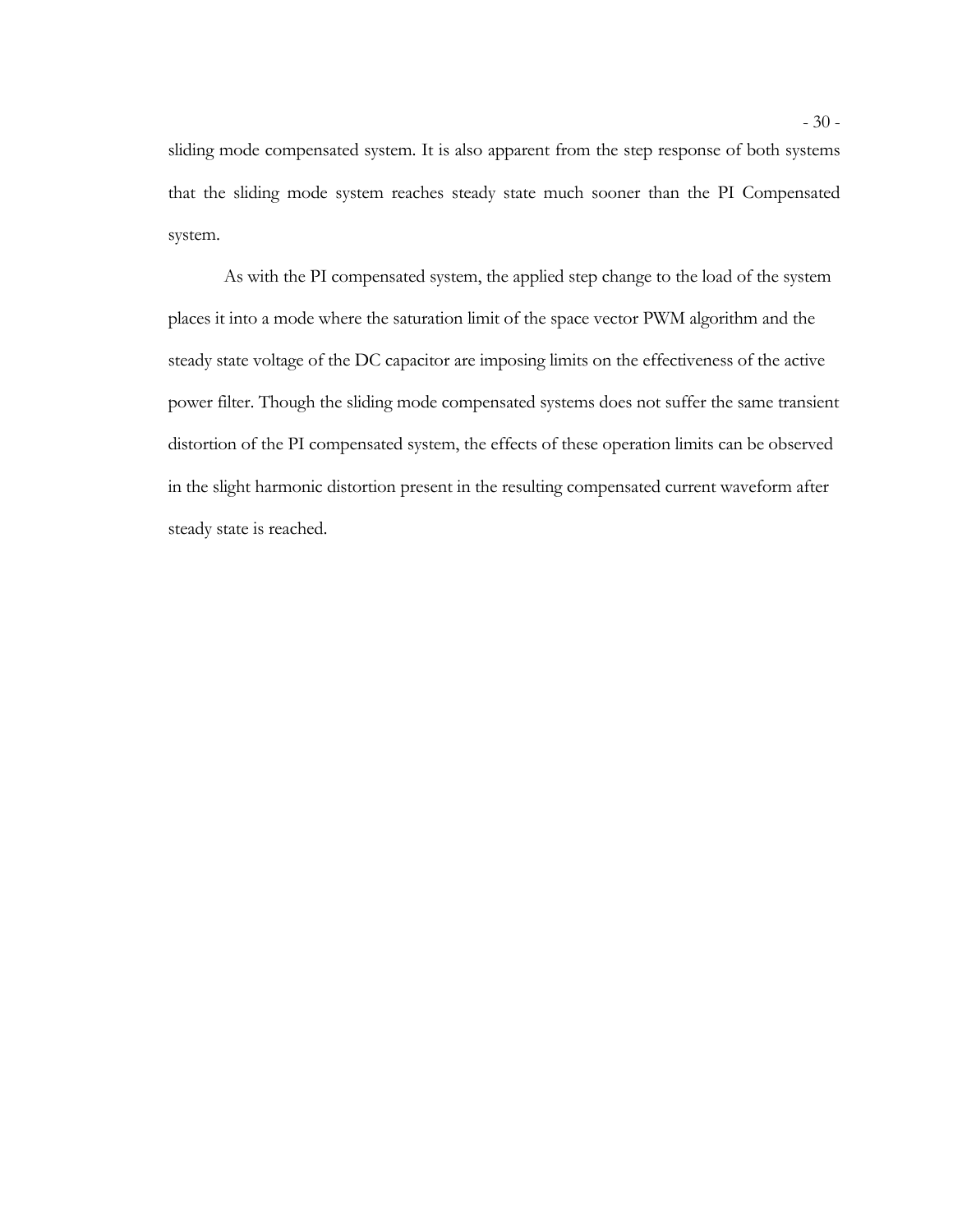

- 31 -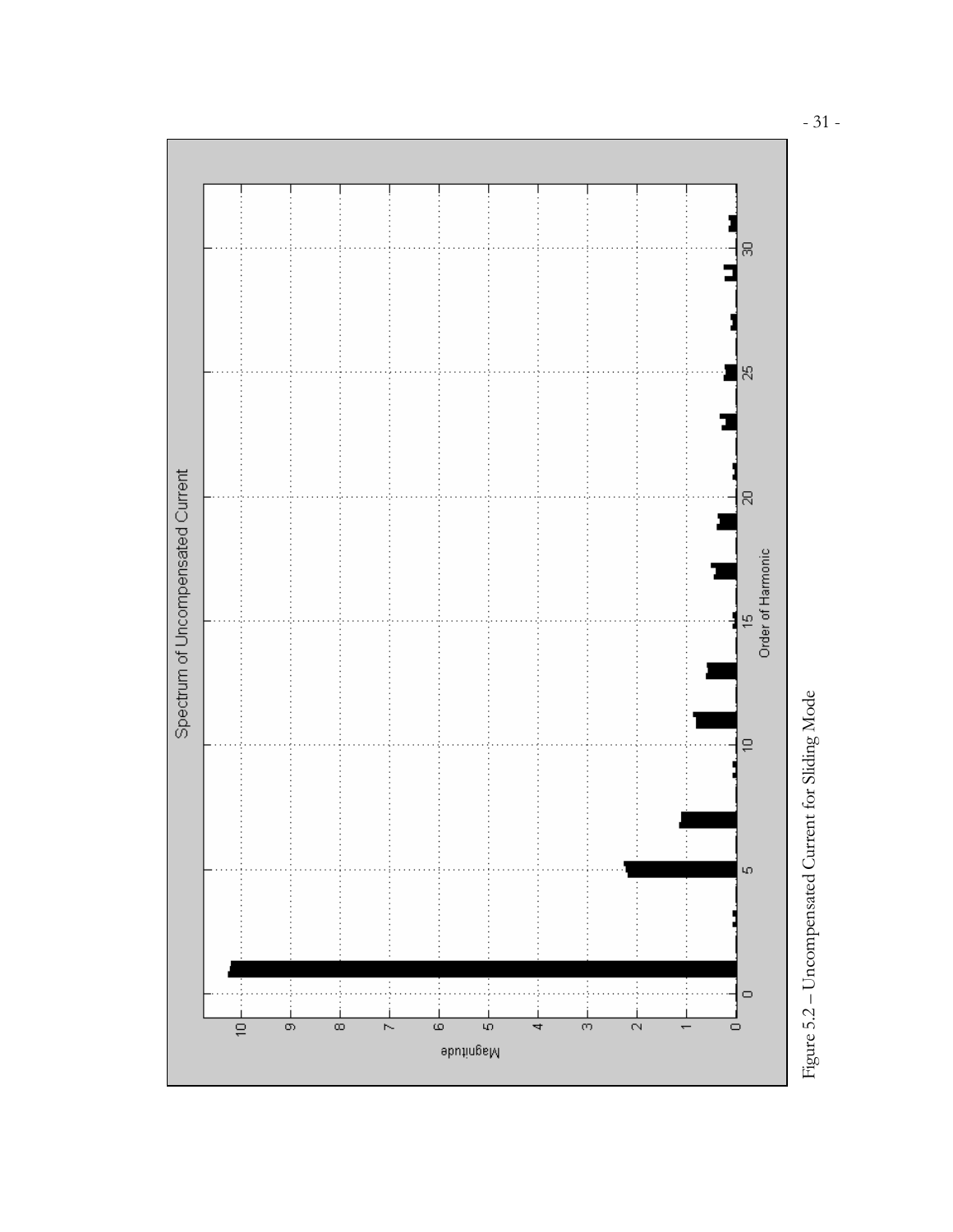



- 32 -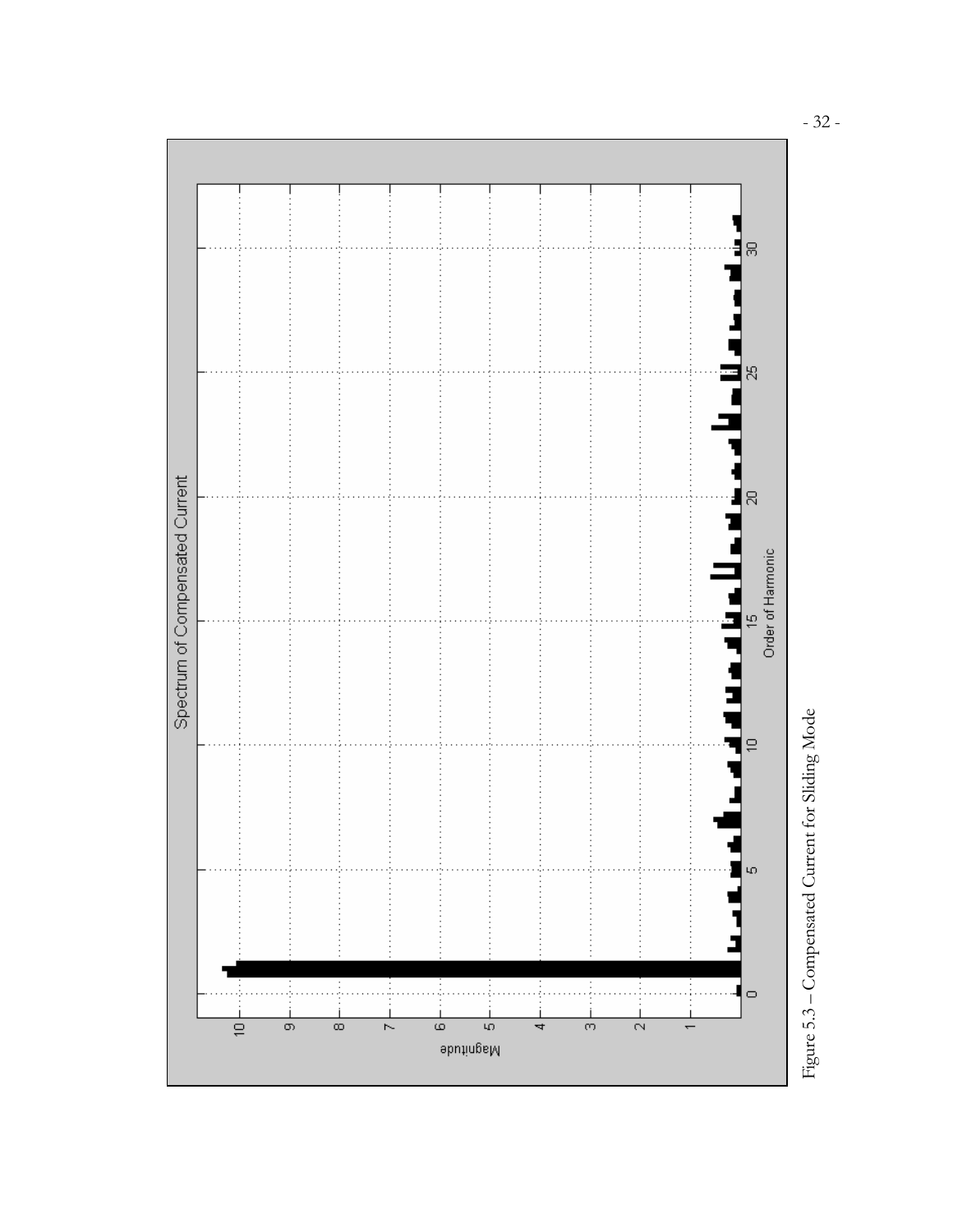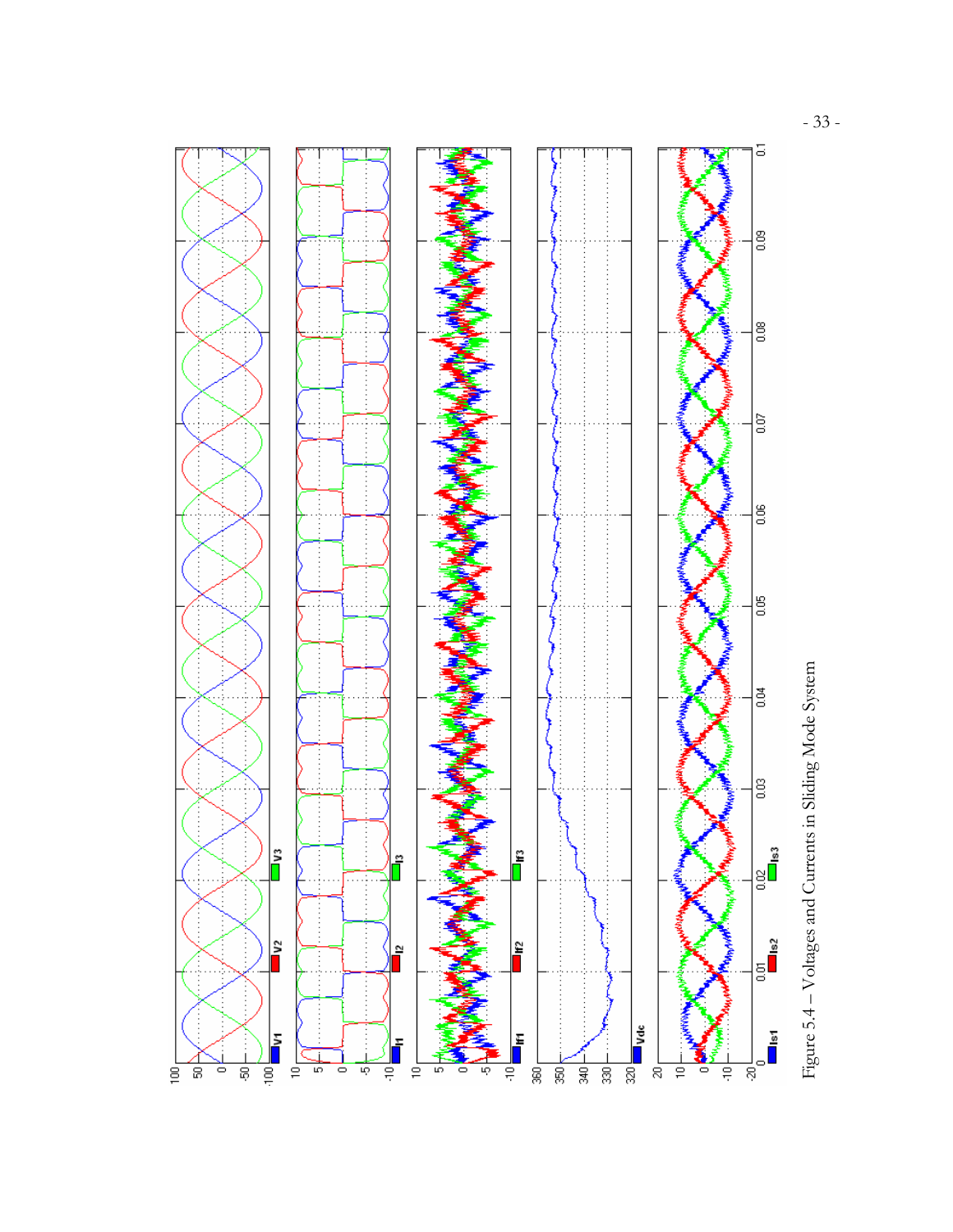Figure 5.5 – Step Response of the Sliding Mode System

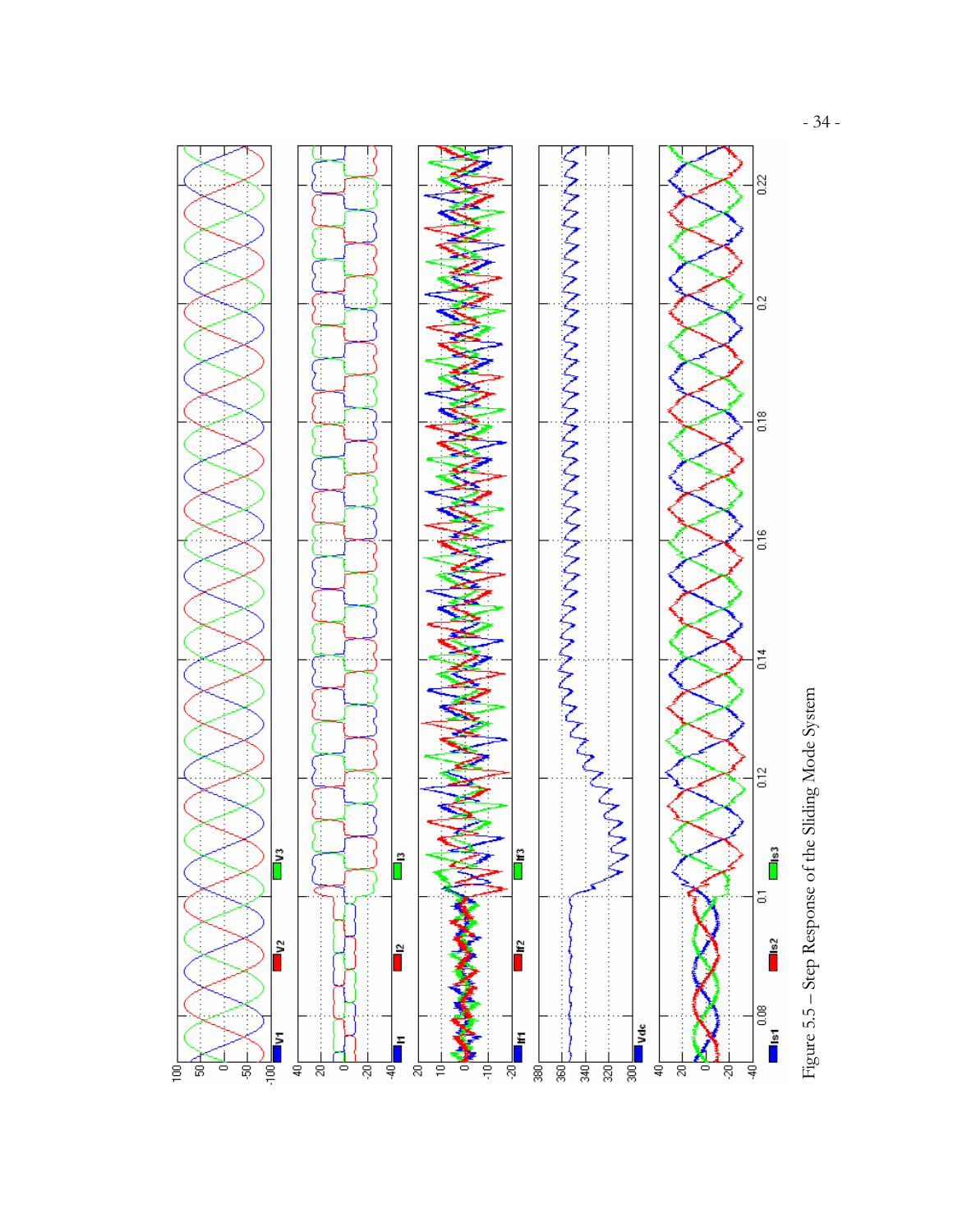In the second simulation of the sliding mode compensated system, the total harmonic distortion of the current generated by the load is observed to be approximately 27.18%, whereas our compensated supply current has a total harmonic distortion of approximately 4.00% at steady state. A graphical representation of both the compensated and uncompensated harmonics is illustrated in Figure 5.6 and Figure 5.7.

In Figure 5.8, we can see the time domain representation of the voltages and currents that occur in the simulation of the sliding mode compensated system. From top to bottom, they are supply voltage, load current, filter current, DC capacitor voltage, and compensated supply current. These waveforms represent an initial transition from an off state to an on state for the entire system on into steady state. The DC capacitor voltage has an initial state of 350V, requiring that it be pre-charged to this voltage before operation of the active power filter.

A simulation of the step response of the sliding mode compensated system with continuous approximation of the sliding surface as it is switched from one load to another can be observed in Figure 5.9. The load is switched in the sliding mode simulation at steady state from a load consisting of a single resistive inductive branch of 15 Ohms and 5 mH to a load consisting of two resistive inductive branches, the first with a resistance of 15 Ohms and an inductance of 5 mH and the second with a resistance of 7.5 Ohms and 2.5 mH.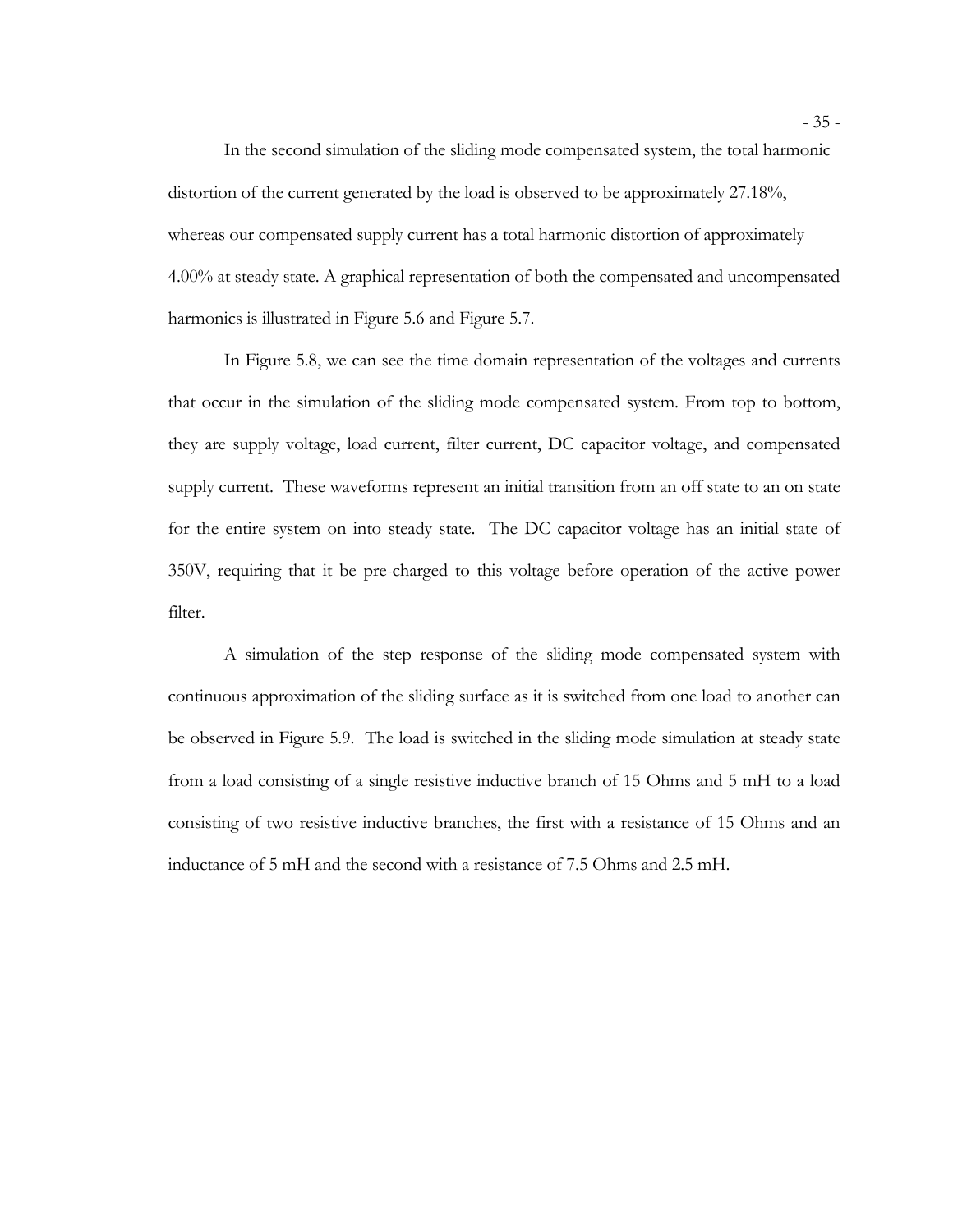

Figure 5.6 - Uncompensated Current for Sliding Mode with Continuous Approximation Figure 5.6 – Uncompensated Current for Sliding Mode with Continuous Approximation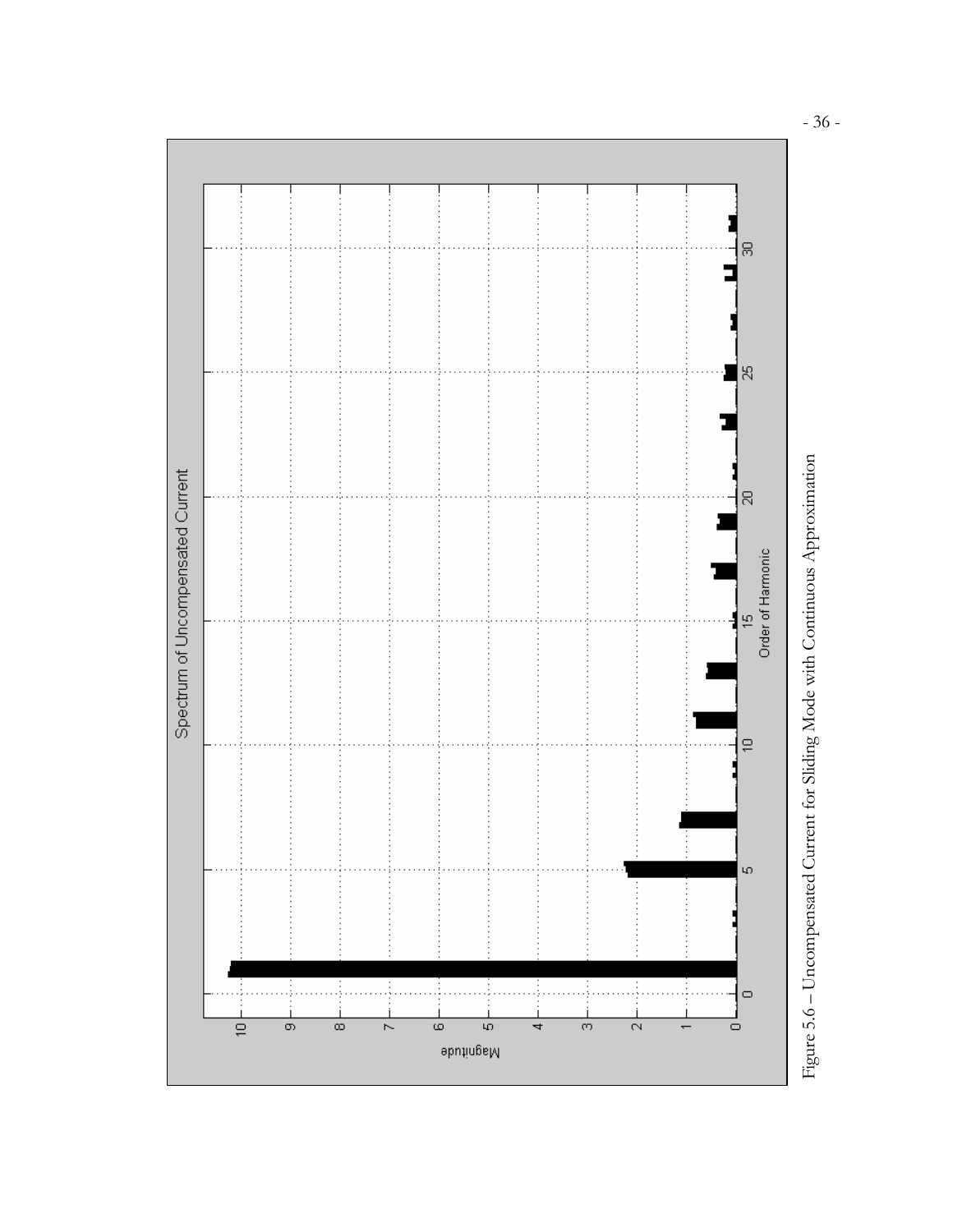

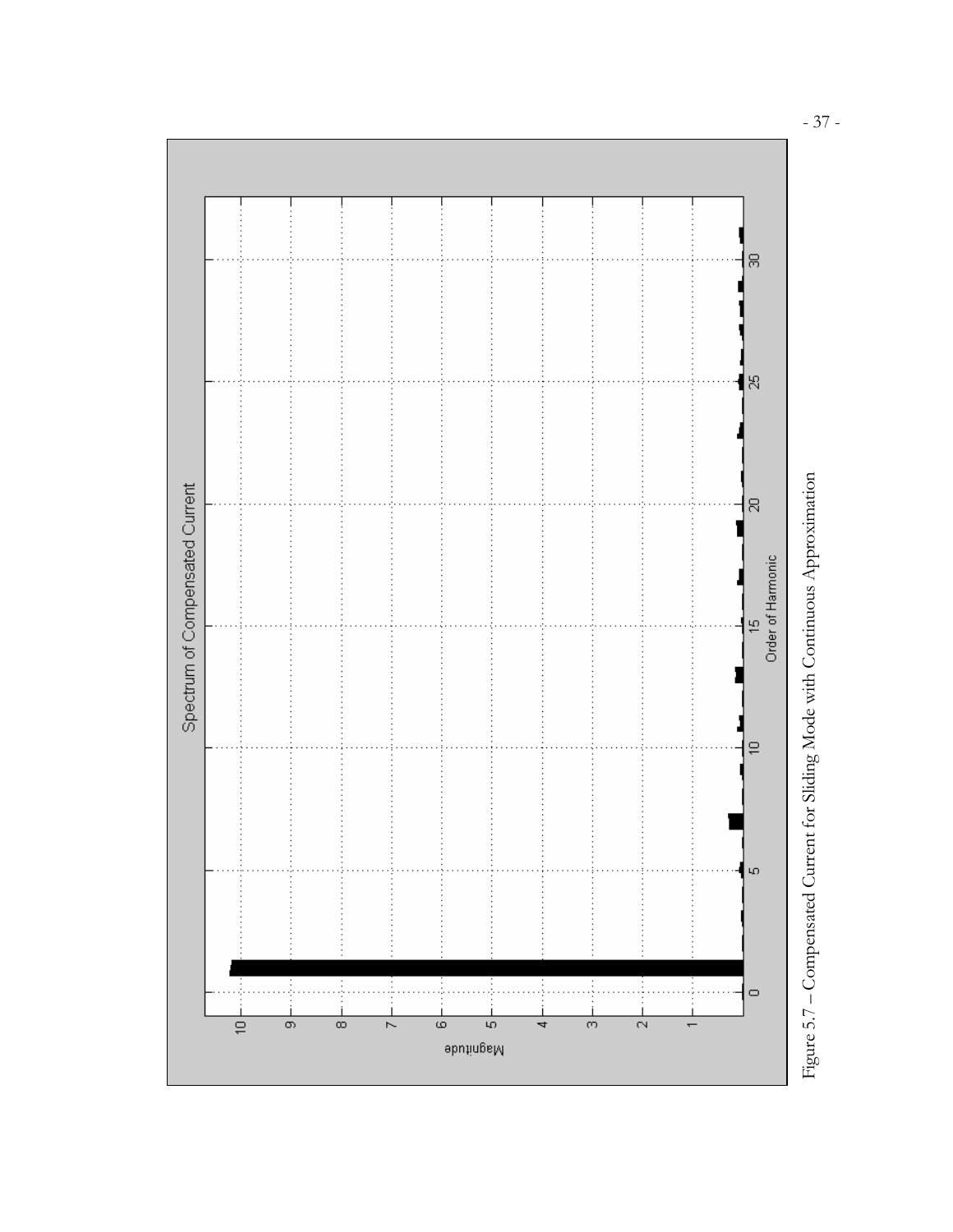

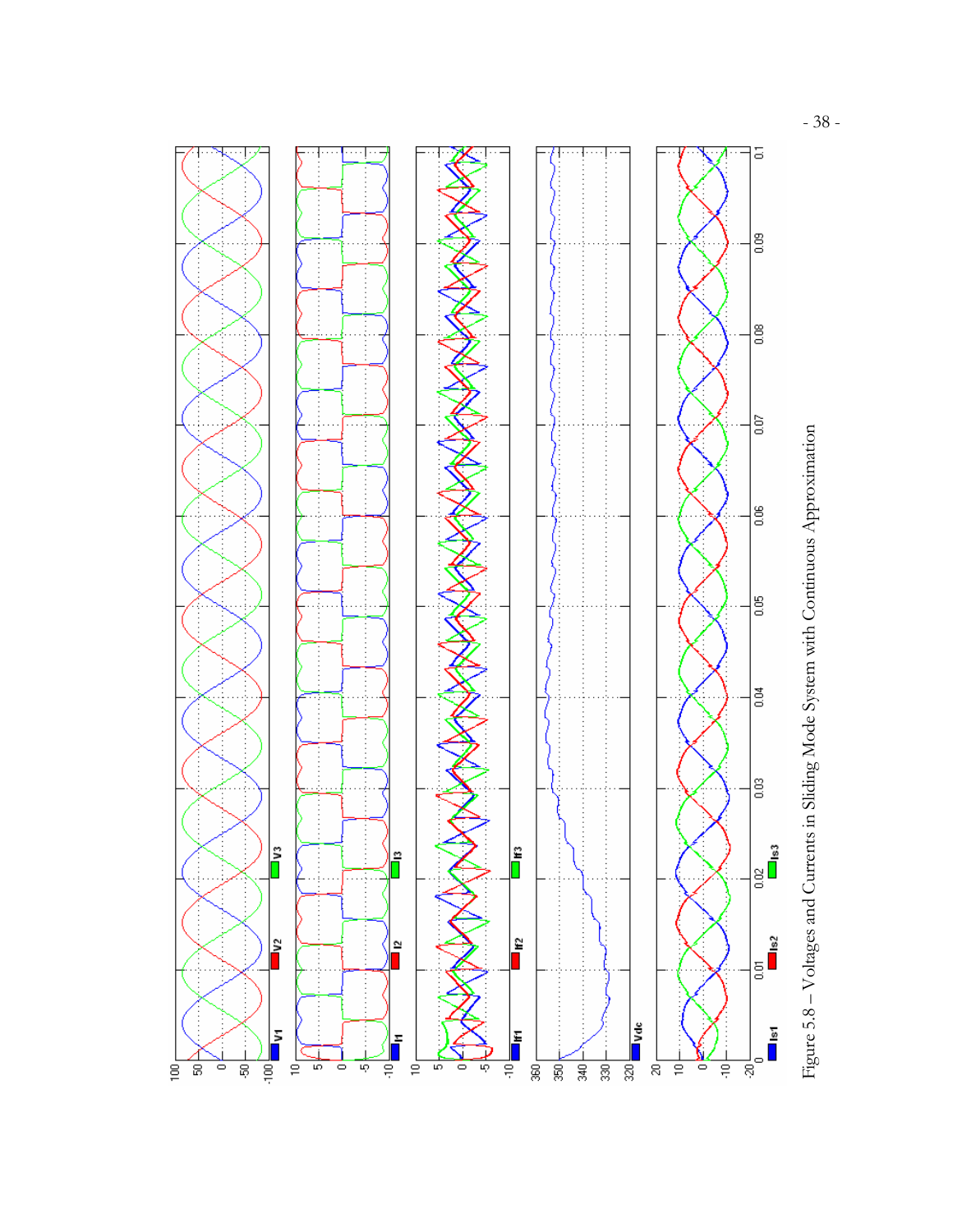



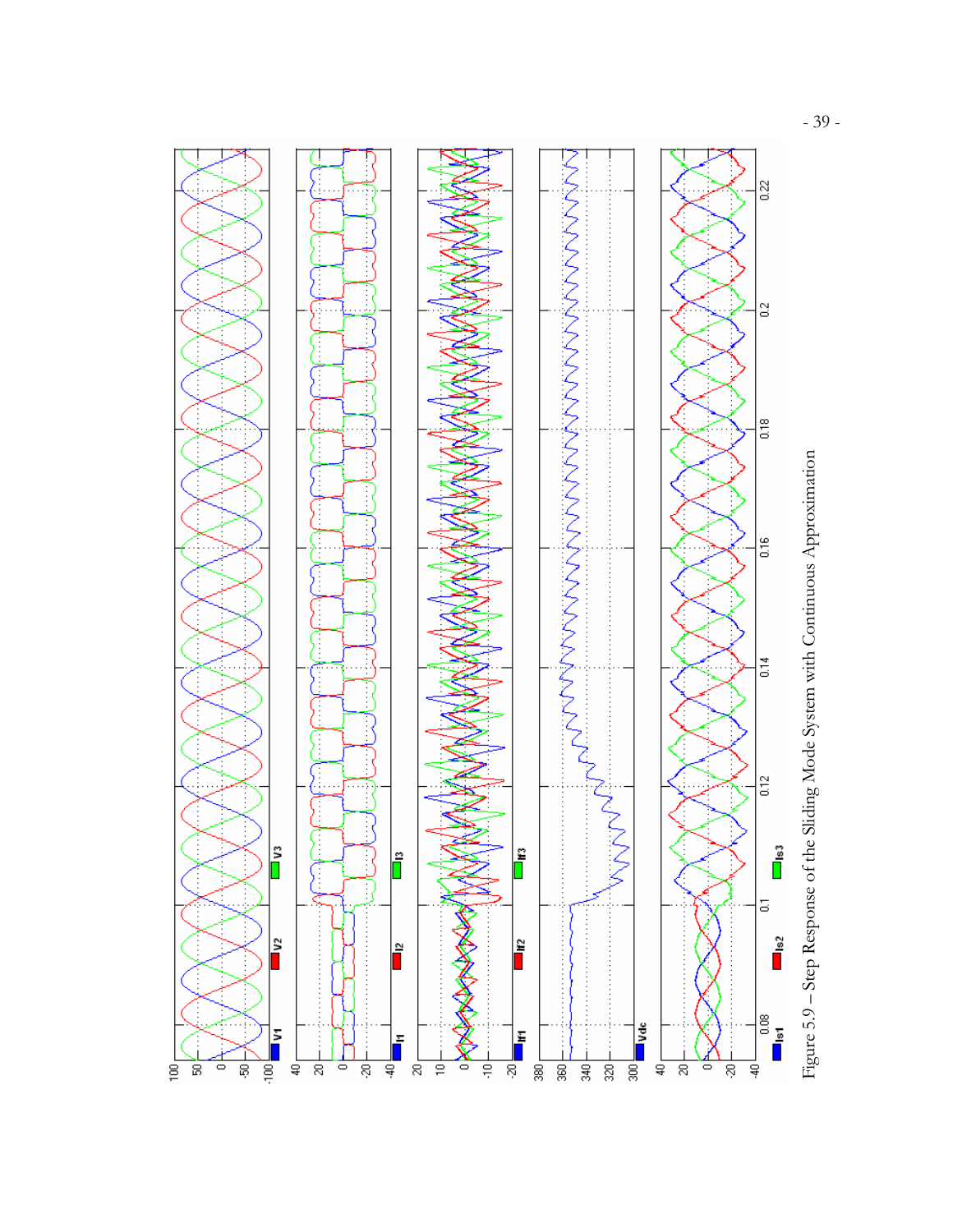# CHAPTER VI

# EVALUATION OF SIMULATION RESULTS

As can be seen from the simulation results, the two different classes of compensation techniques can have different advantages and disadvantages depending on their expected operating environment. The PI compensated active power filter results in significantly more acceptable THD levels at steady state, but suffers from a noticeable amount of overshoot when subjected to transient conditions. The sliding mode compensated active power filter results in higher THD levels than its PI compensated counterpart, but its behavior during transient conditions are not as volatile and tends to converge back to steady state much sooner. A set of possible scenarios where one or the other of these two compensation methods may be suitable can be seen in Table 1.

In either case, the THD in the current waveform of the compensated system is significantly better than the THD of an unfiltered current signal.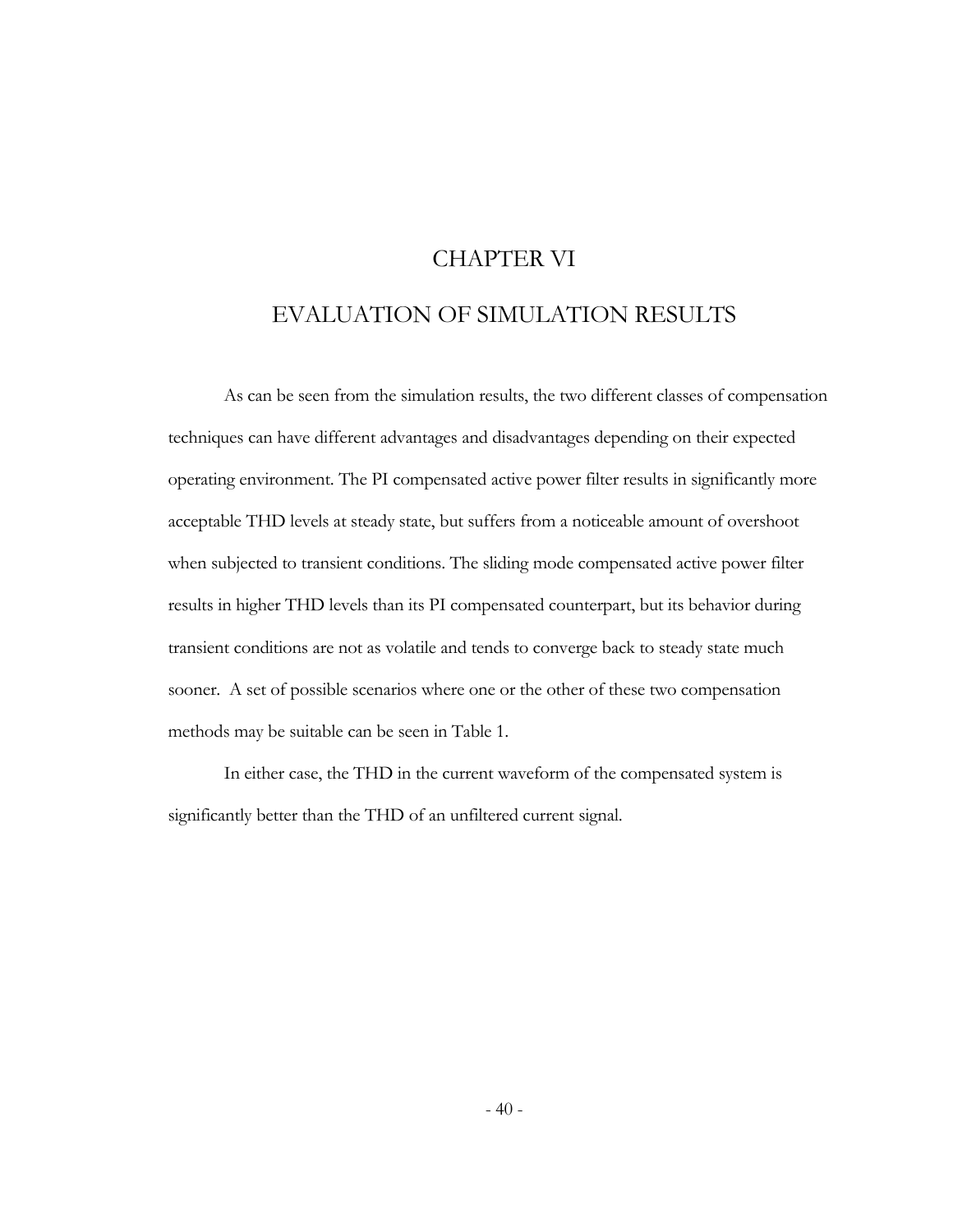### Table 6.1

| <b>Scenario</b>                                                                                        | <b>Method</b>             | Reasoning                                                                                                                                                                                   |  |
|--------------------------------------------------------------------------------------------------------|---------------------------|---------------------------------------------------------------------------------------------------------------------------------------------------------------------------------------------|--|
| Diode bridge feeding a constant<br>DC load.                                                            | Proportional-<br>Integral | Provides cleanest current signal, and<br>transient response can be neglected<br>since load will rarely change.*                                                                             |  |
| Thyristor controlled bridge feeding<br>a variable rate DC motor. (Low<br>Current)                      | Proportional-<br>Integral | Provides cleanest current signal, and<br>transient response can be neglected<br>provided that current consumption of the<br>load does not approach limits imposed<br>by filter parameters.* |  |
| Thyristor controlled bridge feeding<br>a variable rate DC motor. (High<br>Current)                     | Sliding Mode              | Provides a much more stable response<br>when operating at or near the current<br>limits imposed by filter parameters.*                                                                      |  |
| <b>IGBT Switched VSI inverter</b><br>feeding a load with highly<br>unpredictable transient conditions. | Sliding Mode              | Provides a much more stable response<br>to transient conditions provided that it is<br>not operated beyond the current limits<br>imposed by filter parameters.*                             |  |

## HARMONIC FILTERING SCENARIOS

**\*Note: These parameters include the DC capacitor steady state voltage level.**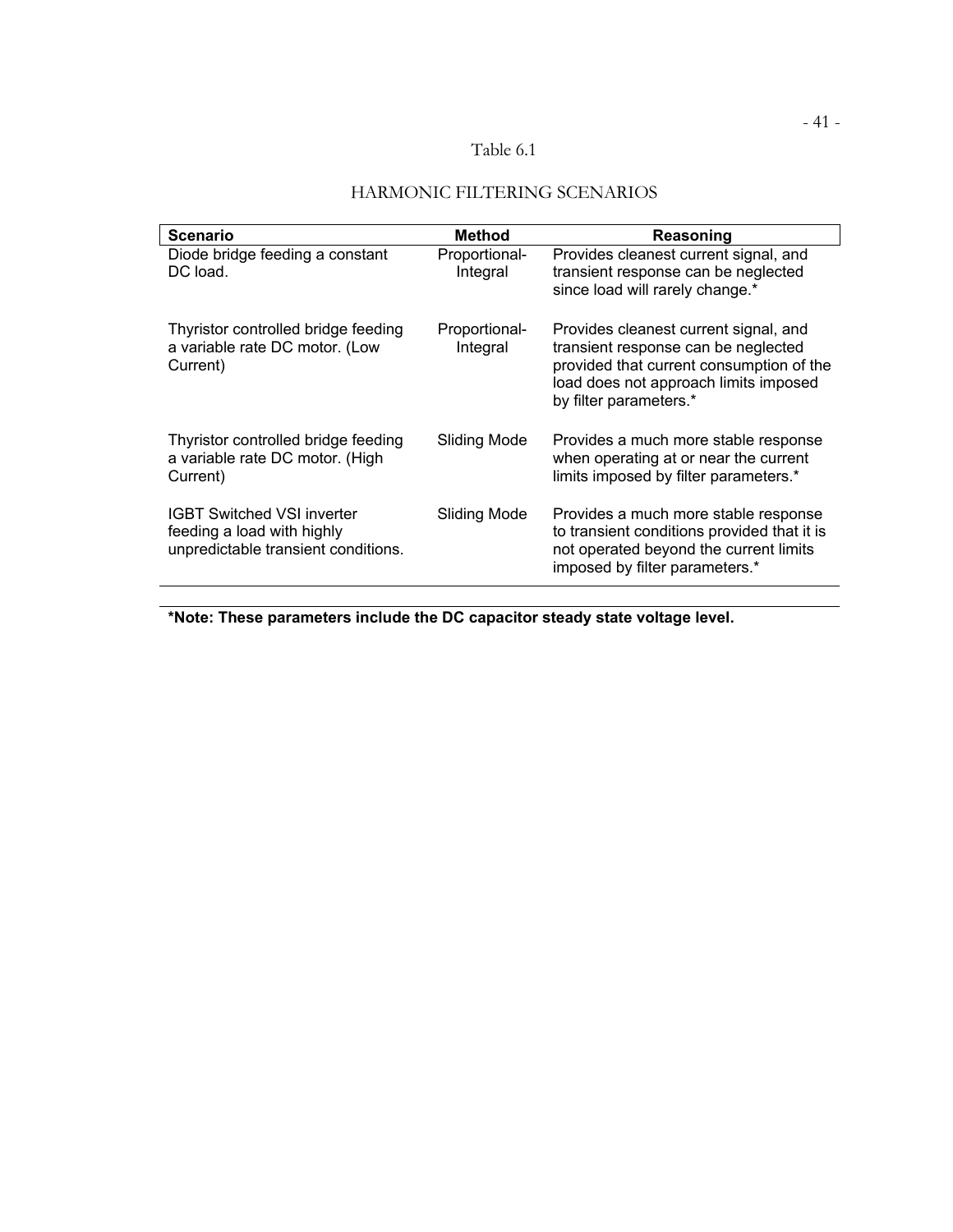# CHAPTER VII

## CONSIDERATIONS AND LIMITATIONS

Through simulation, we have shown that the application of an active power filter to a power distribution system with unwanted harmonics can result in a relatively clean current waveform. However, the application of an active power filter in a real world application presents certain caveats that should be addressed. First and foremost, care should be taken into account in implementation of the phase lock-loop (PLL) used to synchronize the active power filter to the three-phase voltage waveform. In the simulation, a virtual PLL was used which would always guarantee an ideal phase angle synchronized to the voltage waveform. Unfortunately, real world PLL's are usually subject to some inherent jitter, injecting a certain amount of disturbance into the system. Additionally, distortion in the current waveforms will result in some distortion in the voltage waveforms. Since a real world PLL synchronizes itself to the voltage waveforms of the three-phase system, an additional feedback path exists in the system that may give rise to unpredictable behavior if not taken into account.

The fact that distortion can occur in the voltage waveforms gives rise to the requirement that the input to the PLL should be low-pass filtered in order to prevent unwanted distortion in the voltage signal from contributing to the jitter in the resulting PLL phase angle. The act of low-pass filtering this signal will result in a lag in the signal input into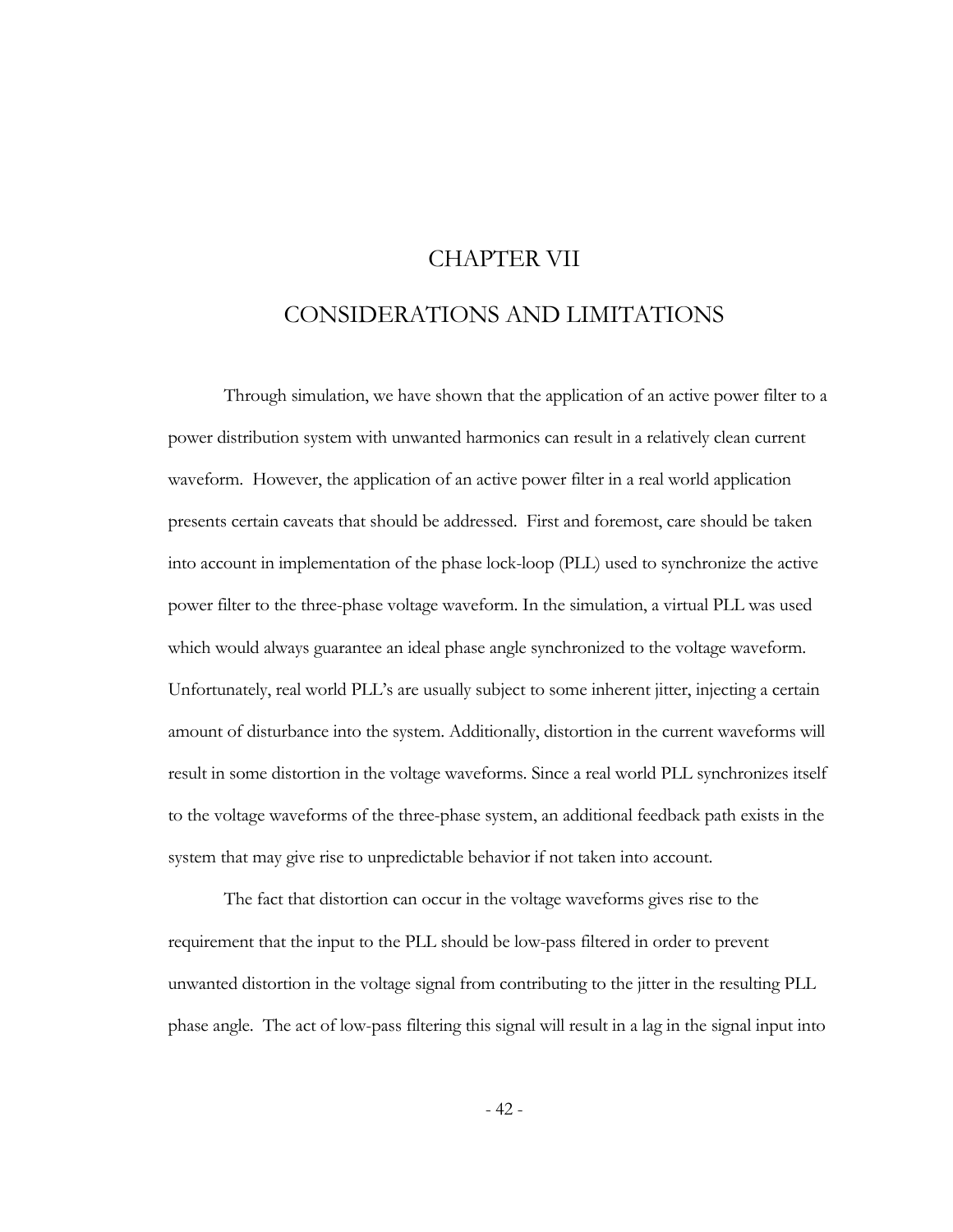the PLL, and will require an appropriate lag, lead, or lag-lead compensator in order to ensure that the input signal to the PLL is in phase with the distorted voltage waveforms.

The last major consideration to take into account is that of the capacitor connected to the DC side of the VSI in the active power filter. This capacitor must be pre-charged to a particular voltage prior to operation of the active power filter, normally to the voltage where it will typically remain during steady state of the active power filter's operation. This voltage determines not only the parameters of the capacitor selected, but also the maximum current capable of being injected into and absorbed from the power distribution system by the active power filter during operation without going into an unstable or unpredictable mode.

In all, the three major caveats are as follows:

- A real world PLL provides an additional feedback path into the system that should be taken into account.
- Real world voltage waveforms may contain distortion that make them unsuitable as inputs to a real world PLL, and should be appropriately low-pass filtered and compensated.
- The DC capacitor present in the system should be pre-charged to its steady state voltage level, which determines its rating and the maximum effectiveness of the active power filter.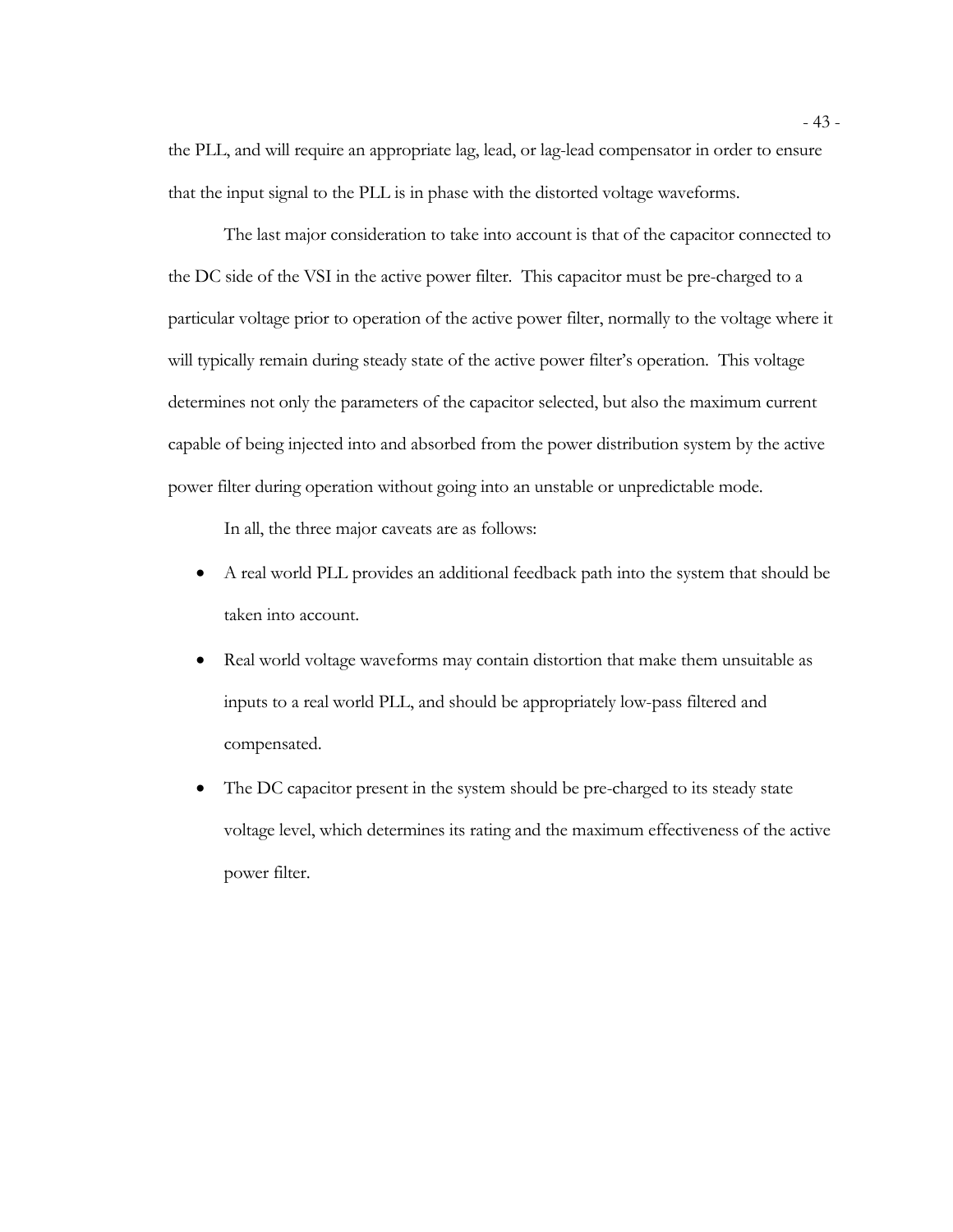# CHAPTER VIII CONCLUSIONS AND FURTHER WORK

In our simulations, we are able to make a reasonable comparison between proportional-integral and sliding mode compensated active power filtering devices. Their effectiveness in different environments leads us to believe that proportional-integral compensation active power filtering solutions are suited for static environments where environmental parameters would vary relatively slowly over time. Such an example would be a three leg diode bridge feeding a series of heater coils, essentially a load that will change very little over a significant period of time. On the other hand, sliding mode compensation active power filtering solutions are better suited for dynamic environments where the parameters of the load may have significant transient activity. A good example of this would be a three leg diode bridge feeding a DC motor operating at various mechanical loads and velocities in an indeterminate manner respective to the rest of the system.

However, our simulations do not take into account real world implementations of the same systems and the complexities such implementations would introduce. Further work on this topic could consist of the simulation of similarly compensated active power filters that more accurately reflect a potential real world implementation paired with a quantitative determination of the relationship between the steady state voltage of the DC capacitor present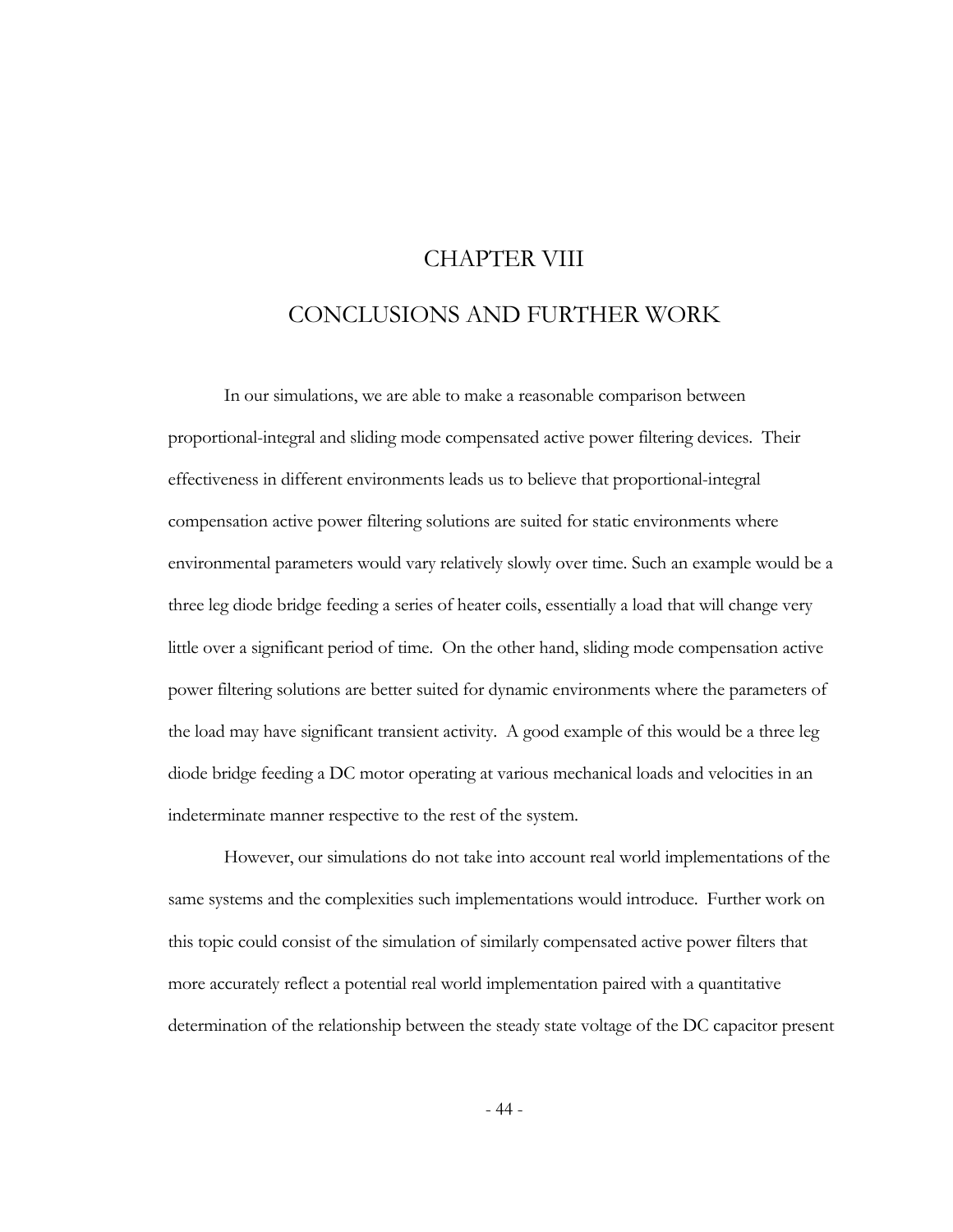in the system and the maximum current capable of being injected into and absorbed from the power distribution system.

# - 45 -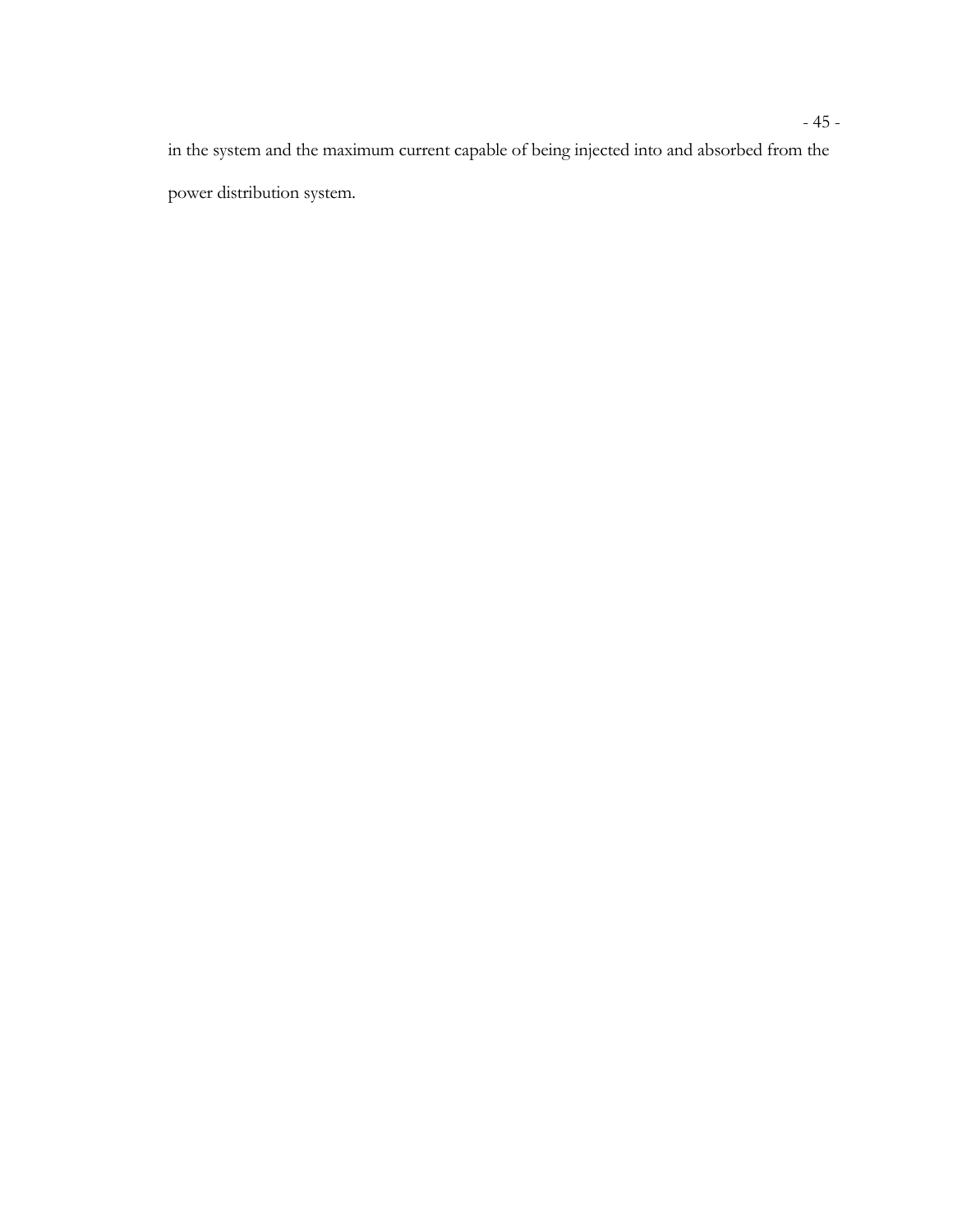#### BIBLIOGRAPHY

- [1] J-J. Slotine, W. Li, *Applied Nonlinear Control,* Prentice Hall, 1991.
- [2] N. Mendalek and K. Al-Haddad, "Modeling and Nonlinear Control of Shunt Active Power Filter in the Synchronous Reference Frame", IEEE ICHQP'2000, pp. 30-35, 2000.
- [3] N. Mendalek, K. Al-Haddad, F. Fnaiech, and L. A. Dessaint, "Sliding Mode Control of 3- Phase 3-Wire Shunt Active Filter in the dq Frame", IEEE CCECE'2001, pp. 765-770, 2001.
- [4] G.-Y.Jeong, T.-J.Park, and B.-H.Kwon, "Line-Voltage-Sensorless Active Power Filter for Reactive Power Compensation", IEE Proceedings-Electric Power Applications'2000, pp. 385-390, 2000.
- [5] D. Rivas, L. Morán, J. Dixon, and J. Espinoza, "A Simple Control Scheme for Hybrid Active Power Filter", IEEE PESC'2000, pp. 991-996, 2000.
- [6] D. Gao, "Designa and Performance of an Active Power Filter for Unbalanced Loads", IEEE PowerCon'2002, pp. 2496-2500, 2002.
- [7] J. Dixon, L. Morán, "A Control System for a Three Phase Active Power Filter which Simultaneously Compensates Power Factor and Unbalanced Loads", IEEE IECON'1993, pp. 1083-1087, 1993.
- [8] L. Morán, J. Dixon, "An Active Power Filter Implemented with PWM Voltage-Source Inverters in Cascade", IEEE ISIE'1994, pp. 108-113, 1994.
- [9] C.A.Claro, J. Kaffka, A. Campos, "Analysis and Design of a Shunt Active Power Filter Employing a Dead Beat Control Technique", IEEE IECON'1999, pp. 1427-1433, 1999.
- [10] D. Shen and P.W. Lehn, "Fixed-Frequency Space-Vector-Modulation Control for Three-Phase Four-Leg Active Power Filters", IEE Proceedings-Electric Power Applications'2002, pp. 268-274, 2002.
- [11] S.-J. Huang and J.-C. Wu, "Design and Operation of Cascaded Active Power Filters for the Reduction of Harmonic Distortions in a Power System", IEE Proceedings-Generation Transmission and Distribution'1999, pp. 193-199, 1999.